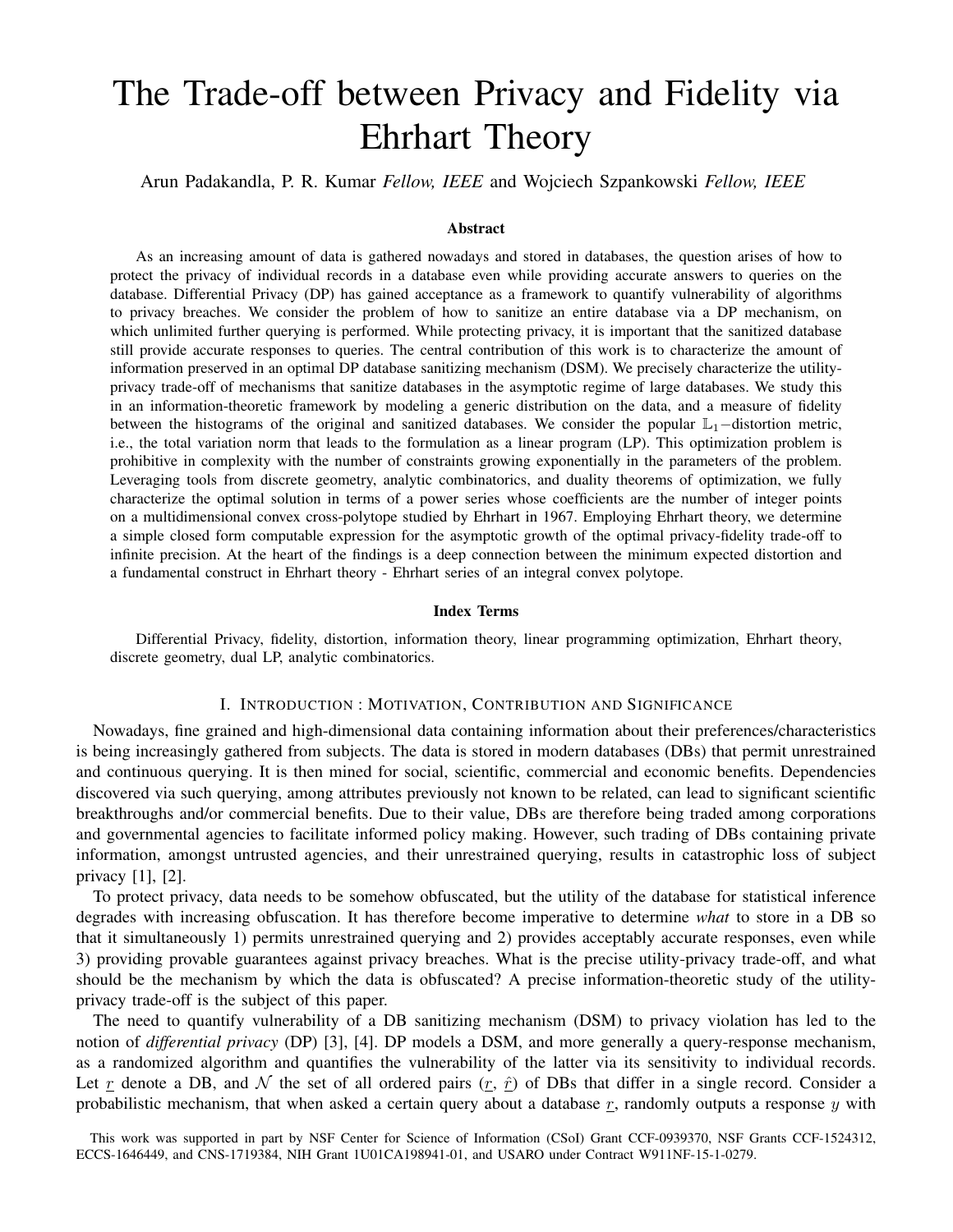a probability  $\mathbb{W}(y|r)$ . The random response can be regarded as adding noise to the answer of the query, though more randomization than mere addition is allowed. Such a mechanism M is  $\theta$ -DP for  $\theta \in [0, 1]$ , if

$$
\theta \leq \max_{(\underline{r}, \underline{\hat{r}}) \in \mathcal{N}} \max_{y \in \mathcal{Y}} \frac{\mathbb{W}_M(y|\underline{r})}{\mathbb{W}_M(y|\underline{\hat{r}})} \leq \frac{1}{\theta}.
$$

Larger values of  $\theta$  correspond to less vulnerable mechanisms, but this increased protection is achieved at the cost of reduced accuracy of the query response. The key properties of DP - composition [5, Section 3.5] and post-processing [5, Proposition 2.1] - have motivated its adoption as a measure of privacy. In particular, the "postprocessing" property states that querying a DB sanitized via  $\theta$ -DP DSM is, irrespective of the query and the querying mechanism, at least as robust as a θ−DP mechanism. In other words, sanitizing a DB via a DP mechanism provides an impermeable firewall against privacy breaches.

This architecture has been referred to in the literature as *non-interactive* mechanisms. We reduce the case of persistent querying to the non-interactive case by considering how the *entire* database can be sanitized and exported. We address the following central questions that govern the same. Firstly, how does one quantify the amount of information preserved in a DB sanitizing mechanism (DSM)? Any such metric must be representative of the accuracy of responses provided to canonical DB queries. A higher accuracy of responses must be reflected by a larger amount of information preserved. Secondly, among all DSMs subject to a DP constraint  $\theta \in (0, 1)$ , henceforth referred to as a  $\theta$ −DP DSM, which of them is optimal, and how much information is preserved?

Taking a cue from rate-distortion theory, we quantify the information preserved between the *information source* (original DB) and its *representation* (sanitized DBs) via a measure of *fidelity*. Most statistical, machine learning queries aim to glean at correlations across attributes. The quintessential object of interest is the histogram of the DB, referred to as *type* [6, Chap. 2], [7], [8]. We therefore characterize fidelity between the original and sanitized DBs via a distortion between their corresponding histograms. Measures of divergence between probability distributions such as total variation (TV), Kullbach-Leibler, Csiszár f−divergences [9], [10] serve as good choices for measure of distortion. Here we focus on the TV distance. Simple and yet popular, this choice provides us with an elegant case to present fundamental connections between DP and discrete geometry, combinatorics.

Adhering to the information-theoretic flavor, we focus on characterizing precisely the minimum expected distortion between histograms of the original and sanitized DBs, of an optimal  $\theta$ −DP DSM, in the asymptotic regime of large DBs. Section II contains a mathematical formulation of this problem. The latter reduces to a prohibitively complex optimization problem (Remark 2) with an exponential number of constraints. Seeking to identify the structure of the optimal mechanism, we consider the  $\mathbb{L}_1$  or TV divergence measure, in which case the objective function is linear, thereby resulting in a linear program (LP). We are thus confronted with the task of identifying the limit of solutions to a sequence of LPs, each of which is subject to exponentially many constraints (Remark 2). One of our main contributions is a precise characterization of this limit, and hence the minimum expected  $\mathbb{L}_1$ –distortion of a  $\theta$ –DP DSM, in the limit of large DBs.

Our solution is built on the fundamental connections we discover between DP and *Ehrhart theory* [11]. Ehrhart theory concerns integer-point enumeration of polytopes. The counts of the number of integer points in the t−th dilation of a polytope (Fig. 2) - the *Ehrhart polynomial* of the polytope - and the associated generating function the *Ehrhart series* of the polytope - are fundamental constructs in Ehrhart theory. As we describe below, they will play a central role in characterizing the limit we seek.

Our crucial first step of visualizing the LP through a graph paves the way to developing these connections with discrete geometry. In particular, we relate the objective and constraints of the LP with the distance distribution of vertices in this graph. This relationship enables us to glean the structure of an optimal solution to our LP. Identifying symmetry properties of the graph, we make the key observation that its distance distribution can be obtained via the Ehrhart polynomial of a suitably defined convex polytope. Leveraging these insights, we identify a sequence of truncated geometric θ−DP mechanisms, which are indeed feasible solutions to the sequence of LPs. We characterize the limit of the corresponding sequence of expected  $\mathbb{L}_1$ –fidelities through a simple functional of the Ehrhart series of the above mentioned convex polytope, a significant finding. We then employ tools from analytic combinatorics and provide a simple computable closed form expression to the above functional, thereby further characterizing explicitly the limit of the sequence of expected  $\mathbb{L}_1$ –distortions.

The above mentioned expression is a limit of the objective values corresponding to a sequence of feasible solutions, and hence serves as an upper bound on the limit we seek. We leverage weak duality of LP to identify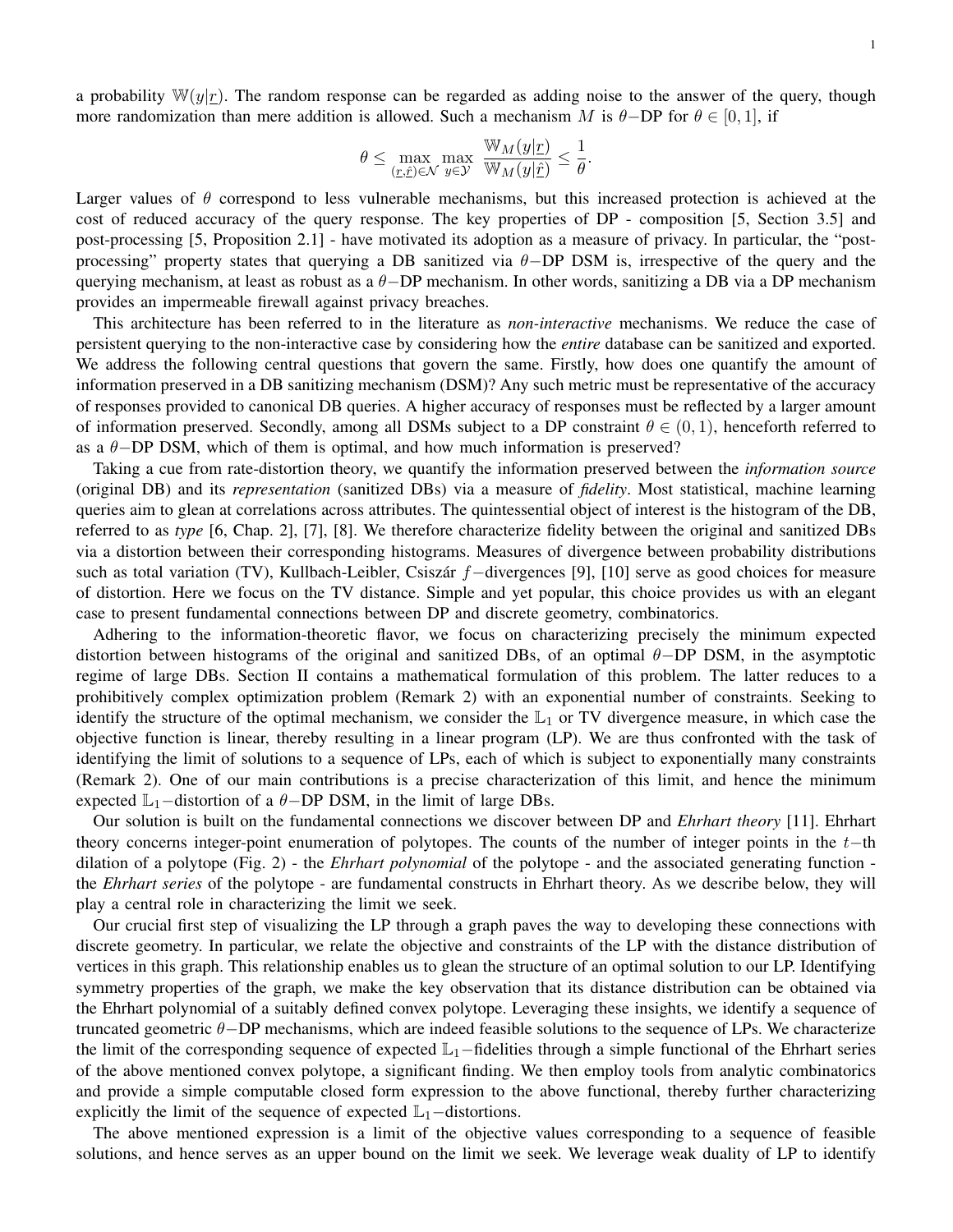



Figure 1. Differentially Private Database Sanitizing Mechanism. The original database is sanitized and then destroyed. All subsequent querying, unlimited in any way, is subsequently performed only on the *sanitized* database.

Figure 2. Counts of the number of integer points in the  $t$ −th dilation of a polytope. The dots represent integer points. There are 6, 12 and 24 integer points in the 1st, 2nd and 4th dilation of the innermost convex polytope.

a lower bound. Note that every feasible solution to the dual of the above LP evaluates to a lower bound on the minimum expected distortion. We therefore consider the sequence of dual LPs and identify a sequence of feasible solutions for the same. We prove that these feasible solutions evaluate to, in the limit, the same functional as obtained in the upper bound. This enables us to conclude that the Ehrhart series of the above mentioned convex integral polytope yields the minimum expected  $\mathbb{L}_1$ –distortion of a  $\theta$ –DP DSM, thereby establishing a connection between objects of fundamental interest in the two disciplines/areas.

In addition to proving that the sequence of truncated geometric mechanisms is optimal in the limit, the findings highlight a useful and interesting property analogous to universal optimality [12]. Given any distribution (pmf) on the set of records, we prove that this truncated geometric mechanism  $\mathbb{W}^n(\cdot|\cdot)$  can be realized as a cascade of two mechanisms  $\mathbb{U}^n(\cdot|\cdot)$ ,  $\mathbb{V}^n(\cdot|\cdot)$ . See Figure 4. The first mechanism  $\mathbb{U}^n(\cdot|\cdot)$  is a pure  $\theta$ -DP geometric mechanism that is invariant with the distribution on the set of records. The second mechanism  $\mathbb{V}^n(\cdot|\cdot)$  is a truncation that is centered at the histogram corresponding to the distribution. The invariance of  $\mathbb{U}^n(\cdot|\cdot)$  lends utility to this cascade mechanism. Specifically, a data gatherer who is oblivious to the true distribution on the set of records can sanitize the original DB through  $\mathbb{U}^n(\cdot|\cdot)$  and generate an intermediate DB that is guaranteed to protect privacy while not compromising on utility. Indeed, any entity or enterprise with an accurate knowledge of the underlying distribution can post-process the intermediate database with the corresponding mechanism  $\mathbb{V}^n(\cdot|\cdot)$  to obtain a DB with least distortion. In essence, this property permits distributed implementation of an optimal mechanism. This leads us to the notion of universal optimality [12]. Ghosh, Roughgarden and Sundararajan [12] have studied the particular setting of a count query, i.e., a database whose records can take one among two possibilities. They prove that the truncated geometric mechanism is universally optimal for any size of the database for a fairly general class of utility functions. Brenner and Nissim [13] prove that such universal optimal mechanisms do *not* exist if the records can take more than two possibilities. Our findings bring to light a relaxed notion of universal optimality that is useful, and which circumvents the impossibility results proven in [13]. Specifically, we seek optimality only for the family of multinomial distributions on the space of histograms. As the reader will note, this is sufficiently general. Secondly, we seek optimality in the limit of large databases. These two relaxations of universal optimality, both in the spirit of information theory, enable us prove positive existence results and are useful in the light of [13].

While DP [5] has been a subject of intense research, the problem of identifying optimal mechanisms and characterizing the privacy-fidelity trade-off in the expected sense has received much less attention. This, as we state in Remarks 2 and 3, is due to the complexity of the resulting optimization problem. Ghosh Roughgarden and Sundararajan [12] focus attention on a single count query and prove universal optimality of the geometric mechanism for a fairly general class of utility measures. It may be however noted that their finding only provides structural properties of an optimal mechanism leaving the precise characterization of an optimal mechanism and the maximum utility open. Our findings answer this question in the asymptotic limit of large databases, and moreover for a multi-dimensional count query. In our work, we provide a solution to the original optimization problem without resorting to relaxation or continuous extensions, in spite of its hardness. This is, in spirit similar to the work of Geng and Viswanath [14], [15], wherein staircase mechanisms [16] are proven to be the optimal noise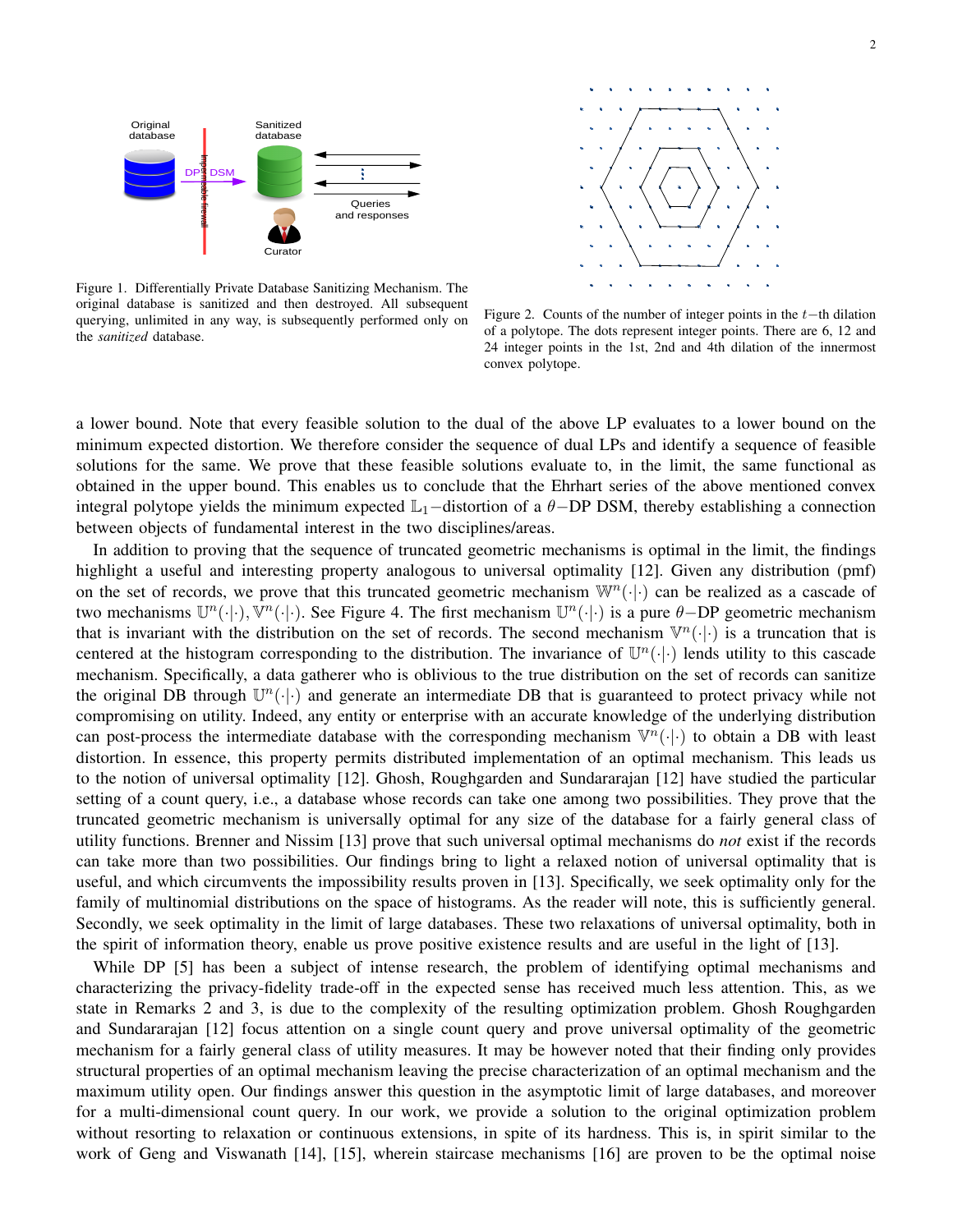adding mechanisms for a general class of convex utility functions, albeit in the minimax setting. Specifically, [15] employs functional analytic arguments to characterize the density function of an optimal noise adding mechanism.

Finally, we highlight certain additional aspects of our work. By considering an arbitrary distribution for entries in the DB, we enable a generic information theoretic study (Remark 1). Secondly, in our general formulation, a standard geometric mechanism is not optimal; in fact it is non-trivial to identify an optimal one (Remark 6). However, by identifying an optimal sequence of mechanisms we also design an efficient shaping of the geometric mechanism that renders it both feasible and optimal. Thirdly, we prove this sequence of mechanisms to be asymptotically universally optimal [12], thereby potentially supporting its adoption (Remark 7).

## II. PRELIMINARIES: NOTATION, PROBLEM STATEMENT

Notation will be introduced as and when necessary. A summary is provided in Table I in Appendix A.

Problem Formulation : Consider a DB with n *subjects*. Each subject is identified with a *record* which stores his or her preferences and/or characteristics. We let  $\mathcal{R} = \{a_1, \dots, a_K\}$  denote the set of possible records. K can be arbitrary, but will remain fixed throughout our study. We let  $r := (r_1, \dots, r_n) \in \mathbb{R}^n$  denote a generic DB with n records.

**Example 1.** Consider the DB in Fig. 3 containing records of  $n = 6$  subjects. Each records contains 5 attributes - zip-code, ethnicity, income, health and average-monthly-expenditure. The database stores subject information with respect to 5 attributes - zipcode, ethnicity, income, health and average-monthly-expenditure. Let  $A_1 = \{47906, 47907, 77840, 77841\}, \ A_2 = \{$ asian, caucasian, hispanic $\}, \ A_3 = \{50000, 55000, \cdots, 300000\}, \ A_4 =$ {heart-ailment, no-heart-ailment},  $A_5 = \{500, 600, \dots, 4000\}$  denote the preferences corresponding to the attributes. The set of records is  $\mathcal{R} = \mathcal{A}_1 \times \cdots \mathcal{A}_5$ , and  $K = |\mathcal{R}| = 4 \cdot 3 \cdot 51 \cdot 2 \cdot 36 = 44064$ .

The *histogram* of a DB plays a key role in our study. For a DB  $r \in \mathbb{R}^n$  and a record  $a_k \in \mathbb{R}$ , we let  $h(\underline{r})_k = \sum_{i=1}^n 1\!\!1_{\{r_i = a_k\}}$  denote the number of subjects with record  $a_k$ , and  $h(\underline{r}) := (h(\underline{r})_1, \cdots, h(\underline{r})_K)$  denote the histogram corresponding to DB  $\underline{r} \in \mathbb{R}^n$ . Let

$$
\mathcal{H}^n := \{ (h_1, \cdots, h_K) \in \mathbb{Z}^K : h_i \ge 0, \sum_{k=1}^K h_k = n \}
$$
 (1)

denote the collection of histograms. When K is set to a particular value, we let  $\mathcal{H}_K^n$  denote  $\mathcal{H}^n$ .

We measure fidelity between a pair of histograms through a distortion measure  $\mathcal{F}: \mathcal{H}^n \times \mathcal{H}^n \to [0,\infty)$ . Typical distortion measures include L<sub>1</sub>, L<sub>2</sub>−norms, divergence between probability distributions, such as Csiszár f–divergences [9], Wasserstein distance etc. For histograms  $s, t \in \mathcal{H}^n$ ,  $\mathcal{F}(\underline{s}, t)$  is a proxy for the useful information of  $s$  contained in  $t$  and vice versa.

In order to protect privacy, we employ a DP database *sanitizing mechanism* (DSM) to output a random sanitized DB. A DP mechanism is a randomized algorithm and we introduce the necessary notation. A mechanism (randomized algorithm)  $M : A \Rightarrow B$  with set A of inputs and set B of outputs is a map  $\mathbb{W}_M : A \to \mathbb{P}(\mathcal{B})$ where  $\mathbb{P}(\mathcal{B})$  is the set of probability distributions on B. When input  $a \in \mathcal{A}$ , the mechanism M produces the output

| Zipcode | Ethnicity | Annual Income | Health: Heart<br>condition | Avg monthly<br>expenditure |
|---------|-----------|---------------|----------------------------|----------------------------|
| 77840   | Asian     | 70.000        | No-heart-ailment           | 500                        |
| 77840   | Caucasian | 70.000        | No-heart-ailment           | 1200                       |
| 47906   | Hispanic  | 85.000        | heart-ailment              | 900                        |
| 47907   | Caucasian | 200,000       | heart-ailment              | 2200                       |
| 77841   | Asian     | 85.000        | No-heart-ailment           | 700                        |
| 47906   | Asian     | 200.000       | No-heart-ailment           | 2000                       |

Figure 3. The DB corresponding to Ex. 1.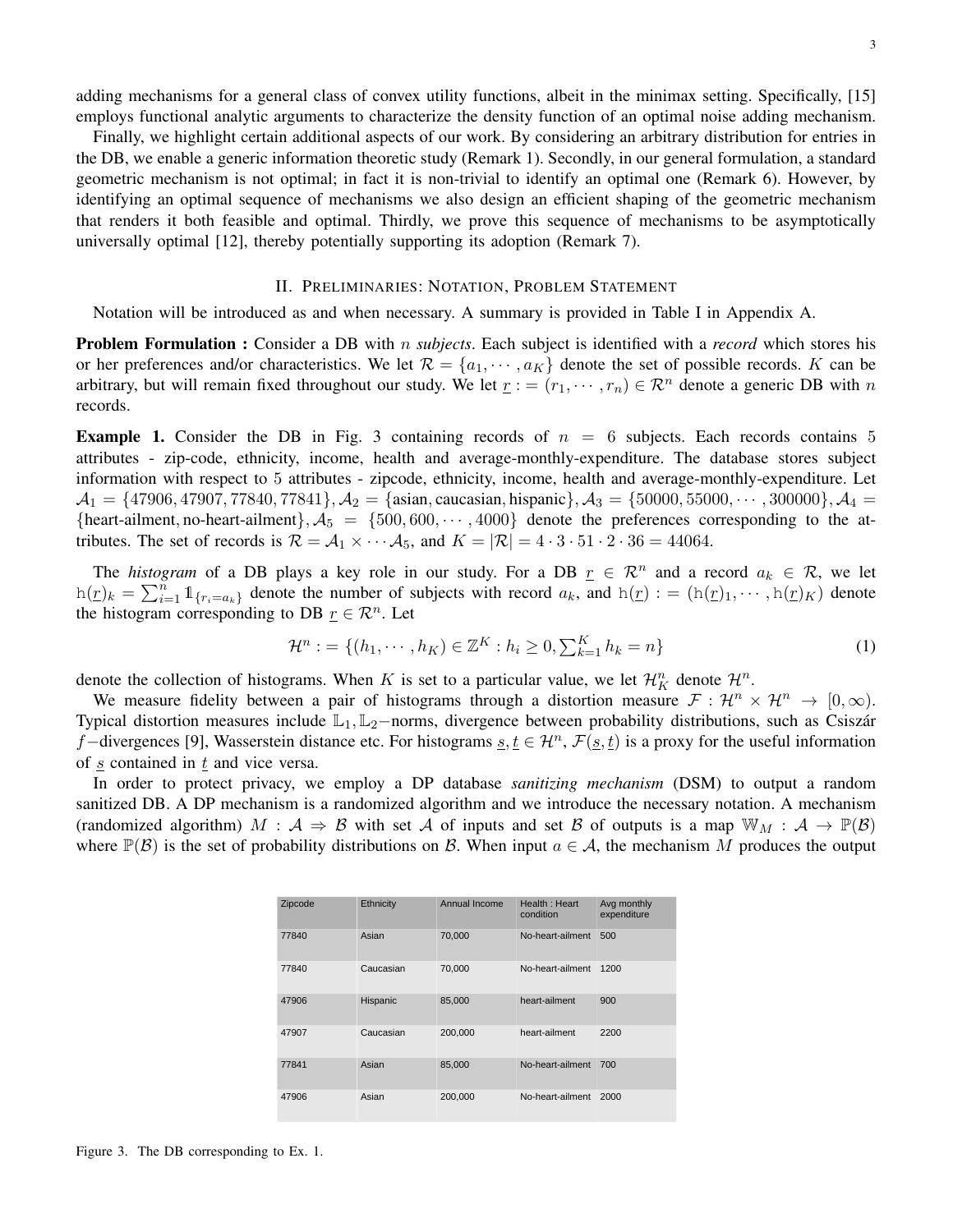$b \in \mathcal{B}$  with probability  $\mathbb{W}_M(b|a)$ . Since  $M : \mathcal{A} \Rightarrow \mathcal{B}$  is uniquely characterized by the corresponding collection  $(\mathbb{W}_M(\cdot|a) : a \in \mathcal{A})$  of probability distributions, we refer to it either as  $\mathbb{W}_M : \mathcal{A} \to \mathbb{P}(\mathcal{B})$  or  $\mathbb{W}_M : \mathcal{A} \to \mathcal{B}$ .

A pair  $\underline{r}, \hat{\underline{r}} \in \mathbb{R}^n$  of DBs is *neighboring* if  $\underline{r}$  and  $\hat{\underline{r}}$  differ in exactly one entry. Note that  $\underline{r}, \hat{\underline{r}} \in \mathbb{R}^n$  are neighboring if and only if  $|h(\underline{r}) - h(\hat{r})|_1 = 2$ . We also say a pair of histograms  $\underline{h} \in \mathcal{H}^n$  and  $\underline{\hat{h}} \in \mathcal{H}^n$  is neighboring if  $|\underline{h} - \underline{\hat{h}}|_1 = 2$ .

**Definition 1.** *Consider the space*  $\mathbb{R}^n$  *of DBs with* n *subjects.* A DSM,  $M : \mathbb{R}^n \Rightarrow \mathbb{R}^n$  *is*  $\theta$ -*DP* ( $0 < \theta < 1$ ) *if for every pair of neighboring DBs*  $\underline{r}, \hat{\underline{r}}$  *and every DB*  $\underline{s} \in \mathcal{R}^n$ , we have  $\theta \mathbb{W}_M(\underline{s}|\underline{r}) \leq \mathbb{W}_M(\underline{s}|\hat{\underline{r}}) \leq \theta^{-1} \mathbb{W}_M(\underline{s}|\underline{r})$ .

We formulate the problem of characterizing the minimum *expected* distortion of a θ−DP DSM. Towards that end, we model a distribution on the space of DBs. For a record  $a_k \in \mathcal{R}$ , let  $p(a_k) > 0$  denote the probability that a subject's record is  $a_k$ . The n records that make up the DB are independently and identically distributed with pmf  $\underline{p}$ : =  $(p(a_k) : a_k \in \mathcal{R})$ . The probability of the gathered DB being  $\underline{r} = (r_1, \dots, r_n)$  is  $\prod_{i=1}^n p(r_i)$  where  $r_i$  is the record of the  $i$ -th subject.

*Remark* 1. We do not assume any restriction on p, allowing a generic information theoretic study, as we further elaborate below by showing that the problem can be mapped into the class of histograms. In particular, since we do not assume  $p_k$  factorizes across attribute fields, as for example a uniform distribution would, the model permits arbitrary correlation across attributes.

The *expected distortion* of a DSM  $(\mathbb{W}_M(\cdot|\underline{r}) : \underline{r} \in \mathcal{R}^n)$  is defined as

$$
D^{n}(\mathbb{W}_{M},\underline{p},\mathcal{F}) := \mathbb{E}_{M}\left\{\mathcal{F}(\mathbf{h}(\underline{R}),\mathbf{h}(\underline{S}))\right\} := \sum_{\underline{r}\in\mathcal{R}^{n}}\sum_{\underline{s}\in\mathcal{R}^{n}}\prod_{i=1}^{n}p(r_{i})\mathbb{W}_{M}(\underline{s}|\underline{r})\mathcal{F}(\mathbf{h}(\underline{r}),\mathbf{h}(\underline{s})).
$$

We now provide a formulation of the problem: We seek to characterize

$$
D_K^*(\theta, \underline{p}, \mathcal{F}) := \lim_{n \to \infty} D_*^n(\theta, \underline{p}, \mathcal{F}), \text{ where } D_*^n(\theta, \underline{p}, \mathcal{F}) := \min_{\substack{\mathbb{W}(\cdot|\cdot)\text{is a} \\ \theta \text{-DP DSM}}} D^n(\mathbb{W}, \underline{p}, \mathcal{F}).
$$
 (2)

 $D_*^n(\theta, \underline{p}, \mathcal{F})$  is the minimum expected distortion corresponding to a DB with *n* records. Characterizing  $D_K^*(\theta, \underline{p}, \mathcal{F})$ precisely, as well as a sequence of optimal mechanisms is the main goal of the study.

# III. MAIN RESULTS : PRECISE CHARACTERIZATION OF  $D_K^*(\theta,\underline{p},|\cdot|_1)$  and Essential Universal OPTIMALITY

First, we provide a simpler equivalent formulation of problem (2) with an exponentially smaller number of decision variables. As we will note, even this simplified formulation is quite involved.

Equivalent formulation of  $D_*^n(\theta, p, \mathcal{F})$  via sufficiency of histogram sanitization: Viewing the DB through its histogram enables us to simplify (2)(a). We make two observations. (i) The distortion between the original and sanitized DBs is a function only of their histograms, and (ii) the DP constraints are related only through the histograms of the DBs. These observations enable us to restrict attention to mechanisms that identically randomize DBs with the same histogram. For such a mechanism M, we have  $(\mathbb{W}_M(\underline{s}|r) : \underline{s} \in \mathcal{R}^n) = (\mathbb{W}_M(\underline{s}|\tilde{r}) : \underline{s} \in \mathcal{R}^n)$ whenever  $h(r) = h(\tilde{r})$ . In Appendix B, we prove that this restriction does *not* entail any loss in optimality. The first observation enables us to go further. It lets us conclude that the expected distortion of a mechanism does not depend on how it distributes the probability among DBs with the same histogram. Formally, the expected distortions of two DSMs M,  $\tilde{M}$  are identical if  $\sum_{s \in \mathcal{R}^n : h(s) = h} \mathbb{W}_M(s|r) = \sum_{s \in \mathcal{R}^n : h(s) = h} \mathbb{W}_{\tilde{M}}(s|r)$  for all  $\tilde{h} \in \mathcal{H}^n$  and for all  $r \in \mathcal{R}^n$ R<sup>n</sup> . These enable us to shift our viewpoint from DB sanitization to *histogram sanitization*. We define a θ−DP histogram sanitizing mechanism (HSM) as follows:

**Definition 2.** A pair  $\underline{h}, \hat{\underline{h}} \in \mathcal{H}^n$  of histograms is neighboring if  $|\underline{h} - \hat{\underline{h}}|_1 = 2$ . A histogram sanitizing mechanism *(HSM)*  $M : \mathcal{H}^n \Rightarrow \mathcal{H}^n$  is  $\theta$ -*DP*  $(0 < \theta < 1)$  if for every pair  $\underline{h}, \hat{h} \in \mathcal{H}^n$  of neighboring histograms and every  $h$ istogram  $g \in \mathcal{H}^n$ , we have  $\theta \le_M(g|\underline{h}) \le \mathbb{W}_M(g|\underline{\hat{h}}) \le \theta^{-1} \le_M(g|\underline{h})$ .

We now describe our problem (2) from the histogram sanitization viewpoint. A random DB  $\underline{R} \in \mathbb{R}^n$  is chosen with distribution as modeled earlier. Its histogram  $h(\underline{R})$  is input to a HSM  $M : \mathcal{H}^n \Rightarrow \mathcal{H}^n$ . Let  $\underline{G} \in \mathcal{H}^n$  denote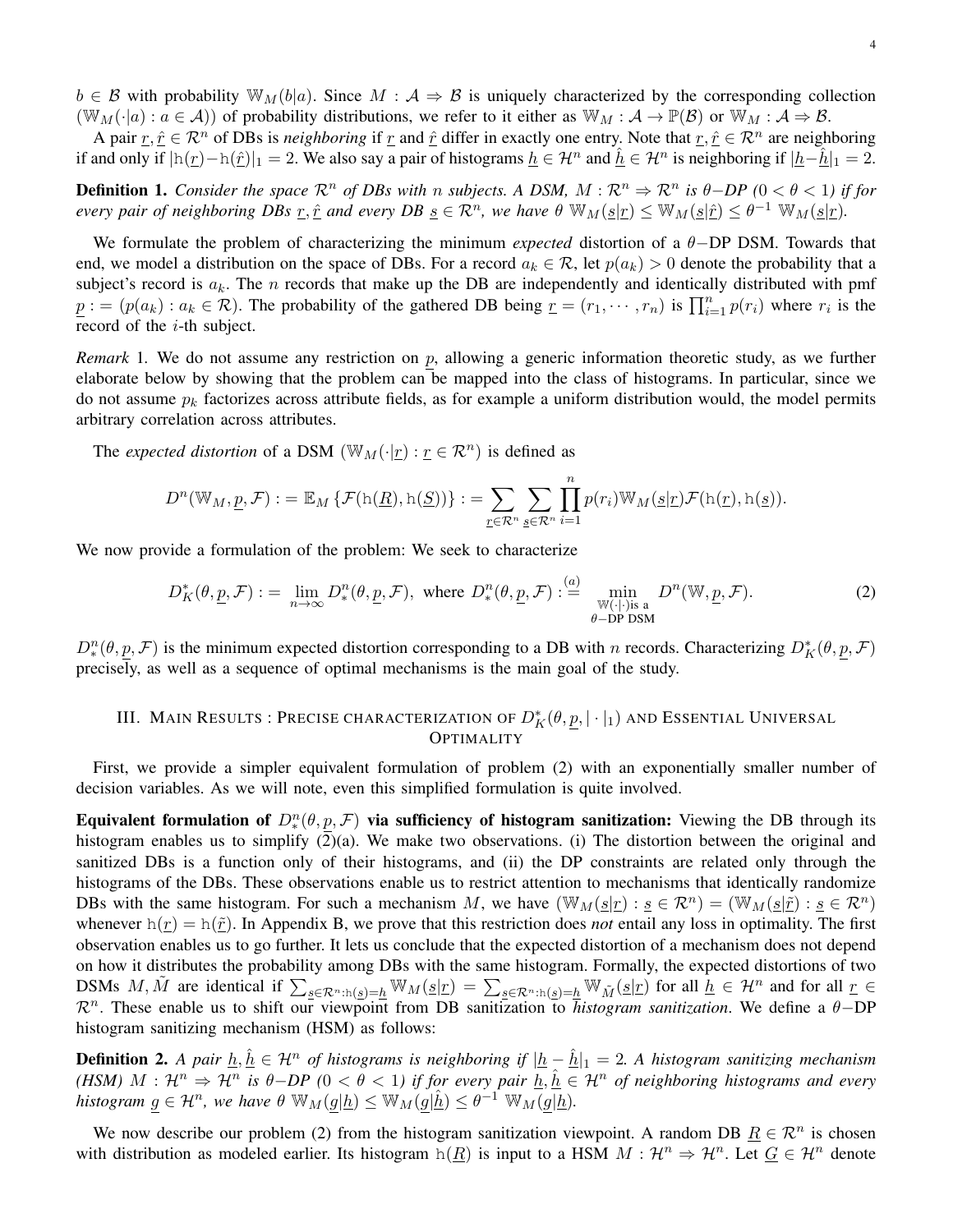the random output histogram. Any DB  $S \in \mathbb{R}^n$ , whose histogram  $h(S) = G$  can be considered as the sanitized DB. Our goal is to find a  $\theta$ -DP HSM M that minimizes

$$
\mathbb{E}_M\{\mathcal{F}(\mathrm{h}(\underline{R}),\mathrm{h}(\underline{S}))\} = \mathbb{E}_M\{\mathcal{F}(\mathrm{h}(\underline{R}),\underline{G})\} = \sum_{\underline{h}\in\mathcal{H}^n} \sum_{\underline{g}\in\mathcal{H}^n} P(\mathrm{h}(\underline{R})=\underline{h}) \mathbb{W}_M(\underline{g}|\underline{h}) \mathcal{F}(\underline{g},\underline{h}).
$$

We note that the distribution  $P(h(\underline{R}) = \underline{h})$  of the random histogram is given by  $P(\underline{R} = \underline{r}) = \prod_{i=1}^{n} p(r_i)$  $\prod_{k=1}^K p(a_k)^{h(\underline{r})_k}$ . Henceforth, we let  $p_k := p(a_k)$  and  $\underline{p}^{\underline{h}} := \prod_{k=1}^K p_k^{h_k}$ . With these, we have  $P(\underline{R} = \underline{r}) = \underline{p}^{h(\underline{r})}$ . This leads to

$$
P(\mathbf{h}(\underline{R}) = \underline{h}) = \sum_{\underline{r} \in \mathcal{R}^n : \mathbf{h}(\underline{r}) = \underline{h}} P(\underline{R} = \underline{r}) = \sum_{\underline{r} \in \mathcal{R}^n : \mathbf{h}(\underline{r}) = \underline{h}} \underline{p}^{\underline{\mathbf{h}}(\underline{r})} = \binom{n}{\underline{h}} \underline{p}^{\underline{h}},\tag{3}
$$

where (3) follows from the fact that the number of DBs whose histogram is  $h \in \mathcal{H}^n$  is the multinomial coefficient  $\binom{n}{b}$  $\binom{n}{\underline{h}}$  : =  $\binom{n}{h_1...}$  $\binom{n}{h_1\cdots h_K}$ . We note that the multinomial distribution (3) with a generic distribution  $\underline{p}$  on the set of records is indeed the most generic distribution on the space of histograms. Throughout, we make no assumption on  $p$ , resulting in a fairly generic study.

Equation (3) lets us explicitly state our equivalent simplified problem as follows. Given a privacy budget  $\theta > 0$ , our goal is to characterize  $D_K^*(\theta, \underline{p}, \mathcal{F}) := \lim_{n \to \infty} D_*^n(\theta, \underline{p}, \mathcal{F})$ , where

$$
D_{*}^{n}(\theta, \underline{p}, \mathcal{F}) := \min_{\mathbb{W}(\cdot|\cdot)} D^{n}(\mathbb{W}, \underline{p}, \mathcal{F}), \text{ with } D^{n}(\mathbb{W}, \underline{p}, \mathcal{F}) := \sum_{\underline{h} \in \mathcal{H}^{n}} \sum_{\underline{g} \in \mathcal{H}^{n}} {n \choose \underline{h}} \underline{p}^{\underline{h}} \mathbb{W}(\underline{g} | \underline{h}) \mathcal{F}(\underline{h}, \underline{g}),
$$
  
\nsubject to  
\n
$$
\mathbb{W}(\underline{g} | \underline{h}) \geq 0 \qquad \text{for every pair } (\underline{g}, \underline{h}) \in \mathcal{H}^{n} \times \mathcal{H}^{n},
$$
  
\n
$$
\sum_{\underline{g} \in \mathcal{H}^{n}} \mathbb{W}(\underline{g} | \underline{h}) \stackrel{(a)}{=} 1 \qquad \text{for every } \underline{h} \in \mathcal{H}^{n},
$$
  
\n
$$
\mathbb{W}(\underline{g} | \underline{h}) - \theta \mathbb{W}(\underline{g} | \underline{\hat{h}}) \geq 0 \qquad \text{for every pair of histograms } (\underline{h}, \underline{\hat{h}}) \in \mathcal{H}^{n} \times \mathcal{H}^{n}
$$
  
\nfor which  $|\underline{h} - \underline{\hat{h}}|_{1} = 2$  and every  $g \in \mathcal{H}^{n}$ .

In going from (2) to (4), we have replaced the collection  $(\mathbb{W}(\underline{s}|r) : h(\underline{s}) = h)$  by a single decision variable  $W(h|h(r))$  and set  $W(\cdot|\underline{r}) = W(\cdot|\tilde{r})$  whenever  $h(\underline{r}) = h(\tilde{r})$ . Constraints (4) and (2) are specified by  $|\mathcal{H}^n|^2 =$  $\binom{n+K-1}{K-1}$  $\frac{K}{K-1}$  $\left(\frac{K-1}{K-1}\right)^2$  ~  $(n+1)^{2K}$  and  $K^{2n}$  decision variables, respectively. With K fixed, the former is exponentially smaller. This simplification is not a result of any assumption.  $D_*^n(\theta, p, \mathcal{F})$  defined in (4) and (2)(a) are proven to be equal in Appendix B.

*Remark* 2. The optimization problem (4) has  $(n+1)^{2K}$  decision variables. For every choice  $(\underline{h}, \hat{\underline{h}})$  of neighboring histograms and every  $g \in \mathcal{H}^n$ , the LP imposes two types of constraints. There are  $\mathcal{O}(k^2|\mathcal{H}^n|^2) = \mathcal{O}(k^2(n+1)^{2(k-1)})$ constraints<sup>1</sup> of the form (4)(b). For any practical values of K and n, it is intractable to obtain a solution via computation. In fact, we are unaware of a solution of this LP even for the case  $K = 2$ . While [12] proves the optimal mechanism can be achieved by a post-processing remapping of the geometric mechanism, for any user preference an optimal mechanism and the corresponding utility remain unknown.

Notwithstanding this difficulty, one can obtain a precise characterization of  $D_K^*(\theta, \underline{p}, \mathcal{F})$  by leveraging rich tools from discrete geometry and LP theory.

**Statement of the Main Result :** We restate our problem in the context of the  $\mathbb{L}_1$ –distance measure. We aim to characterize  $D_K^*(\theta, \underline{p}, |\cdot|_1) := \lim_{n \to \infty} D_*^n(\theta, \underline{p}, |\cdot|_1)$ , where

$$
D_*^n(\theta, \underline{p}, |\cdot|_1) := \min D^n(\mathbb{W}, \underline{p}, |\cdot|_1) \text{ subject to the constraints in (4), where}
$$

$$
D^n(\mathbb{W}, \underline{p}, |\cdot|_1) := \sum_{\underline{h} \in \mathcal{H}^n} \sum_{\underline{g} \in \mathcal{H}^n} {n \choose \underline{h}} \underline{p}^{\underline{h}} \mathbb{W}(\underline{g}|\underline{h}) |\underline{h} - \underline{g}|_1.
$$
 (5)

Since we restrict attention to  $|\cdot|_1$ , we let  $D_*^n(\theta, \underline{p})$  and  $D_K^*(\theta, \underline{p})$  denote  $D_*^n(\theta, \underline{p}, |\cdot|_1)$  and  $D_K^*(\theta, \underline{p}, |\cdot|_1)$  in the sequel. Theorem 1 is our main result and provides a simple computable closed form expression for  $D_K^*(\theta, \underline{p})$ . In

<sup>1</sup>For every  $\underline{h} \in \mathcal{H}^n$  except those for which one or more of the coordinates are 0, we have  $|\{\underline{\hat{t}} \in \mathcal{H}^n : |\underline{h} - \underline{\hat{t}}|_1 = 2\}| = k(k-1)$ . Also,  $|\mathcal{H}^n| = \binom{n+k-1}{k-1} \sim (n+1)^{k-1}$  [7, Lemma II.1], [6, Chap 2, Lemma1].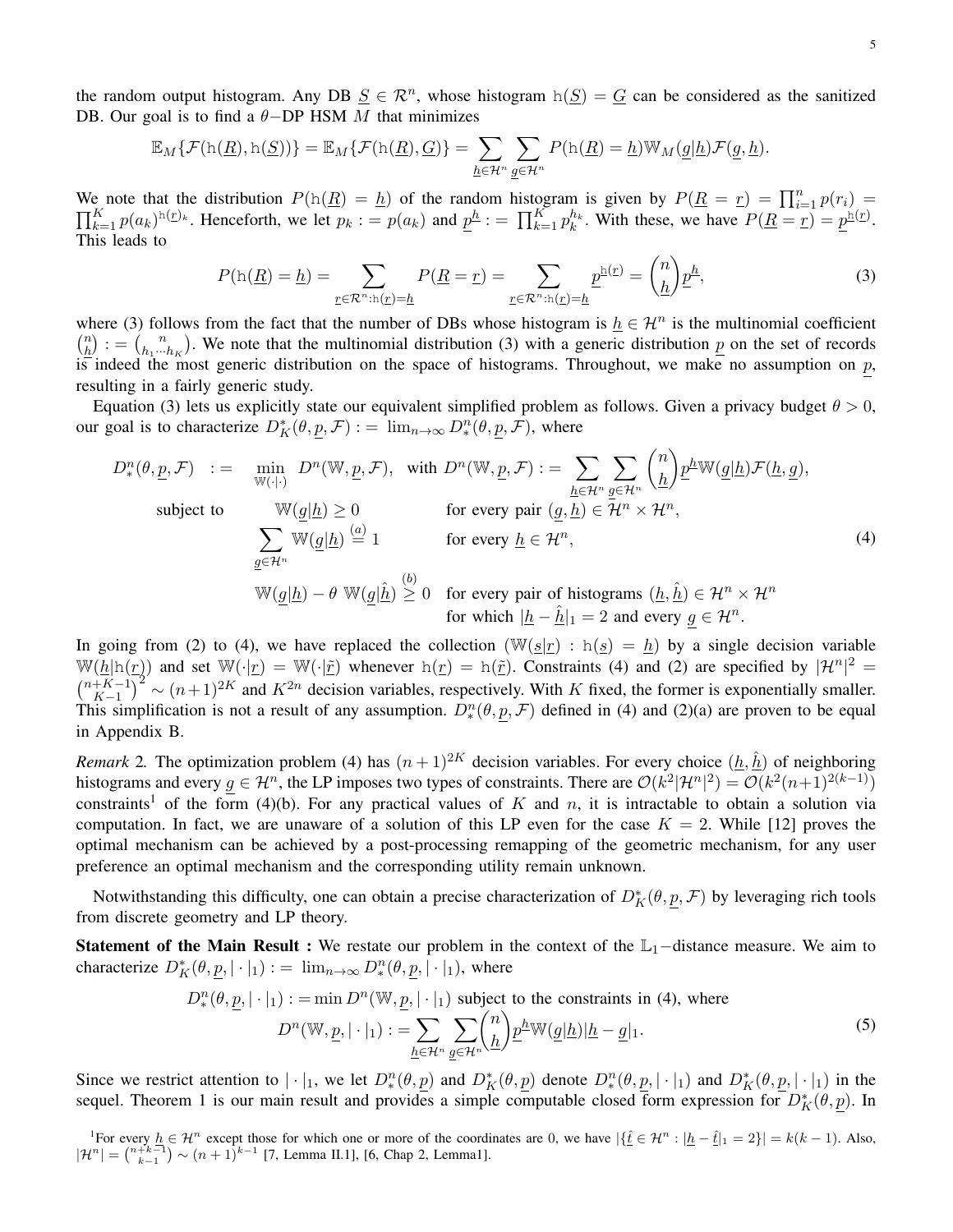particular, we provide three characterizations of  $D_K^*(\theta, \underline{p})$ . The first one expresses  $D_K^*(\theta, \underline{p})$  in terms of the Ehrhart series of a suitably defined convex polytope, thereby establishing connection between DP and Ehrhart theory. The second employs simple combinatorial arguments to characterize the resulting power series explicitly. The third exploits analytic combinatorial techniques to express this power series in terms of a *hyper-geometric series*. The latter encapsulates the entire information from a power series and provides a computable expression. The result also shows that the limiting minimum distortion is not dependent on  $p$ .

Theorem 1. *(a)* The minimum expected  $\mathbb{L}_1$ −distortion of a  $\theta$ −DP HSM is given by

$$
D_K^*(\theta, \underline{p}) = \frac{2\theta}{\mathrm{Ehr}_{\mathcal{P}}(\theta)} \frac{d\mathrm{Ehr}_{\mathcal{P}}(\theta)}{d\theta} - \frac{2\theta}{1-\theta}, \text{ where } \mathrm{Ehr}_{\mathcal{P}}(z) := 1 + \sum_{d=1}^{\infty} L_{\mathcal{P}}(d) z^d
$$
 (6)

*is the Ehrhart series of the cross-polytope whose* d − th *dilation is given by*

$$
\mathcal{P}_d = \{ (x_1, \cdots, x_K) \in \mathbb{R}^K : \sum_{k=1}^K x_k = 0, \sum_{k=1}^K |x_k| \le 2d \},\tag{7}
$$

and  $L_{\cal P}(d)$  is the number of points in  ${\cal P}_d$  with integer co-ordinates.  $D^*_K(\theta,p)$  does not depend on  $\underline{p}$  and hence does *not depend on the multinomial distribution. (b) We have*

$$
\operatorname{Ehr}_{\mathcal{P}}(\theta) = \frac{1}{1-\theta} + \sum_{d=1}^{\infty} \left\{ \sum_{r=1}^{K-1} {K \choose r} {d+r-1 \choose r-1} {d-1 \choose K-r-1} \right\} \frac{\theta^d}{1-\theta}, \text{ and}
$$
(8)

*(c)*

$$
D_K^*(\theta, \underline{p}) = 2\theta \left\{ \frac{K-1}{1-\theta} + \frac{S'_{K-1}(\theta)}{S_{K-1}(\theta)} \right\}, \text{ where } S_{K-1}(\theta) = \sum_{j=0}^{K-1} \theta^j \left[ \binom{K-1}{j} \right]^2 \tag{9}
$$

with  $S'_{K-1}(\theta) := \frac{d}{d\theta}S_{K-1}(\theta)$ . An optimal HSM is obtained as a truncation of a geometric mechanism  $\mathbb{W}^*(\underline{g}|\underline{h})$  $(1-\theta)^{-1} \text{Ehr}_{\mathcal{P}}(\theta)^{-1} \theta^{\frac{|\mathbf{g}-\mathbf{h}|_1}{2}}$ , where  $\text{Ehr}_{\mathcal{P}}(\theta)$  is defined in (8).

Below, we express  $D_K^*(\theta, \underline{p})$  in terms of another important construct in analysis - the *Legendre polynomial*. We note that  $S_{K-1}(\theta) = (1 - \theta)^{K-1} L_{K-1}(\frac{1+\theta}{1-\theta})$  [17, Pg. 86, Prob. 85], where  $L_n(x) = \frac{1}{2^n n!}$  $\frac{d^n}{dx^n}(x^2-1)^n$  is the Legendre polynomial of degree n defined in [18, Pg. 147, Prob. 219]. This leads to the following important characterization.

**Corollary 1.** *The minimum expected*  $\mathbb{L}_1$ −*distortion of a*  $\theta$ −*DP HSM is given by* 

$$
D_K^*(\theta, \underline{p}) = K \left\{ \frac{1+\theta}{1-\theta} + \frac{L_K(y)}{L_{K-1}(y)} \right\}, \text{ where } y = \frac{1+\theta}{1-\theta}.
$$
 (10)

*In particular for*  $K = 2$ , the limit  $D_2^*(\theta, \underline{p}) = \lim_{n \to \infty} D_*^n(\theta, \underline{p}) = \frac{4\theta}{1-\theta^2}$ .

The proof is based on the identity  $S_{K-1}(\theta) = (1-\theta)^{K-1} L_{K-1}(y)$  and the recurrence relation  $(1-y^2) L'_{K-1}(y) =$  $KyL_{K-1}(y) - KL_{K}(y)$ . We provide the details in Appendix C.

*Remark* 3. We emphasize that (9) and (10) provide an *exact computable closed form expression* for  $D_K^*(\theta, \underline{p})$ . Owing to the complexity of the resulting optimization problem, study of the privacy-distortion trade-off for the *expected* distortion, which is the common object of interest in information theory, is very limited. While a lot more is known in the minimax setting, most of these results are only up to an order. The reader will note that the tools we employ in proving Thm. 1 are also applicable for the minimax setting. A similar analysis can throw more light on the latter setting. In the interest of brevity, we reserve this for future work.

*Remark* 4*.* One may recover problem formulations studied in [12], [19], among others, by an appropriate choice of the distortion measure  $\mathcal{F}(\cdot, \cdot)$  in (4). In particular Ghosh, Roughgarden and Sundararajan [12] study the  $K = 2$ case for a fairly generic distortion measure, and prove structural properties of an optimal mechanism. While these hold for each *n*, they do not pin down an optimal mechanism, leaving  $D_2^*(\theta, p)$  unknown. On the one hand, [20] studies a min-max problem setting. Secondly, their continuous extension results in a larger constraint set, lending the lower bounds developed therein invalid for the original discrete problem setting.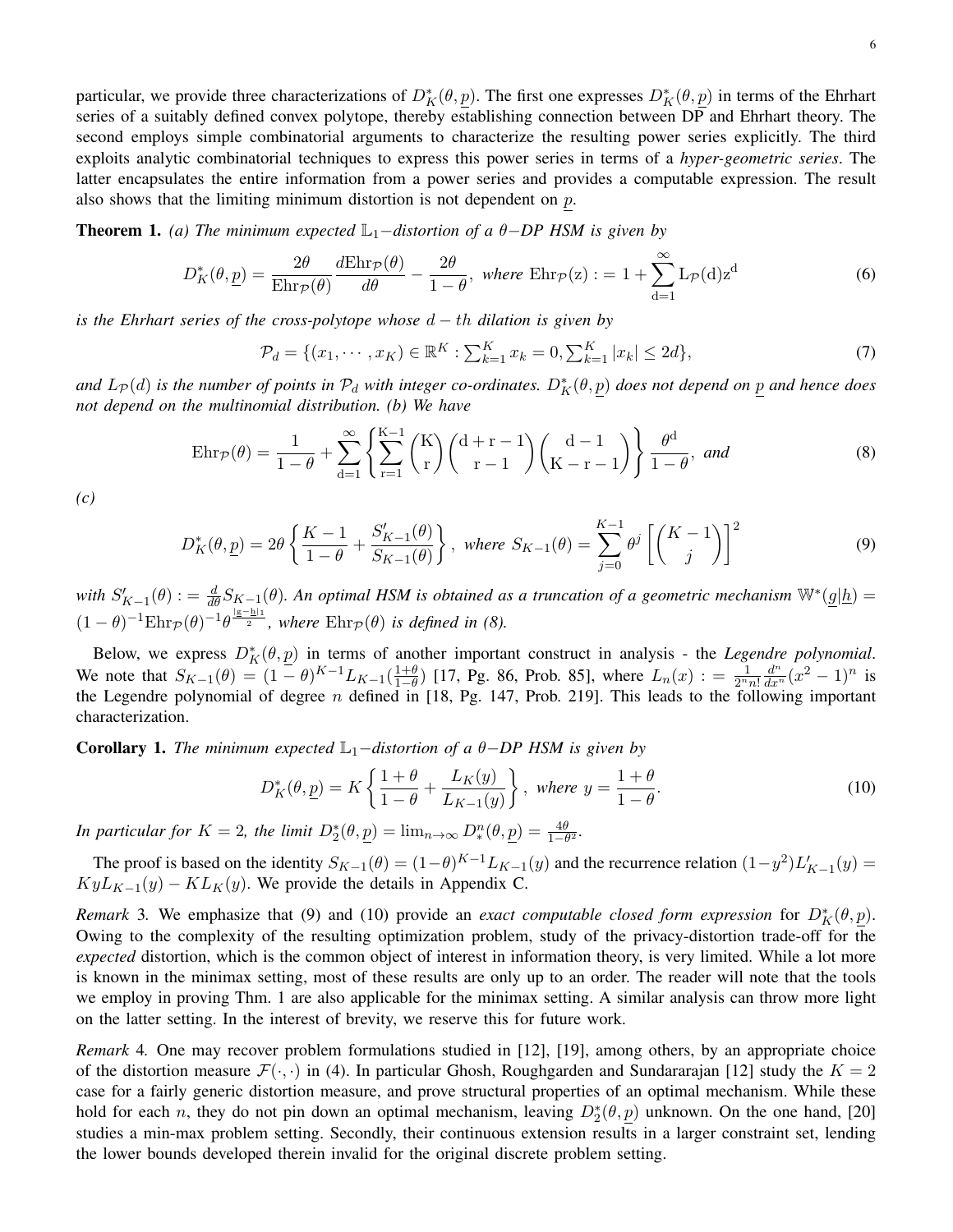



Figure 5. Privacy-constraint graph for  $K = 2$  and general n. The vertices are labeled by the corresponding histogram. Two vertices are connected by an edge if their corresponding histograms are at an  $\mathbb{L}_1$ -distance 2.

Figure 4.  $\mathbb{W}^n(\cdot|\cdot)$  realized as a cascade mechanism.

A striking aspect of (6) is the invariance of  $D_K^*(\theta, \underline{p})$  with  $\underline{p}$  as noted above. Why is this true? For large  $n$ ,  $\binom{n}{k}$  $\frac{n}{h}$ ) $\frac{p^h}{p^h}$  approximates a pmf that is 'relatively flat' [21] on the set of histograms within an  $\mathbb{L}_1$ -ball of radius  $\mathcal{O}(\sqrt{n})$ centered at  $(np_1, \dots, np_K)$ . This radius being sub-linear, for any p with positive entries, the L<sub>1</sub>−ball that contains most of the mass is eventually supported on the set of histograms. Since we are concerned only in the eventual limit, the effect of p is only a shift of the center of this  $\mathbb{L}_1$ −ball containing a 'relatively flat' pmf. This leads us to the following question. Can we design a sequence  $\mathbb{W}^n : \mathcal{H}^n \Rightarrow \mathcal{H}^n : n \in \mathbb{N}$  of mechanisms that is in the limit optimal, where each  $\mathbb{W}^n$  can be realized as a cascade of  $\mathbb{U}^n : \mathcal{H}^n \Rightarrow \mathcal{Y}$  and  $\mathbb{V}^n : \mathcal{Y} \Rightarrow \mathcal{H}^n$ , where  $\mathbb{U}^n$  is  $\theta$ -DP and is invariant with  $p$ ? As the informed reader will recognize, this is related to the notion of universal optimality [12]. We define the related notion of essential universal optimality.

**Definition 3.** A sequence  $\mathbb{W}^n : \mathcal{H}^n \Rightarrow \mathcal{H}^n : n \in \mathbb{N}$  of  $\theta$ -DP HSMs are *essentially universally optimal* (Ess-Univ-Opt) if for each  $n \in \mathbb{N}$ ,  $\mathbb{W}^n$  can be realized as a cascade  $\mathbb{U}^n : \mathcal{H}^n \to \mathcal{H}^n_{\text{ext}}$ ,  $\mathbb{V}^n : \mathcal{H}^n_{\text{ext}} \to \mathcal{H}^n$ , i.e. (see Figure 4),  $\mathbb{W}^n(\underline{g}|\underline{h}) = \sum_{b \in \mathcal{H}_{ext}^n} \mathbb{U}^n(\underline{b}|\underline{h}) \mathbb{V}^n(\underline{g}|\underline{b})$  for every  $\underline{g}, \underline{h} \in \mathcal{H}^n$ , where  $\mathcal{H}_{ext}^n$  is any (not necessarily finite) set, such that (i)  $\lim_{n\to\infty} \overline{D^n}(\mathbb{W}^n, p) = D_K^*(\theta, p)$  for every pmf p on a set of K elements, and (ii)  $\mathbb{U}^n : \mathcal{H}^n \to \mathcal{H}_{ext}^n$  is  $\theta$ -DP and invariant with p.

*Remark* 5*.* Ess-Univ-Opt is a *relaxed/weaker* form of universal optimality [12] in two respects. Firstly, we *restrict* the class of pmfs on histograms to *multinomial* pmfs. Indeed, our definition of  $D_*^n(\theta, p)$  in (5) is wrt  $\binom{n}{h}$  $\frac{n}{h}$ ) $\underline{p^h}.$ Secondly, we only ask for *asymptotic* optimality of the sequence of mechanisms. This relaxed notion is of interest for the following reasons. Firstly, we operate with large databases. For sufficiently large  $n$  the distortion of an Ess-Univ-Opt sequence of mechanisms might be sufficiently close to the true optimum for that n. Secondly, as the reader will note, it suffices to consider multinomial pmfs on  $\mathcal{H}^n$ . In the light of non-existence of 'strict' universally optimal mechanisms [13], it is worth pursuing this relaxed notion.

As mentioned in [12], the existence of Ess-Univ-Opt is noteworthy. The proof of our main result will bring to light a sequence of Ess-Univ-Opt mechanisms.

## Theorem 2. *Ess-Univ-Opt mechanisms for histogram sanitization wrt* L<sub>1</sub>−*distortion exist.*

The proof of Thm. 2 follows from the proof of Thm. 1 wherein a sequence of truncated geometric mechanisms are proven to be Ess-Univ-Opt. The following section details the proof of Theorem 1.

## IV. ANALYSIS AND PROOFS

The proof of Theorem 1 involves two parts - establishing the upper bound and the lower bound. The lower bound is via the weak duality theorem and is detailed in Section IV-B. The upper bound leverages tools from Ehrhart theory and is provided in Section IV-A. Before we provide a proof of the upper bound, we introduce the necessary constructs from Ehrhart theory and describe how and why they are related to  $D_K^*(\theta, p)$  and the LP (5) studied here. The following description serves as a road map of the proof.

 $D_K^*(\theta, \underline{p})$  is the limit of solutions to a sequence of LPs (5). These LPs are involved. We begin with the privacyconstraint (PC) graph [13] which greatly aids in visualization and naturally leads us into Ehrhart theory. Consider a graph  $G = (V, E)$  with vertex set  $V = H^n$  and an edge set  $E = \{(\underline{h}, \hat{\underline{h}}) \in \mathcal{H}^n \times \mathcal{H}^n : |\underline{h} - \hat{\underline{h}}|_1 = 2\}$ . Figures 5, 6 provide the PC graph for  $(K = 2, n)$ ,  $(K = 3, n = 5)$  respectively. For every vertex  $h \in V$ , visualize the sub-collection  $(\mathbb{W}(g|\underline{h}) : g \in \mathcal{H}^n)$  of decision variables as a function of V, i.e., as values lying on V, corresponding to  $\underline{h} \in V$  (See Fig. 7). The values  $(\mathbb{W}(g|\underline{h}): g \in \mathcal{H}^n)$  and  $(\mathbb{W}(g|\underline{\hat{h}}): g \in \mathcal{H}^n)$  corresponding to two neighboring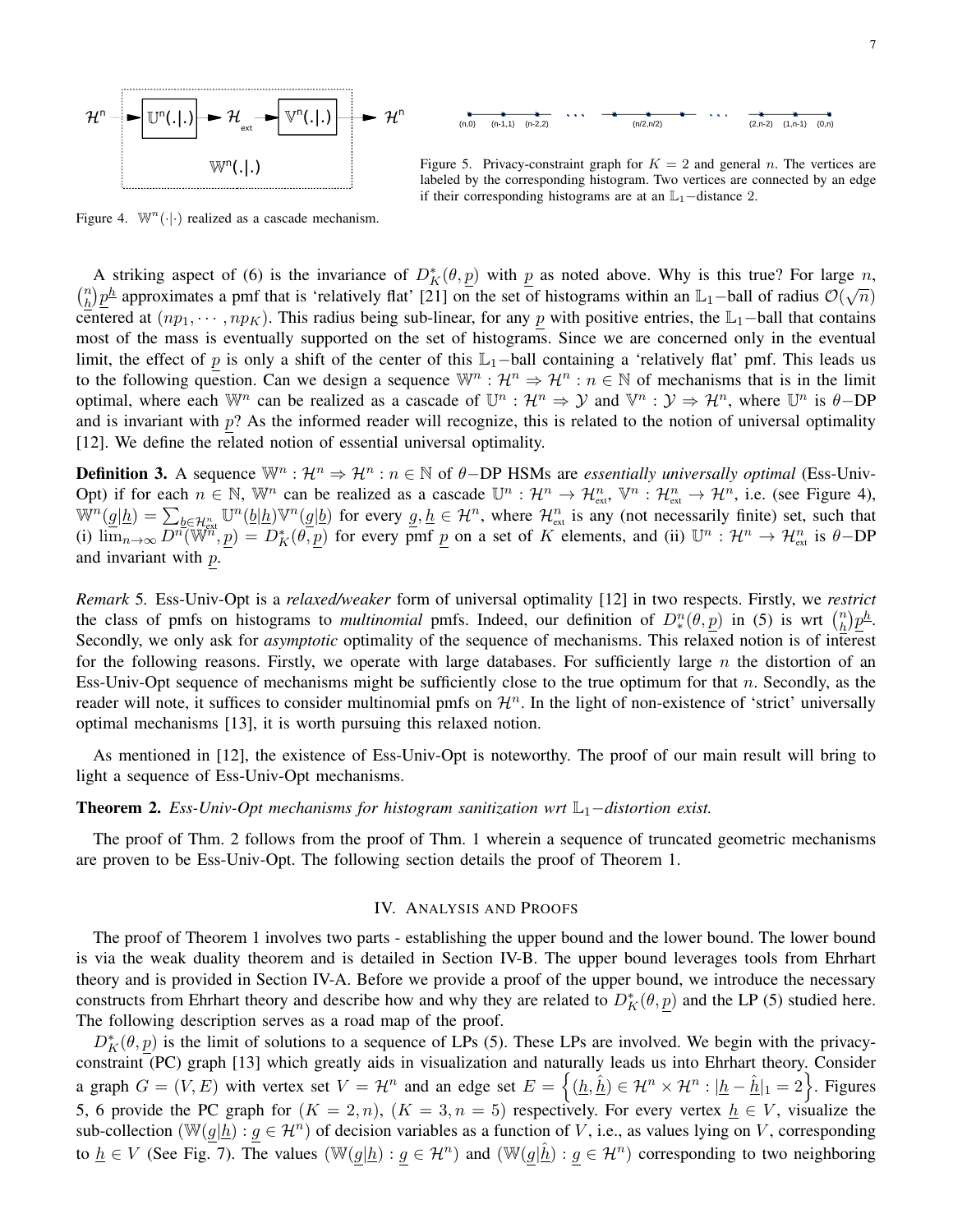

Figure 6. Privacy-constraint graph for  $k = 3$ ,  $n = 5$ .



Figure 7. The PC graphs for  $K = 3, N = 2$  are depicted. The decision variables  $(\mathbb{W}(g|(1,0,1)) : g \in \mathcal{H}_3^2)$  are associated with the nodes of the graph on the left. On the right, the decision variables  $(\mathbb{W}(g|(1,1,0)) : g \in \mathcal{H}_3^2)$  are associated with the nodes of the graph. Since  $(1, 1, 0)$  and  $(1, 0, 1)$  are neighbors, at every node, the two values have to be within  $\theta$  and  $\frac{1}{\theta}$  of each other.

vertices  $\underline{h}, \underline{\hat{h}}$  have to be within  $\theta$  and  $\frac{1}{\theta}$  of each other everywhere, i.e., at every  $\underline{g}$  (see Fig. 7). In addition, the values corresponding to any node must be non-negative and sum to 1. The PC graph also provides a visualization of the objective function.  $|g-\underline{h}|_1$  is exactly twice  $d_G(g,\underline{h})$  (proof in Lemma 3(ii), Appendix D). Two useful consequences follow. Firstly, the values corresponding to a node, say  $\underline{h}$ , that are equidistant from  $\underline{h}$ , are multiplied by identical coefficients in the objective function. Formally,  $\binom{n}{h}$  $\left(\frac{n}{\underline{h}}\right)\left|\underline{\tilde{g}}\right|-\underline{h}\left|1\right|=\left(\frac{n}{\underline{h}}\right)$  $\frac{n}{\hbar}$ )  $|\underline{g} - \underline{h}|_1$  iff  $d_G(\underline{\tilde{g}}, \underline{h}) = d_G(\underline{g}, \underline{h})$ . Here and henceforth,  $d_G(v_1, v_2)$  denotes the length of a shortest path from  $v_1 \in V$  to  $v_2 \in V$  in graph  $G = (V, E)$ . Secondly, coefficients associated with the values increase with their distance from  $\underline{h}$ . Formally, if  $d_G(\tilde{g}, \underline{h}) > d_G(g, \underline{h})$ , then  $\binom{n}{k}$  $\binom{n}{\underline{h}}$ | $\underline{\tilde{g}} - \underline{h}|_1 > \binom{n}{\underline{h}}$  $\frac{n}{\hbar}$ )  $|g - h|$ 1. These observations let us restate our objective function (5) as

$$
D^{n}(\mathbb{W}, \underline{p}) \stackrel{(a)}{=} \sum_{\underline{h} \in \mathcal{H}^{n}} \sum_{d=1}^{n} \sum_{\substack{\underline{g} \in \mathcal{H}^{n}: \\ |\underline{g}-\underline{h}|_{1}=2d}} {n \choose \underline{h}} \underline{p}^{\underline{h}} \mathbb{W}(\underline{g}|\underline{h}) 2d = \sum_{\underline{h} \in \mathcal{H}^{n}} {n \choose \underline{h}} \underline{p}^{\underline{h}} \sum_{d=1}^{n} 2d \sum_{\substack{\underline{g} \in \mathcal{H}^{n}: \\ d_{G}(\underline{g}, \underline{h})=d}} \mathbb{W}(\underline{g}|\underline{h}).
$$
 (11)

In arriving at (11)(a), we used the fact that for any  $g, \underline{h} \in \mathcal{H}^n$ , we have  $|g-\underline{h}|_1$  is an even integer and at most  $2n$ . This is proven in Lemma 3(i), Appendix D. Consider a HSM  $M : \mathcal{H}^n \to \mathcal{H}^n$  for which  $\mathbb{W}(g|\underline{h}) = f(\underline{h}, |g - \underline{h}|_1)$ is a function only of the distance between the vertices. In the sequel, we will prove this sub-collection contains a mechanism that is optimal in the limit  $n \to \infty$ . For such a HSM, (11) reduces to

$$
D^{n}(\mathbb{W}, \underline{p}) = \sum_{\underline{h} \in \mathcal{H}^{n}} {n \choose \underline{h}} \underline{p}^{\underline{h}} \sum_{d=1}^{n} 2dN_{d}(\underline{h}) f(\underline{h}, 2d), \text{ where } N_{d}(\underline{h}) = |\{ \underline{g} \in \mathcal{H}^{n} : d_{G}(\underline{g}, \underline{h}) = d \}| \tag{12}
$$

is the number of vertices at graph distance d from  $\underline{h}$ . To evaluate the RHS of  $D^n(\mathbb{W}, p)$  above, we will need to characterize the sum  $\sum_{d=1}^{n} dN_d(\underline{h})f(\underline{h}, d)$ . Let us consider the sequence  $N_1(\underline{h}), N_2(\underline{h}), \cdots, N_n(\underline{h})$  which may be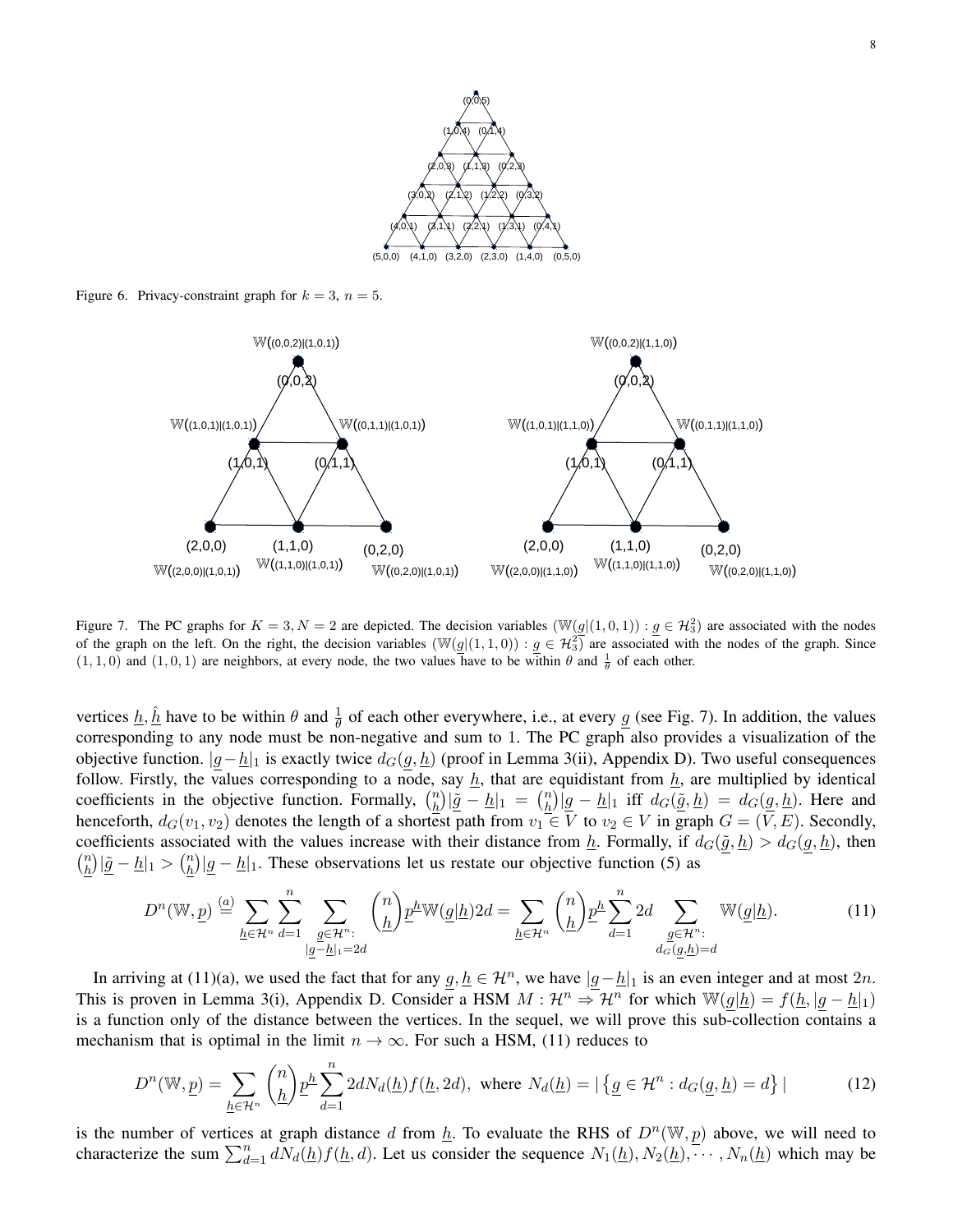regarded as the distance distribution of the vertex  $h \in V = H^n$ . Consider Fig. 8 and two sequences  $(N_d(h))$ :  $d = 1, 2, \dots$ ) and  $(N_d(\underline{h}) : d = 1, 2, \dots)$  for any pair  $\underline{h}, \underline{h} \in V$  within the dotted circle. These sequences agree on the initial few terms, henceforth referred to as the *head*, and disagree in a few subsequent terms due to the presence of the boundary. As the boundary recedes (i.e.,  $n \to \infty$ ), the first term of disagreement recedes, and the head elongates. Alternatively stated, the heads of the sequences  $(N_d(\underline{h}) : d = 1, 2, \dots)$  for  $\underline{h}$  within the dotted circle become invariant with h. Formally, there exists a distance  $r \in \mathbb{N}$  such that, for every h in the dotted circle,  $N_d(\underline{h}) \to N_d$  for all  $d = 1, 2, \cdots, r - 1$ . Moreover  $r \to \infty$  as the boundary recedes, i.e.,  $n \to \infty$ . We characterize  $N_d$  by considering  $c := np$ . Observe that

$$
N_d(\underline{c}) = |\{ \underline{g} \in \mathcal{H}^n : d_G(\underline{g}, \underline{c}) = d \}| = |\{ \underline{z} \in \mathbb{Z}^K : \underline{c} + \underline{z} \in \mathcal{H}^n, |\underline{z}|_1 = 2d \}|
$$
  
= |\{ \underline{z} \in \mathbb{Z}^K : c\_i + z\_i \ge 0, \sum\_{i=1}^K c\_i + z\_i = n, |\underline{z}|\_1 = 2d \}| = |\{ \underline{z} \in \mathbb{Z}^K : z\_i \ge -np\_i, \sum\_{i=1}^K z\_i = 0, |\underline{z}|\_1 = 2d \}|.

As  $n \to \infty$ , the lower bound on  $z_i$  vanishes (becomes redundant), and we have

$$
N_d(\underline{c}) \to N_d := \left| \{ \underline{z} \in \mathbb{Z}^k : \sum_{k=1}^K z_k = 0, |\underline{z}|_1 = 2d \} \right|.
$$
 (13)

 $N_d$  is the number of *integer* points on the *face* of the *integral convex polytope* 

$$
\mathcal{P}_d = \{(x_1, \dots, x_K) \in \mathbb{R}^K : \sum_{k=1}^K x_k = 0, \sum_{k=1}^K |x_k| \le 2d\}.
$$
 (14)

Indeed, if  $L_{\mathcal{P}}(d) := |\mathbb{Z}^K \cap \mathcal{P}_d|$ , then  $N_d = L_{\mathcal{P}}(d) - L_{\mathcal{P}}(d-1)$ .<sup>2</sup> Notice that  $L_{\mathcal{P}}(d)$  is the number of integral points in the d−th dilation of the integral convex polytope  $\mathcal{P}$  : =  $\mathcal{P}_1$ .  $L_{\mathcal{P}}(d)$  and its generating function play a central role in this paper. Ehrhart theory concerns the enumeration of integer points in a integral convex polytope and the objects associated with these counts. We present the foundational results in Ehrhart theory that we will have opportunity to use. The reader is referred to [11] for a beautiful exposition of Ehrhart theory.

A convex l−polytope is a convex polytope of dimension l. A convex l−polytope whose vertices have integral co-ordinates is an integral convex l−polytope.  $L_{\mathcal{P}}(d)$  is the number of integral points in the d–th dilation of the integral convex l−polytope (Fig. 2). Our pursuit of  $L_{\mathcal{P}}(d)$  and the associated objects is aided by the following fundamental theorem of Ehrhart. Ehrhart's theorem states that if P is an integral convex l−polytope, then  $L_{\mathcal{P}}(d)$  is a polynomial in d of degree l. We refer to  $L_P(d)$  as *Ehrhart's polynomial*. We will identify  $N_d$ , and hence  $L_P(d)$ , precisely in our proof. As evidenced by (6), we will have opportunity to study the generating function of the counts  $L_{\mathcal{P}}(d)$ :  $d \in \mathbb{N}$ . We refer to the formal power series

$$
Ehr_{\mathcal{P}}(z) = 1 + \sum_{d=1}^{\infty} L_{\mathcal{P}}(d) z^{d}
$$
 as the *Ehrhart series* of  $\mathcal{P}$ , and let  $\mathcal{E}_{\mathcal{P},f}(z) := (1 - z)Ehr(z)$ . (15)

Since  $N_d = L_{\mathcal{P}}(d) - L_{\mathcal{P}}(d-1)$ , we have  $\mathscr{E}_{\mathcal{P},f}(\theta) = (1 - \theta) \text{Ehr}_{\mathcal{P}}(\theta) = 1 + \sum_{k=1}^{\infty} N_d \theta^d$ .

Having introduced the tools, we now sketch the main elements of the proof. In this section, we first argue that the RHS of (6) is an upper bound on  $D_K^*(\theta, \underline{p})$ .

## *A. Upper bound*

Suppose one were to consider the popular Laplace/geometric/staircase mechanism  $\mathscr{G}: \mathcal{H}^n \to \mathcal{H}^n$  and characterize its distortion. In that case,

$$
\mathbb{W}_{\mathscr{G}}(\underline{g}|\underline{h}) \propto \theta^{\frac{|g-\underline{h}|_1}{2}} \text{ and hence } \mathbb{W}_{\mathscr{G}}(\underline{g}|\underline{h}) = \frac{\theta^{d_G}(\underline{g},\underline{h})}{E_{\underline{h}}(\theta)}, \text{ where } E_{\underline{h}}(\theta) = 1 + \sum_{d=1}^{n} N_d(\underline{h})\theta^d \tag{16}
$$

is a normalizing constant chosen to ensure  $\sum_{g \in \mathcal{H}^n} \mathbb{W}_{\mathscr{G}}(\underline{g}|\underline{h}) = 1$ . It will be apparent that  $\mathbb{W}_{\mathscr{G}}(\cdot|\underline{h})$  is  $\theta$ -DP only if  $E_h(\theta)$  is invariant with  $\underline{h}$ . For any (finite)  $n \in \mathbb{N}$  this is not true, leading to obstacles in defining a feasible  $\theta$ -DP HSM analog to the geometric mechanism. We overcome this by considering a cascade mechanism. See Figure 4.  $\mathbb{U}^n$  is analogous to the geometric mechanism  $\mathbb{W}_{\mathcal{G}}$  and outputs a 'histogram' in an 'extended set of histograms'. This

<sup>2</sup>If  $(x_1, \dots, x_K) \in \mathbb{Z}^K$  and  $\sum_{k=1}^K x_k = 0$ , then  $\sum_{k=1}^K |x_k|$  is an even integer. This follows in a straightforward manner from Lemma 3(i), Appendix D. Therefore, if  $\overline{(x_1, \dots, x_K)} \in \mathbb{Z}^K \cap \mathcal{P}_d$  and  $\sum_{k=1}^K |x_k| < 2d$ , then  $\sum_{k=1}^K |x_k| \leq 2(d-1)$ .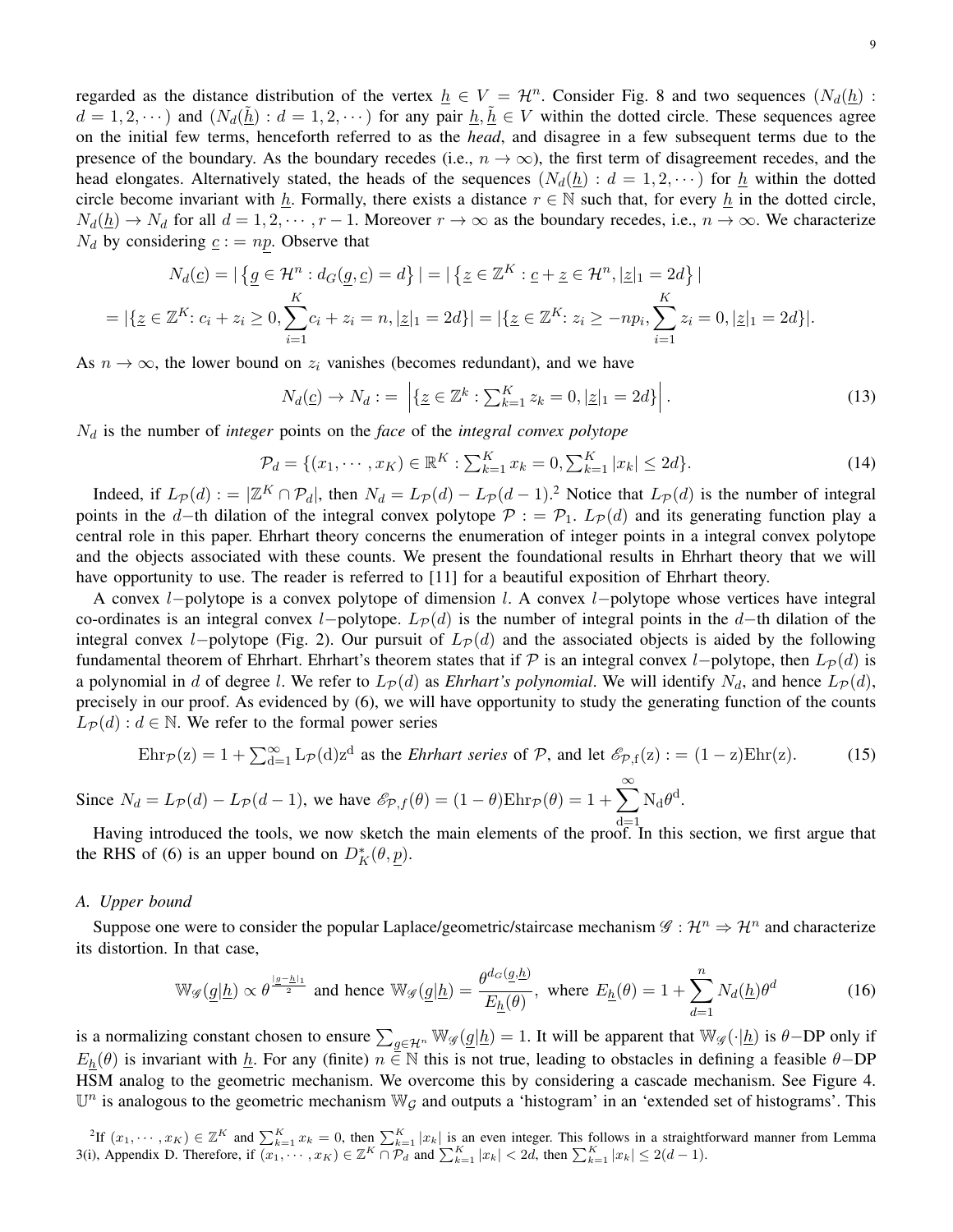

Figure 8. The dotted circle within which the distance distribution of nodes is considered.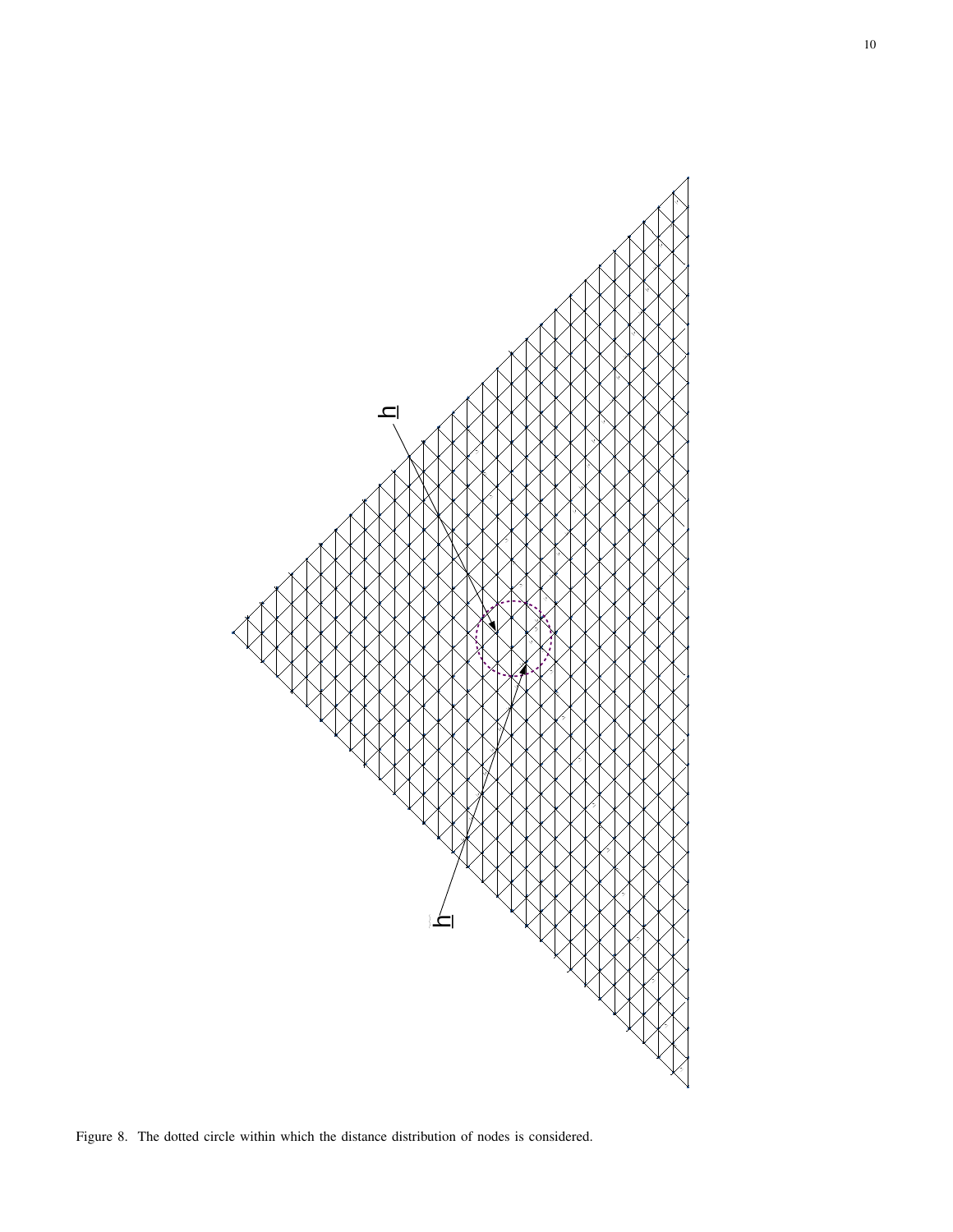overcomes the issue of  $E_h(\theta)$  being variant with h. An 'extended histogram' is then remapped back to a histogram  $h \in \mathcal{H}^n$  via the truncation mechanism  $\mathbb{V}^n$ .  $\mathbb{V}^n(\cdot|\cdot)$  is so chosen such that effective expected  $\mathbb{L}_1$ -distortion does not increase, in the limit. Reserving these elements to the proof, we put forth a heuristic limiting argument that explains the effective distortion of the cascade mechanism in Figure 4. As  $n \to \infty$ , we noted that  $N_d(\underline{h}) \to N_d$  and becomes invariant with  $\underline{h}$ , and hence it is plausible that (i)  $E_{\underline{h}}(\theta) \to \mathscr{E}_{\mathcal{P},f}(\theta)$ , where  $\mathscr{E}_{\mathcal{P},f}(\theta) := 1 + \sum_{\infty}^{\infty}$ 

 $d=1$  $N_d\theta^d = (1-\theta)\text{Ehr}_{\mathcal{P}},$ 

and (ii)  $\mathbb{W}_{\mathscr{G}}(\underline{g}|\underline{h}) \to (\mathscr{E}_{\mathcal{P},f}(\theta))^{-1}\theta^{d_G(\underline{g},\underline{h})}$ . We substitute this in the RHS of (11), to obtain

$$
\lim_{n \to \infty} D^{n}(\mathbb{W}_{\mathscr{G}}, \underline{p}) = \lim_{n \to \infty} \sum_{\underline{h} \in \mathcal{H}^{n}} {n \choose \underline{h}} \underline{p}^{\underline{h}} \sum_{d \ge 1} 2d \sum_{\underline{g} \in \mathcal{H}^{n}} \frac{\theta^{d_G}(\underline{g}, \underline{h})}{\mathscr{E}_{p,f}(\theta)}
$$
\n
$$
= \lim_{n \to \infty} \sum_{\underline{h} \in \mathcal{H}^{n}} {n \choose \underline{h}} \underline{p}^{\underline{h}} \sum_{d \ge 1} \frac{2dN_d\theta^d}{\mathscr{E}_{p,f}(\theta)} = \lim_{n \to \infty} \sum_{\underline{h} \in \mathcal{H}^{n}} {n \choose \underline{h}} \underline{p}^{\underline{h}} \frac{2\theta}{\mathscr{E}_{p,f}(\theta)} \frac{d\mathscr{E}_{p,f}(\theta)}{d\theta} = \lim_{n \to \infty} \frac{2\theta}{\mathscr{E}_{p,f}(\theta)} \frac{d\mathscr{E}_{p,f}(\theta)}{d\theta}, \quad (17)
$$
\n
$$
= \frac{2\theta}{\mathscr{E}_{p,f}(\theta)} \frac{d\mathscr{E}_{p,f}(\theta)}{d\theta} = \frac{2\theta}{\text{Ehr}_{p}(\theta)} \frac{d\text{Ehr}_{p}(\theta)}{d\theta} - \frac{2\theta}{1 - \theta}, \quad (18)
$$

and the latter quantity is invariant with  $n$ , enabling us conclude that

$$
\lim_{n \to \infty} D^n(\mathbb{W}_{\mathscr{G}}, \underline{p}) = \frac{2\theta}{\mathscr{E}_{\mathcal{P},f}(\theta)} \frac{d\mathscr{E}_{\mathcal{P},f}(\theta)}{d\theta} = \frac{2\theta}{\mathrm{Ehr}_{\mathcal{P}}(\theta)} \frac{d\mathrm{Ehr}_{\mathcal{P}}(\theta)}{d\theta} - \frac{2\theta}{1-\theta}.
$$
\n(19)

In arriving at (17), we used the fact that  $\frac{d\mathcal{E}_{P,f}(\theta)}{d\theta} = \sum$  $d \geq 1$  $dN_d\theta^{d-1}$ , and in arriving at (18) we used  $\mathscr{E}_{\mathcal{P},f}(\theta)$ :

 $= 1 + \sum_{n=0}^{\infty} N_d \theta^d = (1 - \theta) \text{Ehr}_{\mathcal{P}}$ . These informal arguments provide a heuristic explanation for (6) and leaves certain interesting and non-trivial elements, that are addressed in Section IV-A.

*Remark* 6*.* We side-stepped the question of identifying a  $\theta$ −DP mechanism for any  $n \in \mathbb{N}$ . Characterizing a (truncated) geometric  $\theta$ −DP mechanism for a general K is non-trivial owing to the presence of multiple boundary vertices, the involved geometry of the PC graph, and lack of an expression for the 'tail' sum.<sup>3</sup> It is also worth noting that the often used technique of enlarging the output space to be continuous followed by a heuristic map does not permit a precise performance characterization. Moreover, as we note in the following proof, we are required to shape the geometric mechanism appropriately to minimize expected distortion.

Next, we show (8). Towards that end, we characterize  $N_d$  explicitly. We recognize that an explicit characterization for  $N_d$  or  $L_P(d)$  will enable us express the power series in (19). In general, characterizing the Ehrhart polynomial of a convex polytope is involved (see [11]). However, in our case we are able to characterize  $N_d$  for the cross-polytope  $P_d$  in (7). Recall  $N_d = |\mathcal{S}_d|$ , where

$$
\mathcal{S}_d := \mathbb{Z}^K \cap \mathcal{P}_d = \left\{ (x_1, \dots, x_K) \in \mathbb{Z}^K : \sum_{k=1}^K x_k = 0, \sum_{k=1}^K |x_k| \leq 2d \right\}.
$$

 $S_d$  can be partitioned into *disjoint* sets based on the coordinates (in set  $A_{|P|}$  below) corresponding to its non-negative indices. Let

$$
A_n := \left\{ (a_1, \dots, a_n) \in \mathbb{Z}^n : a_i \ge 0, \sum_{i=1}^n a_i = d \right\},
$$
  
\n
$$
B_m = \left\{ (b_1, \dots, b_m) \in \mathbb{Z}^m : b_j < 0, -\sum_{j=1}^m b_j = d \right\} = \left\{ (b_1, \dots, b_m) \in \mathbb{Z}^m : b_j > 0 \sum_{j=1}^m b_j = d \right\}.
$$

<sup>3</sup>The reader is encouraged to construct, via a truncation or otherwise, a  $\theta$ -DP mechanism analogous to the geometric mechanism, for the case of  $K = 3$  and  $n = 5$  depicted in Fig. 6, to recognize the non-triviality.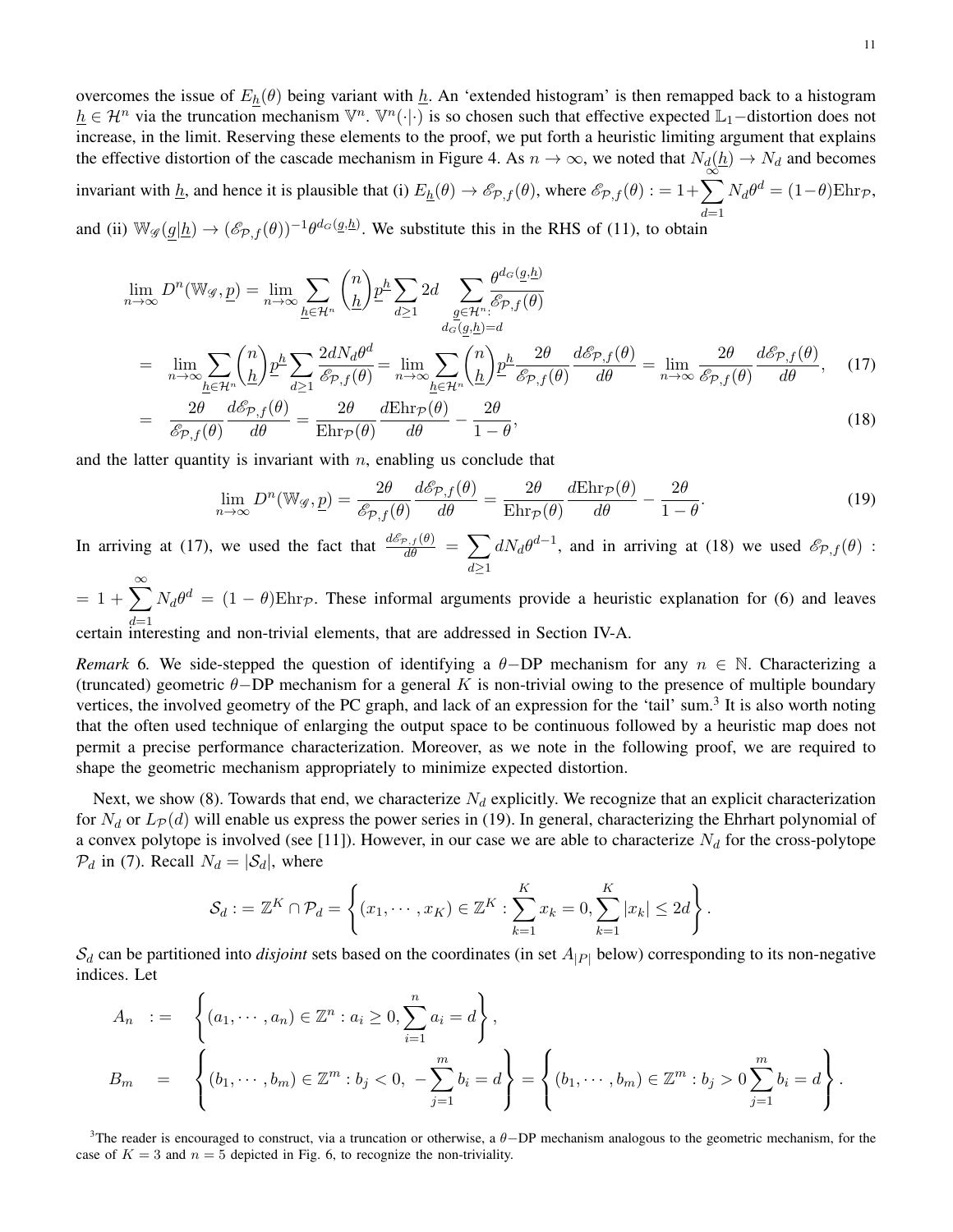It can be verified that,

$$
\mathcal{S}_d = \bigcup_{P \subseteq [K]} A_{|P|} \times B_{K-|P|} = \bigcup_{P \subseteq [K]} A_{K-|P|} \times B_{|P|}.
$$

We can now compute  $|A_{|P|}$  and  $|B_{|P|}$ . Since

$$
|A_n| = {d+n-1 \choose n-1}, |B_m| = {d-1 \choose m-1}, \text{ we have } N_d = \sum_{r=1}^{K-1} {K \choose r} {d+r-1 \choose r-1} {d-1 \choose K-r-1}
$$
  
= 
$$
\sum_{r=1}^{K-1} {K \choose r} {d+K-r-1 \choose K-r-1} {d-1 \choose r-1},
$$

where the running variable r denotes the cardinality of the (running set)  $P \subseteq [K]$ . An alternate count can be obtained by explicitly considering the set of zero coordinates. Suppose  $0 \le z \le K - 1$  denotes the number of 0–coordinates, and p the number of positive co-ordinates, then, for  $d \ge 1$ , it can be verified that

$$
\mathcal{S}_d = \bigcup_{\substack{Z \subseteq [K]: |Z| \\ \leq K-2}} \bigcup_{\substack{P \subseteq [K] \setminus Z:\\1 \leq |P| \\ \leq K-Z-1}} B_{|P|} \times B_{K-|P|-|Z|}, \text{ and hence } N_d = \sum_{z=0}^{K-2} \sum_{p=1}^{K-z-1} \binom{K}{z} \binom{K-z}{p} \binom{d-1}{p-1} \binom{d-1}{K-z-p-1}
$$

So, we conclude

$$
\mathcal{E}_{\mathcal{P},f}(\theta) = 1 + \sum_{d=1}^{\infty} \left\{ \sum_{r=1}^{K-1} {K \choose r} {d+r-1 \choose r-1} {d-1 \choose K-r-1} \right\} \theta^d
$$
\n
$$
= 1 + \sum_{d=1}^{\infty} \left\{ \sum_{r=1}^{K-1} {K \choose r} {d+K-r-1 \choose K-r-1} {d-1 \choose r-1} \right\} \theta^d
$$
\n
$$
= 1 + \sum_{d=1}^{\infty} \left\{ \sum_{z=0}^{K-2} \sum_{p=1}^{K-z-1} {K \choose z} {K-z \choose p} {d-1 \choose p-1} {d-1 \choose K-z-p-1} \right\} \theta^d.
$$
\n(20)

Finally, we show (9). We refer to [22, Eqn (3.8)] for an alternate characterization for  $N_d$ . It may be verified that points on the root lattice  $A_{K-1}$  at fractional height d in [22] correspond to vertices on the face of  $\mathcal{P}_d$  in (14). [22] also refers to these vertices as being at a distance  $d$  or  $d$  bonds away. From [22, Eqn (3.8)], we have

$$
N_d = \sum_{r=1}^{K-1} {K \choose r} {d+r-1 \choose r-1} {d-1 \choose K-r-1} = \sum_{j=0}^{K-1} \left[ {K-1 \choose j} \right]^2 {d+K-j-2 \choose K-2}
$$
  

$$
= \sum_{j=0}^{K-1} \left[ {K-1 \choose j} \right]^2 {d+K-j-2 \choose d-j}.
$$
 (21)

We now use RHS of (21) to conclude

$$
\mathcal{E}_{\mathcal{P},f}(\theta) = 1 + \sum_{d \ge 1} \theta^d \left\{ \sum_{j=1}^{K-1} {K \choose j} {d+j-1 \choose j-1} {d-1 \choose K-j-1} \right\} = \sum_{l \ge 0} \theta^l \left\{ \sum_{j=0}^{k-1} {l-j+K-2 \choose l-j} \left[ {K-1 \choose j} \right]^2 \right\}
$$

$$
= \sum_{l \ge 0} {l+K-2 \choose l} \left\{ \sum_{j=0}^{K-1} \left[ {K-1 \choose j} \right]^2 \theta^{j+l} \right\} = \frac{\sum_{j=0}^{K-1} {K-1 \choose j}^2 \theta^j}{(1-\theta)^{K-1}} = \frac{S_{K-1}(\theta)}{(1-\theta)^{K-1}}.
$$
(22)

Substituting (22) in (19), we obtain (9).

We identify a sequence of upper bounds  $D_n^u(\theta) \geq D_*^n(\theta, \underline{p}) : n \in \mathbb{N}$  and characterize the corresponding limit  $\lim_{n\to\infty} D_n^u(\theta)$  to obtain an upper bound on  $D_K^*(\theta, \underline{p})$ . For this, we identify a sequence  $\mathbb{W}^n : \mathcal{H}^n \Rightarrow \mathcal{H}^n : n \in \mathbb{N}$  of  $\theta$ -DP HSMs and let  $D_n^u(\theta) := D(\mathbb{W}^n, \underline{p}).$ 

.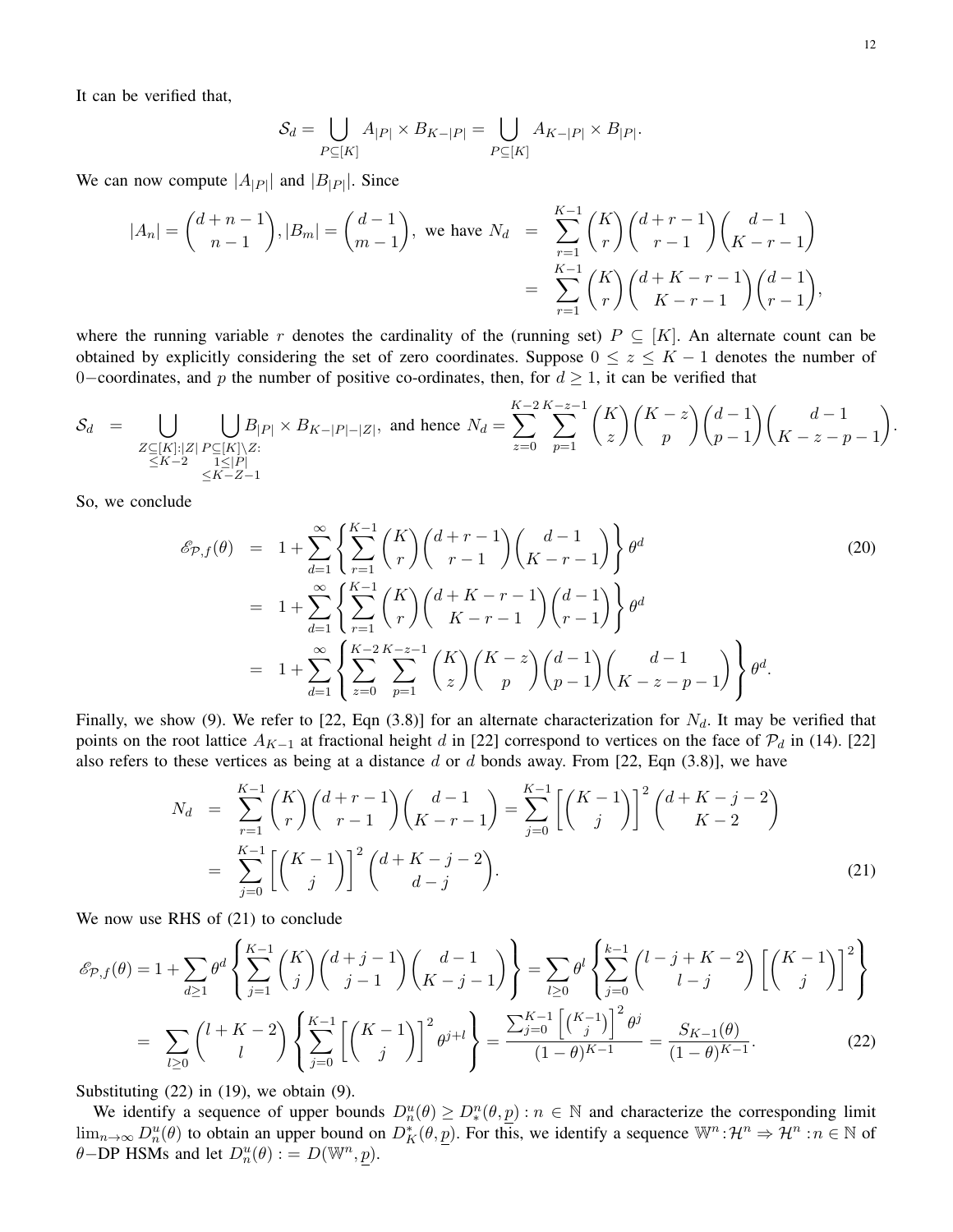In view of Remark 6, we propose  $\mathbb{W}^n : \mathcal{H}^n \Rightarrow \mathcal{H}^n$  as a cascade of mechanisms  $\mathbb{U}^n : \mathcal{H}^n \Rightarrow \mathcal{H}^n_{\text{ext}}$  and  $\mathbb{V}^n : \mathcal{H}^n_{\text{ext}} \Rightarrow$  $\mathcal{H}^n$ . See Figure 4.  $\mathbb{U}^n$  is a geometric mechanism and outputs 'histograms' from an 'enlarged set of histograms'. This overcomes technical obstacles mentioned in Remark 6.  $\mathbb{V}^n$  takes as input only the output of  $\mathbb{U}^n$ , and remaps  $\mathcal{H}_{\text{ext}}^n$  to  $\mathcal{H}^n$ . More importantly, it shapes the joint distribution to minimize the expected distortion. Since a geometric mechanism is, in general, optimal in most DP settings, and  $\mathbb{V}^n$  is carefully shaped, we obtain a reasonably good sequence  $\mathbb{W}^n$  of mechanisms that is, in the limit, optimal.

In establishing the upper bound, we first specify mechanisms  $\mathbb{U}^n$ ,  $\mathbb{V}^n$  and characterize the distortion  $D(\mathbb{U}^n)$  of  $\mathbb{U}^n$ . Next, we relate  $D(\overline{\mathbb{W}}^n, \underline{p}) (= D_n^u(\theta))$  to  $D(\mathbb{U}^n)$  and thereby characterize the former as an upper bound.

We take a clue from (16) and Remark 6. The normalizing terms  $E_h(\theta)$ ,  $E_h(\theta)$  differ because the tails of the sequences  $N_d(\underline{h})$ :  $d \ge 1$  and  $N_d(\underline{\tilde{h}})$ :  $d \ge 1$  differ. The latter is due to the presence of the boundary of  $\mathcal{H}^n$  (or the PC graph). We enlarge  $\mathcal{H}^n$  to eliminate the boundary. This we do by getting rid of the non-negativity constraint in (1). The enlarged 'set of histograms' is therefore  $\mathcal{H}_{ext}^n := \{(h_1, \dots, h_K) \in \mathbb{Z}^K : \sum_{k=1}^K h_k = n\}$ .  $\mathcal{H}_{ext}^n$  is isomorphic to  $\{ \underline{z} \in \mathbb{Z}^K : \sum_{k=1}^K z_k = 0 \}$  and

$$
N_d := \left| \{ \underline{z} \in \mathbb{Z}^k : \sum_{k=1}^K z_k = 0, |\underline{z}|_1 = 2d \} \right|,
$$
\n(23)

defined identical to (13), is the number of 'extended histograms' at an  $\mathbb{L}_1$  distance of 2d from *any* element in  $\mathcal{H}_{ext}^n$ .  $N_d$  being invariant with  $\underline{h}$ , we define a  $\theta$ -DP mechanism  $\mathbb{U}^n : \mathcal{H}^n \Rightarrow \mathcal{H}^n_{\text{ext}}$  analogous to the geometric mechanism in (16) as

$$
\mathbb{U}^n(\underline{g}|\underline{h}) = \left(\mathscr{E}_{\mathcal{P},f}(\theta)\right)^{-1} \theta^{\frac{|g-\underline{h}|_1}{2}},\tag{24}
$$

where  $P$  is the convex polytope whose  $d^{th}$ -dilation is

$$
\mathcal{P}_d = \{(x_1, \dots, x_K) \in \mathbb{R}^K : \sum_{k=1}^K x_k = 0, \sum_{k=1}^K |x_k| \le 2d\}.
$$

In order to prove  $\mathbb{W}^n$  is  $\theta$ -DP, it suffices to prove  $\mathbb{U}^n$  is  $\theta$ -DP. Indeed, by the post-processing theorem of DP, so long as  $\mathbb{V}^n$ :  $\mathcal{H}^n$   $\Rightarrow$   $\mathcal{H}^n$  takes only the output of  $\mathbb{U}^n$  as input, the cascade mechanism  $\mathbb{W}^n$  is  $\theta$ -DP. It is straightforward to prove that  $\mathbb{U}^n$  is  $\theta$ -DP, and the steps are provided in Appendix F.

Before we identify  $\mathbb{V}^n(\cdot|\cdot)$ , let us characterize the distortion of  $\mathbb{U}^n$ . Let

$$
D(\mathbb{U}^n) := \sum_{\underline{h} \in \mathcal{H}^n} \sum_{\underline{g} \in \mathcal{H}^n_{\text{ext}}} {n \choose \underline{h}} \underline{p}^{\underline{h}} |\mathbb{U}^n(\underline{g}|\underline{h})\underline{g} - \underline{h}|_1
$$
\n(25)

denote the distortion of  $\mathbb{U}^n$ . From (24), (25), we have

$$
D(\mathbb{U}^{n}) = \sum_{\underline{h} \in \mathcal{H}^{n}} \sum_{\underline{g} \in \mathcal{H}^{n}_{ext}} {n \choose \underline{h}} p^{\underline{h}} \mathbb{U}^{n}(\underline{g}|\underline{h}) |\underline{g} - \underline{h}|_{1} = \sum_{\underline{h} \in \mathcal{H}^{n}} {n \choose \underline{h}} p^{\underline{h}} \sum_{\underline{g} \in \mathcal{H}^{n}_{ext}} \frac{1}{\mathscr{E}_{\mathcal{P},f}(\theta)} \theta^{\frac{|\underline{g} - \underline{h}|_{1}}{2}} |\underline{g} - \underline{h}|_{1}
$$
  
\n
$$
= \sum_{\underline{h} \in \mathcal{H}^{n}} {n \choose \underline{h}} p^{\underline{h}} \frac{1}{\mathscr{E}_{\mathcal{P},f}(\theta)} \sum_{d \ge 1} \sum_{\underline{g} \in \mathcal{H}^{n}_{ext}} 2d\theta^{d} = \sum_{\underline{h} \in \mathcal{H}^{n}} {n \choose \underline{h}} p^{\underline{h}} \frac{1}{\mathscr{E}_{\mathcal{P},f}(\theta)} \sum_{d \ge 1} 2dN_{d}\theta^{d}
$$
  
\n
$$
= \sum_{\underline{h} \in \mathcal{H}^{n}} {n \choose \underline{h}} p^{\underline{h}} \frac{2\theta}{\mathscr{E}_{\mathcal{P},f}(\theta)} \frac{d\mathscr{E}_{\mathcal{P},f}(\theta)}{d\theta} = \frac{2\theta}{\mathscr{E}_{\mathcal{P},f}(\theta)} \frac{d\mathscr{E}_{\mathcal{P},f}(\theta)}{d\theta}, \qquad (26)
$$

where  $(26)$  follows from steps identical to those that lead to  $(18)$ .

The choice of  $\mathbb{V}^n$  is based on the fact that the DBs whose histograms differ widely from the mean histogram  $np$ contribute an exponentially (in *n*) small amount to the expected value. V<sup>n</sup> maps the histogram outside the  $\mathbb{L}_1$ -ball of radius  $Rn^{\frac{2}{3}}$  centered at np to the histogram np. The histograms within radius  $Rn^{\frac{2}{3}}$  of np remain unchanged. Formally, let

$$
\mathbb{V}^n(\underline{g}|\underline{h}) = 1 \text{ if } \underline{g} = \underline{h}, |\underline{h} - n\underline{p}|_1 \le Rn^{\frac{2}{3}}, \quad \mathbb{V}^n(\underline{g}|\underline{h}) = 1 \text{ if } \underline{g} = n\underline{p}, |\underline{h} - n\underline{p}|_1 > Rn^{\frac{2}{3}},
$$

and  $\mathbb{V}^n(\underline{g}|\underline{h}) = 0$  otherwise. For completeness, we also note  $\mathbb{W}^n(\underline{g}|\underline{h}) = \sum_{\underline{b} \in \mathcal{H}_{ext}^n} \mathbb{V}^n(\underline{g}|\underline{b}) \mathbb{U}^n(\underline{b}|\underline{h})$ .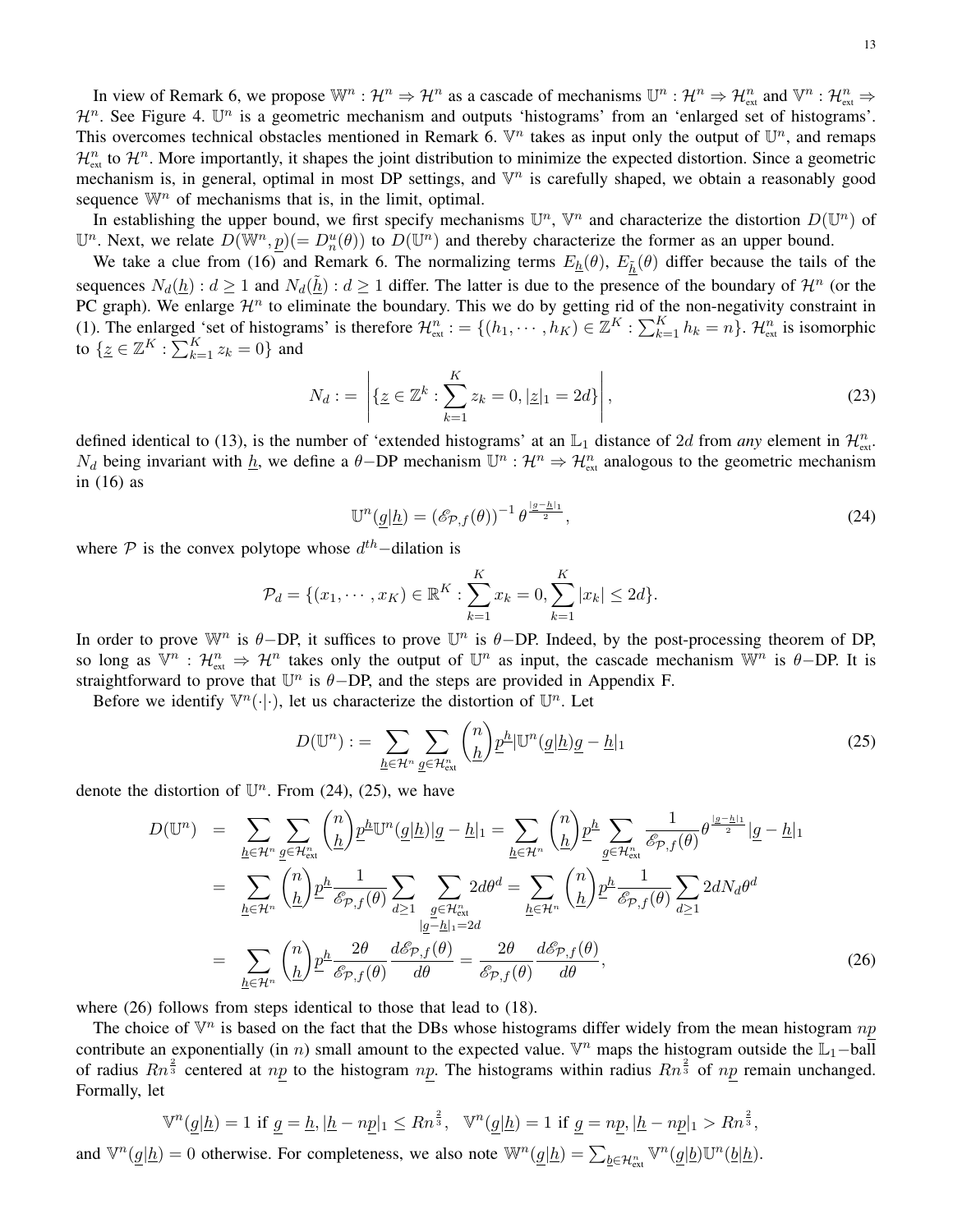Does  $\mathbb{V}^n$  output a histogram in  $\mathcal{H}^n$ ? The output of  $\mathbb{V}^n$  is contained within a  $\mathbb{L}_1$ -ball of radius  $\alpha_n = Rn^{\frac{2}{3}}$ centered at  $np \in \mathcal{H}^n$ . The boundary of  $\mathcal{H}^n$  is at a  $\mathbb{L}_1$ -distance of at least  $\beta_n = \min_{k=1,\dots,K} np_k$  from  $np \in \mathcal{H}^n$ . Since  $p_k > 0$  for all  $k \in [K]$ , as  $n \to \infty$ ,  $\alpha_n \le \beta_n$ , and the range of  $\mathbb{V}^n$  is contained within  $\mathcal{H}^n$ . The output of mechanism  $\mathbb{V}^n$  is indeed a histogram. We provide a formal proof below.

We recall  $\mathbb{V}^n$  :  $\mathcal{H}_{\text{ext}}^n \to \mathcal{H}^n$  is defined as

$$
\mathbb V^n(\underline g|\underline h)=\left\{\begin{array}{ll} 1 & \text{if } \underline g=\underline h, |\underline h-n\underline p|_1\le Rn^{\frac 23}\\ 1 & \text{if } \underline g=n\underline p, |\underline h-n\underline p|_1>Rn^{\frac 23}, \quad \text{and } \mathbb W^n(\underline g|\underline h)=\sum_{\underline b\in \mathcal H^n}\mathbb V^n(\underline g|\underline b)\mathbb U^n(\underline b|\underline h),\\ 0 & \text{otherwise}, \end{array}\right.
$$

where  $R > 0$  is any constant invariant with n. Since  $\mathbb{V}^n$  is a deterministic map, it can also be defined through the map  $f_{\mathbb{V}^n} : \mathcal{H}_{\text{ext}}^n \Rightarrow \mathcal{H}^n$  where

$$
f_{\mathbb{V}^n}(\underline{h}) = \begin{cases} \underline{h} & \text{if } |\underline{h} - np|_1 \le Rn^{\frac{2}{3}} \\ np & \text{otherwise, i.e., } |\underline{h} - np|_1 > Rn^{\frac{2}{3}}, \end{cases} \text{ and } \mathbb{V}^n(\underline{g}|\underline{h}) = \mathbb{1}_{\{\underline{g} = f_{\mathbb{V}^n}(\underline{h})\}},
$$

where  $R > 0$  is a constant, invariant with n. Let us analyze what 'extended histograms' are within the range of  $f_{V^n}$ .  $h \in \mathcal{H}_{\text{ext}}^n$  falls in the range of  $f_{\mathbb{V}^n}$ , or in other words, is output by mechanism  $\mathbb{V}^n$  only if  $|h - np| \leq Rn^{\frac{2}{3}}$ , which is true only if  $|h_k - np_k| \leq Rn^{\frac{2}{3}}$ . The latter is equivalent to  $np_k - Rn^{\frac{2}{3}} \leq h_k \leq np_k + Rn^{\frac{2}{3}}$  for every  $k \in [K]$ . Observe that, since we assumed  $p_k > 0$  for all  $k \in [K]$ , the lower bound  $np_k - Rn^{\frac{2}{3}} > 0$  for any  $R > 0$  and sufficiently large n. For sufficiently large n,  $\mathbb{V}^n$  outputs an extended histogram whose coordinates are non-negative. From (1), and the definition  $\mathcal{H}_{ext}^n$ , the output of  $\mathbb{V}^n$  is indeed a histogram from  $\mathcal{H}^n$ . Observe that, since we assumed  $p_k > 0$  for all  $k = 1, 2 \cdots, K$ , we have  $np_i - Rn^{\frac{2}{3}} > 0$  for any R and sufficiently large n. Hence, for sufficiently large *n*, the output of mechanism  $\mathbb{V}^n$  is indeed a histogram.

We now prove that  $\lim_{n\to\infty} D(\mathbb{W}^n, p) \leq \lim_{n\to\infty} D(\mathbb{U}^n)$ . We describe the arguments before we provide the mathematical steps. Let  $D_{\underline{h}}(\mathbb{W}^n) = \sum_{g \in \mathcal{H}^n} \mathbb{W}^n(\underline{g}|\underline{h})[\underline{g} - \underline{h}]_1$ ,  $D_{\underline{h}}(\mathbb{U}^n) = \sum_{g \in \mathcal{H}_{ext}^n} \mathbb{U}^n(\underline{g}|\underline{h})[\underline{g} - \underline{h}]_1$  denote (unweighted) contributions of  $\underline{h}$  to  $D(\mathbb{W}^n, p)$  and  $D(\mathbb{U}^n)$  respectively. Refer to Fig. 9. Let  $B(\frac{1}{2})$  $(\frac{1}{2})$  and  $B(1)$  be the L<sub>1</sub>-balls centered at  $np$  of radii  $\frac{R}{2}n^{\frac{2}{3}}$  and  $Rn^{\frac{2}{3}}$  respectively. Let  $B^c(1) := \mathcal{H}_{ext}^n \setminus B(1)$ . For each  $\underline{h} \in B(\frac{1}{2})$  $(\frac{1}{2})$ , the mechanism  $\mathbb{V}^n$  has the effect of decreasing  $\underline{h}$ 's contribution. In other words, for any  $\underline{h} \in B(\frac{1}{2})$  $\frac{1}{2}$ ),  $D_{\underline{h}}(\mathbb{W}^n) \leq D_{\underline{h}}(\mathbb{U}^n)$ . This is because (i)  $\mathbb{V}^n$  transfers mass placed on  $\tilde{g} \in B^c(1)$  - an element farther from  $np$  - to  $np$ , and (ii)  $\mathbb{V}^n$  does not alter the mass placed on elements  $g \in B(1)$  (other than  $np$ ).<sup>4</sup> What about for  $h \in B^c(\frac{1}{2})$  $\frac{1}{2}$ )? The weights  $\binom{n}{h}$  $\frac{n}{h}$  $\frac{p}{h}$  associated with these elements, when summed up, contribute an exponentially small amount. Formally,  $\sum_{\underline{h}\in B^c(\frac{1}{2})} \binom{n}{\underline{h}}$  $\frac{n}{\hbar} \cdot p \frac{h}{\hbar} \leq \exp\{-n\alpha\}$  for some  $\alpha > 0$ . Since  $|g - h|_1 \leq 2n$  whenever  $h, g \in \mathcal{H}^n$ , we have  $D(\mathbb{W}^n, \underline{h}) \leq 2n \exp\{-\alpha n\}$  and hence  $\sum_{\underline{h} \in B^c(\frac{1}{2})} {n \choose \underline{h}}$  $\frac{n}{h}$  $\frac{h}{p}$  $\frac{h}{p}$  $D(\mathbb{W}^n, \underline{h}) \to 0$  as  $n \to 0$ . We flesh out these details in Appendix G.

From (26), (18) it suffices to characterize either the Ehrhart series  $\text{Ehr}_p(\theta)$  or  $\mathcal{E}_{p,f}(\theta)$ , of  $\mathcal{P} = \mathcal{P}_1$ , where  $\mathcal{P}_d$  is the polytope characterized in (14). From (22), we conclude

$$
D_K^*(\theta, \underline{p}) \le \frac{2\theta}{\mathcal{E}_{\mathcal{P},f}(\theta)} \frac{d\mathcal{E}_{\mathcal{P},f}(\theta)}{d\theta} = \mathcal{D}_K(\theta) := 2\theta \left\{ \frac{K-1}{1-\theta} + \frac{S'_{K-1}(\theta)}{S_{K-1}(\theta)} \right\}.
$$
 (27)

*Remark* 7. Observe that  $\mathbb{U}^n$  is invariant with p, and  $\mathbb{V}^n$  is a remapping mechanism that depends on p and reduces the expected distortion for histograms of high probability. In order to prove Theorem 2, it suffices to prove the lower bound, i.e., the reverse inequality in (27)*.*

## *B. Lower Bound*

Our proof of the lower bound is via the weak duality theorem. The weak duality theorem states that every feasible solution to the dual LP evaluates to a lower bound on the primal optimal. The reader is referred to Appendix E for precise statement of the WDT in the context of our problem. Consider the dual of the LP in (5). If we can identify a dual feasible solution whose objective value evaluates to  $C_*^n$  and  $\lim_{n\to\infty} C_*^n = \mathscr{D}_K(\theta)$  defined in (27), then we would have proved Theorem 1. This is our approach. Towards, this end we begin by identifying the dual of the LP in (5).

<sup>&</sup>lt;sup>4</sup>This is made precise in the sequence of steps  $(53)$  -  $(55)$  below.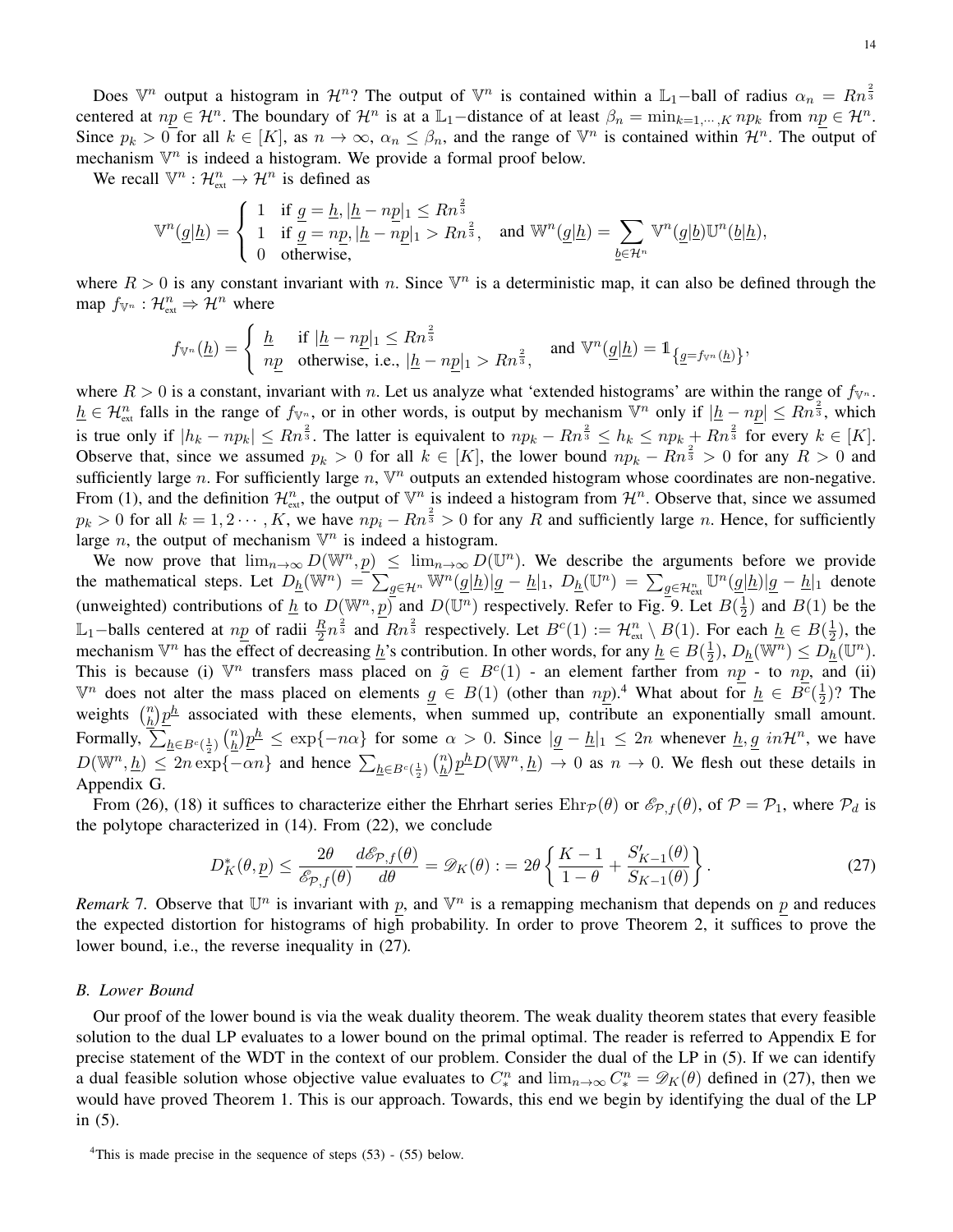

Figure 9.

Associated to each DP constraint (4(b)), we have a non-negative dual variable  $\lambda_{g|(\underline{h},\hat{\underline{h}})}$ . Note that  $\lambda_{g|(\underline{h},\hat{\underline{h}})}$  and  $\lambda_{g|(\hat{h},h)}$  are distinct dual variables. Associated to each sum constraint (4) we have a free dual variable  $\mu_{\underline{h}}$ . It can be verified that the dual of  $(5)$  is

$$
S_{*}^{n}(\theta) := \max \sum_{\underline{h} \in \mathcal{H}^{n}} \mu_{\underline{h}} \text{ subject to (i) } \mu_{\underline{h}} \le {n \choose \underline{h}} \underline{p}^{\underline{h}} |\underline{h} - \underline{g}|_{1} + \theta \sum_{\underline{\hat{h}} \in \mathcal{N}(\underline{h})} \lambda_{\underline{g} | (\underline{\hat{h}}, \underline{h})} - \sum_{\underline{\tilde{h}} \in \mathcal{N}(\underline{h})} \lambda_{\underline{g} | (\underline{h}, \underline{\tilde{h}})} \text{ for } (\underline{h}, \underline{g}) \in
$$
  

$$
\mathcal{H}^{n} \times \mathcal{H}^{n} \text{ and (ii) } \lambda_{\underline{g} | (\underline{\hat{h}}, \underline{h})} \ge 0 \text{ for } \underline{g} \in \mathcal{H}^{n} \text{ and } (\underline{\hat{h}}, \underline{h}) \in \mathcal{H}^{n} \times \mathcal{H}^{n} \text{ satisfying } |\underline{h} - \underline{\hat{h}}|_{1} = 2,
$$
 (28)

where  $\mathcal{N}(\underline{h}) := \{ \hat{\underline{h}} \in \mathcal{H}^n : |\underline{h} - \hat{\underline{h}}|_1 = 2 \}$  is the set of neighbors of  $\underline{h} \in \mathcal{H}^n$ . We let  $C^n(\underline{\lambda}, \underline{\mu}) = \sum_{\underline{h} \in \mathcal{H}^n} \mu_{\underline{h}}$  denote the objective value corresponding to a feasible solution  $\underline{\lambda}, \underline{\mu}$ , where  $\underline{\lambda}$  and  $\underline{\mu}$  represent the aggregate of  $\lambda_{g|(\hat{h},h)}$  and  $\mu_h$  variables respectively.

The reader will note that each constraint in the primal LP (4) has translated to a variable in the dual LP (28) and vice versa. We therefore have at least  $O(k^2|\mathcal{H}^n|^2) = O(k^2(n+1)^{2(k-1)})$  variables (Remark 2). In order to describe the methodology behind the assignment of dual variables and the evaluation of its objective value, we first focus on the  $K = 2$  case. For this case, we provide a complete solution, i.e., identify a pair of primal and dual feasible solutions that satisfy complementary slackness conditions. This enables us to glean the structure of an optimal dual feasible solution. We leverage this structure in providing an assignment for the general  $K$  case. Specifically, we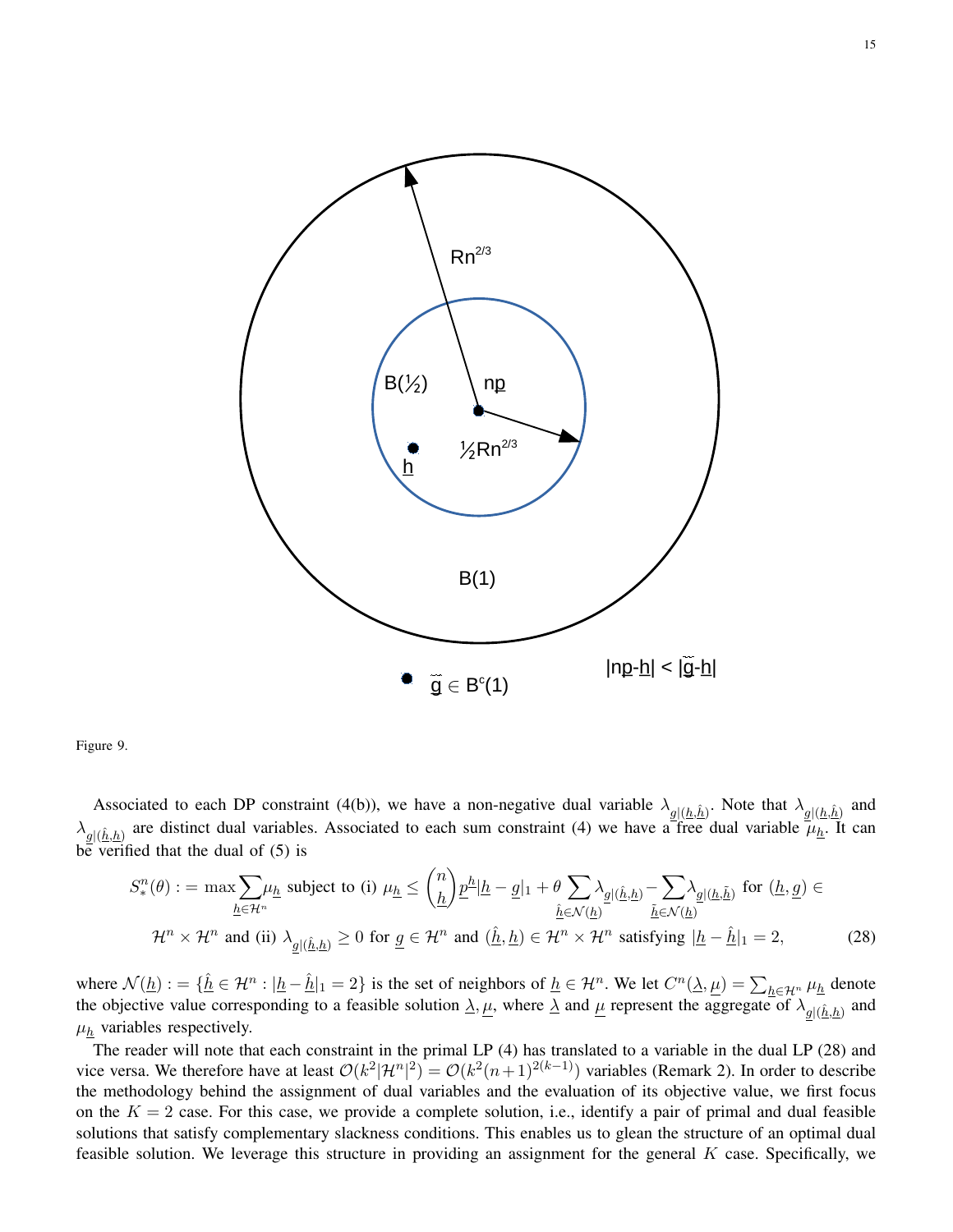provide an interpretation of the dual feasible assignment via shadow prices (Appendix I) which naturally leads us to the assignment for the general  $K$  case.

**The**  $K = 2$  case: We identify the histogram  $(i, n - i) \in \mathcal{H}_2^n$  with just its first co-ordinate. We also let  $\mathbb{W}(n - i)$ j|i) denote  $\mathbb{W}((n-j, j)|(i, n-i)), \lambda_{j|(i-1, i)}$  denote  $\lambda_{(j, n-j)|((i-1, n-i+1), (i, n-i))}$ , and so on. With this notational simplification, we state below the primal and dual LPs for  $K = 2$ .

| Primal LP                                                                 | Dual LP                                                                         |                                                                  |                                                                             |                                 |                                 |
|---------------------------------------------------------------------------|---------------------------------------------------------------------------------|------------------------------------------------------------------|-----------------------------------------------------------------------------|---------------------------------|---------------------------------|
| min                                                                       | \n $\sum_{i=0}^{n} \sum_{j=0}^{n} \mathcal{C}_{i}^{n} \mathbb{W}(j i) 2 j-i$ \n | \n $ \max \sum_{i=0}^{n} \mu_{i}$ \n                             |                                                                             |                                 |                                 |
| subject to $\mathbb{W}(j i) \geq 0$ , for all $0 \leq i, j \leq n$        | \n $ \text{subject to } \mu_{i} \leq \mathcal{C}_{i}^{n} 2 j-i $ \n             | \n $+\theta \lambda_{j (i-1,i)} + \theta \lambda_{j (i+1,i)}$ \n | \n $\sum_{j=0}^{n} \mathbb{W}(j i) = 1 \text{ for all } 0 \leq i \leq n$ \n | \n $\mu_{i} \text{ is free}$ \n | \n $\mu_{i} \text{ is free}$ \n |
| $\mathbb{W}(j i-1) - \theta \mathbb{W}(j i) \geq 0 \text{ for all } i, j$ | \n $\lambda_{j (i-1,i)} \geq 0, \text{ for every } i, j$ \n                     |                                                                  |                                                                             |                                 |                                 |
| $\mathbb{W}(j i+1) - \theta \mathbb{W}(j i) \geq 0 \text{ for all } i, j$ | \n $\lambda_{j (i+1,i)} \geq 0 \text{ for every } i, j$ \n                      |                                                                  |                                                                             |                                 |                                 |

where  $\mathcal{C}_i^n = \binom{n}{i}$  $\mathcal{P}_i^n(n)$   $p_1^i(1-p_1)^{n-i}$ . We have suppressed dependence of  $\mathcal{C}_i^n$  on  $p_1$ . Furthermore, we let  $p = p_1$  and  $p_2 = 1 - p$ . We provide a complete solution, i.e., primal and dual feasible solutions that satisfy complementary slackness conditions. Recall that from complementary slackness, we are required to prove that (i) either the primal constraint is tight or the corresponding dual variable is 0, and (ii) either the primal variable is 0 or the dual constraint is tight. For ease of verification, we have stated variables and constraints that are duals of each other on the same row of (29).

Let us begin with a primal feasible solution. Let 
$$
f_i = \sum_{j=0}^{i} 2\mathscr{C}_{j}^{n} \theta^{i-j}
$$
,  $b_i = \sum_{k=i}^{n} 2\mathscr{C}_{k}^{n} \theta^{k-i}$ , and<sup>5</sup>

$$
A_n := \min\left\{i \in [0, n]: \begin{array}{l} f_{k-1} - \theta b_k \ge 0 \\ \text{for every } k \ge i \end{array}\right\}, B_n := \max\left\{i \in [0, n]: \begin{array}{l} b_{k+1} - \theta f_k \ge 0 \\ \text{for every } k \le i \end{array}\right\}.
$$
 (30)

 $A_n - 1$  and  $B_n + 1$  will represent the left and right ends of a truncated geometric mechanism which we prove is optimal. In Appendix H, we prove that  $A_n < np_1 < B_n$ . We use the same in the following assignment. Consider the truncated geometric mechanisms that are folded at  $A_n - 1$  on the left and  $B_n + 1$  on the right. Specifically, Let  $\mathbb{U}^n$  :  $\mathcal{H}_2^n \Rightarrow \mathcal{H}_{\text{ext}}^n$  and  $\mathbb{V}^n$  :  $\mathcal{H}_{\text{ext}}^n \Rightarrow \mathcal{H}_2^n$ , where  $\mathcal{H}_{\text{ext}}^n := \{(i, n - i) : i \in \mathbb{Z}\}$ . As stated earlier, we refer to  $(i, n - i) \in \mathcal{H}_{\text{ext}}^n$  by its first co-ordinate *i*. Let

$$
\mathbb{U}^{n}(k|i) = \theta^{|k-i|} \frac{1-\theta}{1+\theta} \text{ for } k \in \mathbb{Z}, i \in [0, n], \quad \mathbb{V}^{n}(j|i) = \begin{cases} 1 & \text{if } j = i, j \in [A_{n}-1, B_{n}+1] \\ 1 & \text{if } i \le A_{n}-1, j = A_{n}-1 \\ 1 & \text{if } i \ge B_{n}+1, j = B_{n}+1 \\ 0 & \text{otherwise}, \end{cases}
$$
(31)

and  $\mathbb{W}^n(j|i) = \sum_{k \in \mathbb{Z}} \mathbb{U}^n(k|i) \mathbb{V}^n(j|k)$ . It can be verified that

$$
\mathbb{W}^{n}(j|i) = \begin{cases} \frac{\theta^{|j-i|}}{1+\theta} & i \in [0,n], j \in [A_n, B_n] \\ \frac{\theta^{|j-i|}}{1+\theta} & j = B_n + 1, i \leq j \\ \text{or } j = A_n - 1, i \geq j \\ 0 & j \notin [A_n - 1, B_n + 1], \end{cases} \quad \mathbb{W}(j|i) = \begin{cases} 1 - \frac{\theta^{A_n - i}}{1+\theta} & i < A_n - 1, j = A_n - 1 \\ 1 - \frac{\theta^{i - B_n}}{1+\theta} & i > B_n + 1, j = B_n + 1 \\ 0 & \text{otherwise.} \end{cases} \tag{32}
$$

It can be easily verified that the above assignment satisfies the constraints in (4). This can be done in either of two ways. The first is just by the fact that  $\mathbb{U}^n$  being  $\theta$ -DP implies  $\mathbb{W}^n$  is  $\theta$ -DP. The second is by verifying that  $\mathbb{W}^n$ as assigned in (32) satisfies (4a) and (4b). We leave this to the reader.

What are the complementary slackness conditions with regard to the above primal feasible assignment? We make the following observations with regard to the above assignment. Firstly,

$$
\mathbb{W}^n(j|i-1) - \theta \mathbb{W}^n(j|i) > 0 \text{ if } j \leq i-1 \text{ and } \mathbb{W}^n(j|i+1) - \theta \mathbb{W}^n(j|i) > 0 \text{ if } j \geq i+1. \tag{33}
$$

Secondly,

$$
\theta < \frac{\mathbb{W}(A_n - 1|i)}{\mathbb{W}(A_n - 1|i - 1)} < \frac{1}{\theta} \text{ if } i \le A_n \text{ and similarly } \theta < \frac{\mathbb{W}(B_n + 1|i + 1)}{\mathbb{W}(B_n + 1|i)} < \frac{1}{\theta} \text{ if } i \ge B_n + 1.
$$

<sup>5</sup>We assume, without loss of generality that  $p_1 \n\t\leq \frac{1}{2}$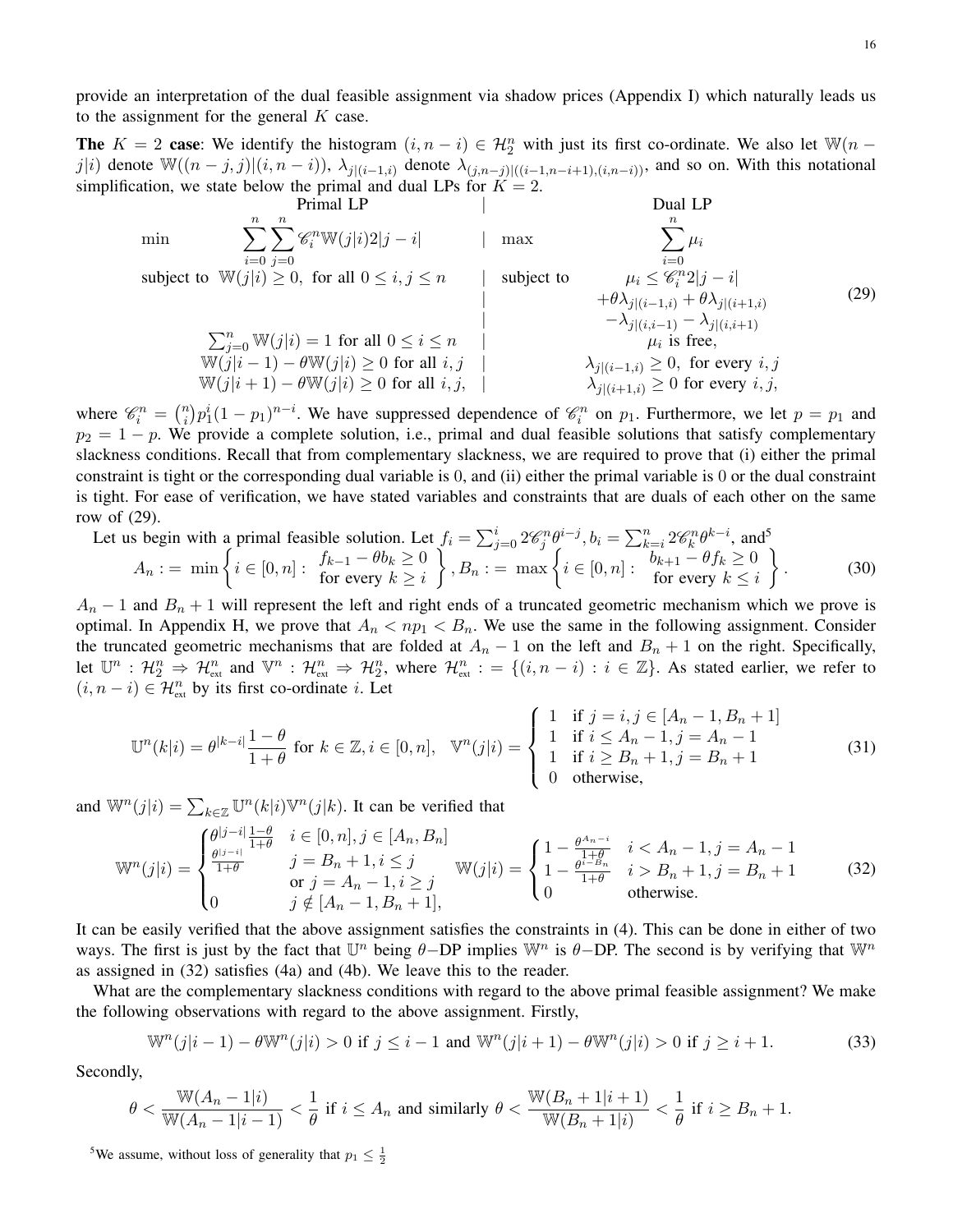Moreover, for  $j \in [A_n-1, B_n+1]$ , we have  $\mathbb{W}^n(j|i) > 0$  and hence the corresponding constraints have to be met with equality in the dual LP. Specifically, our dual feasible assignment must satisfy

$$
\mu_i = 2\mathscr{C}_i^n|j - i| + \theta\lambda_{j|(i-1,i)} + \theta\lambda_{j|(i+1,i)} - \lambda_{j|(i,i-1)} - \lambda_{j|(i,i+1)} \text{ for } j \in [A_n - 1, B_n + 1].\tag{34}
$$

We now provide a feasible assignment for the dual variables. Let  $\lambda_{A_n-1|(i-1,i)} = 0$  for  $i \leq A_n-1$  and  $\lambda_{B_n+1|(i+1,i)} =$ 0 for  $i \ge B_n + 1$ . Let  $\lambda_{j|(i-1,i)} = 0$  if  $j \le i-1$  and  $\lambda_{j|(i+1,i)} = 0$  if  $j \ge i+1$ . With this, the reader can verify that we have handled the last three rows of (29). We are only left to provide an assignment for the rest of the dual variables that satisfy (34). For  $i \in \{1, \dots, A_n - 1\}$  and  $j \in \{i, \dots, A_n - 1\}$ , set  $\lambda_{j|(i-1,i)} := 0$ .

For 
$$
i \in \{1, \dots, A_n - 1\}
$$
 and  $j \in \{A_n - 1, \dots, n\}$ , set  $\lambda_{j|(i-1,i)} := [j - (A_n - 1)]f_{i-1}.$  (35)

For 
$$
i \in [A_n, n]
$$
 and  $j \in [i, n]$ , set  $\lambda_{j|(i-1,i)} := \frac{f_{i-1} - \theta b_i}{1 - \theta^2} + (j - i)f_{i-1}.$  (36)

For 
$$
i \in [B_n + 1, n - 1]
$$
 and  $j \in [B_n + 1, i]$ , set  $\lambda_{j|(i+1,i)} := 0$ .

For 
$$
i \in [B_n + 1, n - 1]
$$
 and  $j \in [0, B_n + 1]$ , set  $\lambda_{j|(i+1,i)} := [(B_n + 1) - j]b_{i+1}$ .

For 
$$
i \in [0, B_n]
$$
 and  $j \in [0, i]$ , set  $\lambda_{j|(i+1,i)} := \frac{b_{i+1} - \theta f_i}{1 - \theta^2} + (i - j)b_{i+1}$ . For  $i < A_n - 1$ , set (37)

$$
\mu_i = 2\mathscr{C}_i^n | (A_n - 1) - i |, \text{ and } i > B_n + 1, \text{ set } \mu_i = 2\mathscr{C}_i^n | i - (B_n + 1) | \tag{38}
$$

For 
$$
i \in [A_n - 1, B_n + 1]
$$
, set  $\mu_i := f_i + b_i - \frac{4}{(1 - \theta^2)} \mathcal{C}_i^n$  (39)

For 
$$
i \in [A_n - 1, B_n + 1]
$$
 verify  $\mu_i = \theta(f_{i-1} + b_{i+1}) - \frac{4\theta^2}{(1 - \theta^2)} \mathcal{C}_i^n$ . (40)

The above assignment is indeed non-trivial. We refer the reader to Appendix I for an interpretation of the above assignment via shadow prices. This interpretation will prove very valuable in arriving at the dual variable assignment for the general  $K$  case in (49). We will now use the above assignment to verify (34).

Recall  $\mathscr{C}_i^n = \binom{n}{i}$  $\binom{n}{i} p^i (1-p)^{n-i}$ . We first prove that for any  $i < A_n - 1$ ,  $j \in [A_n - 1, B_n + 1]$ ,

$$
\begin{aligned} \binom{n}{i} p^i (1-p)^{n-i} 2|j-i| + \theta \lambda_{j|(i-1,i)} \\ + \theta \lambda_{j|(i+1,i)} - \lambda_{j|(i,i+1)} - \lambda_{j|(i,i-1)} \end{aligned} = \binom{n}{i} p^i (1-p)^{n-i} 2| (A_n - 1) - i|.
$$
 (41)

Towards that end, note that  $\lambda_{j|(i+1,i)} = \lambda_{j|(i,i-1)} = 0$  for the considered values for i, j. Substituting  $\lambda_{j|(i-1,i)} = [j-i]$  $(A_n-1)]f_{i-1}$  from (35), we have  $\theta \lambda_{j|(i-1,i)} - \lambda_{j|(i,i+1)} = [j-(A_n-1)](\theta f_{i-1}-f_i) = -[j-(A_n-1)]{n \choose i}$  $\binom{n}{i} 2p^i(1-p)^{n-i},$ and we therefore have (41). From the assignment (37), (38), we conclude validity of (34) for  $i < A_n - 1$ . Before we continue, we note that

$$
f_i = \theta f_{i-1} + {n \choose i} 2p^i (1-p)^{n-i}, \text{ and } b_i = \theta b_{i+1} + {n \choose i} 2p^i (1-p)^{n-i}.
$$
 (42)

We now consider upper bounds on  $\mu_i$  for the range  $i \in [A-1, B+1], j \in [i+1, n]$ . Substituting (36), (37) and using (42), one can verify that

$$
\begin{aligned}\n\binom{n}{i} p^i (1-p)^{n-i} 2|j-i| &= \binom{n}{i} p^i (1-p)^{n-i} 2|j-i| + \frac{\theta f_{i-1} - f_i - \theta^2 b_i + \theta b_{i+1}}{1 - \theta^2} \\
&\quad + (\dot{j} - i)(\theta f_{i-1} - f_i) + f_i \\
&= f_i + b_i - \frac{4}{(1 - \theta^2)} \binom{n}{i} p^i (1-p)^{n-i}.\n\end{aligned} \tag{43}
$$

Similarly, for  $i \in [A-1, B+1], j \in [0, i-1]$ , one can substitute (36), (37) and use (42) to establish

$$
{n \choose i} p^i (1-p)^{n-i} 2|j-i| = {n \choose i} p^i (1-p)^{n-i} 2|j-i| + \frac{\theta b_{i+1} - \theta^2 f_i - b_i + \theta f_{i-1}}{1 - \theta^2} + (i-j)(\theta b_{i+1} - b_i) + b_i
$$
  

$$
= f_i + b_i - \frac{4}{(1 - \theta^2)} {n \choose i} p^i (1-p)^{n-i}.
$$
 (44)

<sup>6</sup>For the general K, we will assign  $\lambda_{g|(\hat{h},h)} = 0$  if  $|g - \hat{h}|_1 \leq |g - h|_1$ . Note that this simple observation halves the number of decision variables.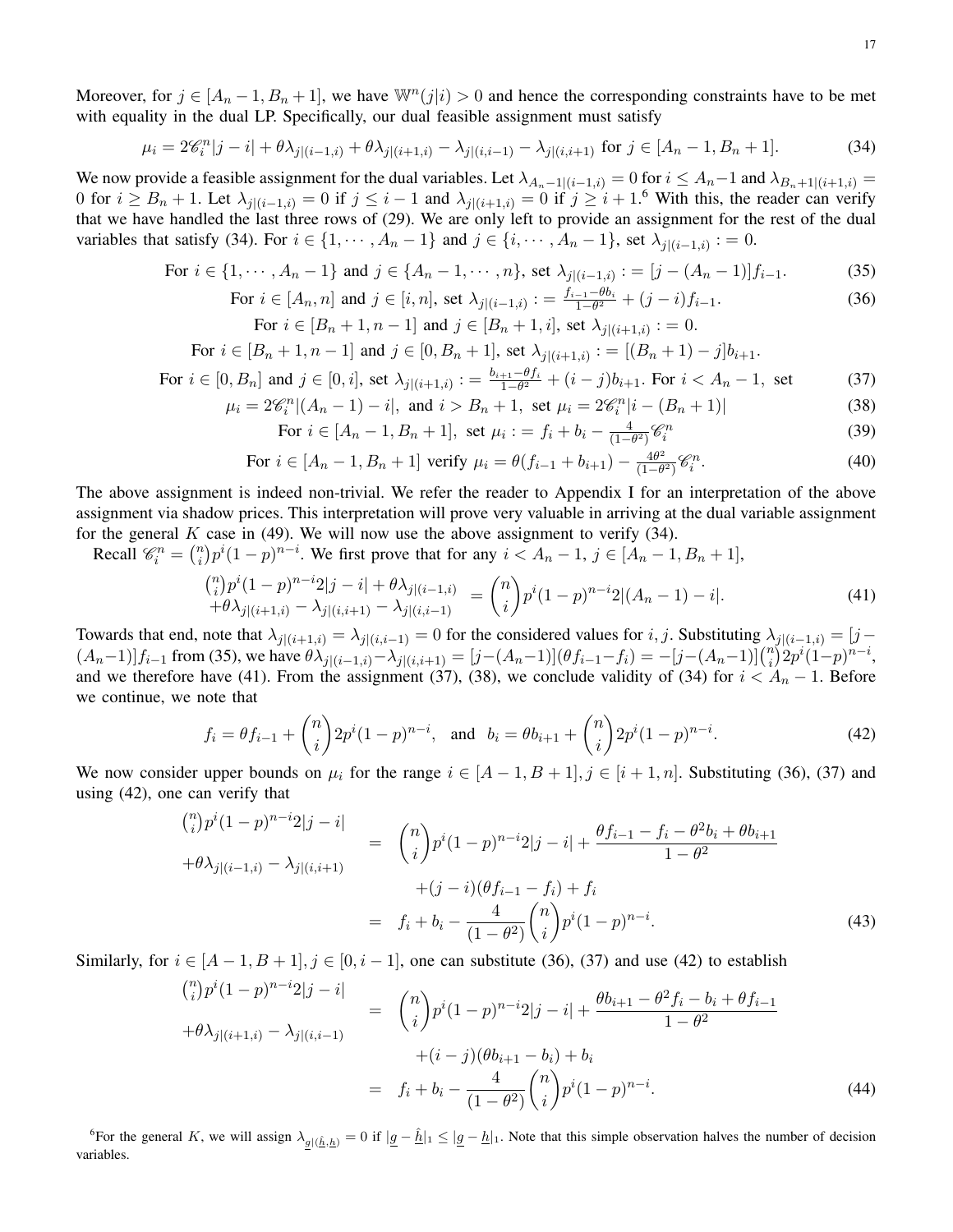Suppose  $i \in [A-1, B+1]$  and  $j = i$ ; the upper bound on  $\mu_i$  is

$$
\theta \lambda_{i|(i-1,i)} + \theta \lambda_{i|(i+1,i)} = \frac{\theta f_{i-1} - \theta^2 b_i + \theta b_{i+1} - \theta^2 f_i}{1 - \theta^2}
$$
  
= 
$$
\theta f_{i-1} + \theta b_{i+1} - \frac{4\theta^2}{(1 - \theta^2)} {n \choose i} p^i (1 - p)^{n-i}.
$$
 (45)

The expressions in (43), (44) and (45) being equal to the assignment (39) for  $\mu_i$  in the range  $i \in [A-1, B+1]$ , we conclude validity of (34). We are left to prove validity of (34) for  $i \geq B_n + 1$ . This is similar to (41). Substituting (38), one can verify that

$$
\begin{aligned}\n\binom{n}{i} p^i (1-p)^{n-i} 2|j-i| + \theta \lambda_{j|(i-1,i)} \\
+ \theta \lambda_{j|(i+1,i)} - \lambda_{j|(i,i+1)} - \lambda_{j|(i,i-1)}\n\end{aligned}\n= \n\begin{pmatrix}\n n \\
 i\n\end{pmatrix}\n\begin{aligned}\n p^i (1-p)^{n-i} 2|i - (B_n + 1)|.\n\end{aligned}\n\tag{46}
$$

From the assignment for  $\mu_i$  in (38) for  $i > B_n + 1$ , we have the validity of (34) for  $i > B_n + 1$ . We have thus proved the validity of (34) for all values of i and  $j \in [A_n-1, B_n+1]$ . The non-negativity of  $\lambda_{j|(i-1,i)}$  and  $\lambda_{j|(i+1,i)}$  follows from (i) definition of  $A_n, B_n$ , and (ii) non-negativity of  $f_i, b_i$ . We have thus proved that the above assignments are valid primal and feasible assignments and satisfy complementary slackness conditions. We only need to evaluate the objective of one of these values and prove that it tends to  $\frac{4\theta}{1-\theta^2}$  in the limit  $n \to \infty$ .

It is easier to evaluate the objective value of the above feasible dual assignment. Substituting (39), (38), we have

$$
C^{n}(\underline{\lambda}, \underline{\mu}) = \sum_{i=0}^{n} \mu_{i} = \sum_{i=A_{n}-1}^{B_{n}+1} (f_{i} + b_{i}) + \sum_{iB_{n}+1} {n \choose i} p^{i} (1-p)^{n-i} 2|i - B_{n} - 1| - \frac{4}{(1-\theta^{2})} \sum_{A_{n}-1}^{B_{n}+1} \mathcal{C}_{i}^{n}
$$
  
 
$$
\geq \sum_{i=0}^{n} (f_{i} + b_{i}) - \frac{4}{(1-\theta^{2})} - \sum_{i=0}^{A_{n}-2} (f_{i} + b_{i}) - \sum_{i=B_{n}+2}^{n} (f_{i} + b_{i}).
$$

We focus on the first term above:

$$
\sum_{i=0}^{n} (f_i + b_i) = 2 \sum_{i=0}^{n} \sum_{j=0}^{i} {n \choose j} p^j (1-p)^{n-j} \theta^{i-j} + 2 \sum_{i=0}^{n} \sum_{k=i}^{n} {n \choose k} p^k (1-p)^{n-k} \theta^{k-i}
$$
  
\n
$$
= 2 \sum_{j=0}^{n} \sum_{i=j}^{n} {n \choose j} p^j (1-p)^{n-j} \theta^{i-j} + 2 \sum_{k=0}^{n} \sum_{i=0}^{k} {n \choose k} p^k (1-p)^{n-k} \theta^{k-i}
$$
  
\n
$$
= 2 \sum_{j=0}^{n} {n \choose j} p^j (1-p)^{n-j} \frac{1-\theta^{n-j+1}}{1-\theta} + 2 \sum_{k=0}^{n} {n \choose k} p^k (1-p)^{n-k} \frac{1-\theta^{k+1}}{1-\theta}
$$
  
\n
$$
= \frac{4}{1-\theta} - \frac{2\theta^{n+1}}{1-\theta} \mathbb{E}\{\theta^{-X_n}\} - \frac{2\theta}{1-\theta} \mathbb{E}\{\theta^{X_n}\},
$$

where  $X_n$  is a Bernoulli RV with parameters  $n, p$ . Since  $\mathbb{E}\left\{\theta^{X_n}\right\} \cong (p\theta + (1-p))^n \to 0$ , we<sup>7</sup> have  $\lim_{n\to\infty}\sum_{i=0}^n(f_i+b_i)=\frac{4}{1-\theta}$ . We therefore have

$$
\lim_{n \to \infty} C^n(\underline{\lambda}, \underline{\mu}) \ge \frac{4\theta}{1 - \theta^2} - \lim_{n \to \infty} \sum_{i=0}^{A_n - 2} (f_i + b_i) - \lim_{n \to \infty} \sum_{i=B_n + 2}^n (f_i + b_i) = \frac{4\theta}{1 - \theta^2}.
$$
\n(47)

In arriving at (47), we have used  $np - A_n = B_n - np = O(\sqrt{\pi n})$  $\overline{n}$ ) and standard results in concentration of binomial probabilities. This concludes the proof for the case  $K = 2$ . A step-by-step proof of (47) is provided in [23].

We now leverage the shadow price interpretation provided in Appendix I to provide an assignment for general K. The proof of feasibility of the following assignment follows from arguments analogous to those presented in Eqns. (41) - (45) for the  $K = 2$  case.

<sup>7</sup>Recall that  $\theta \in (0, 1)$ .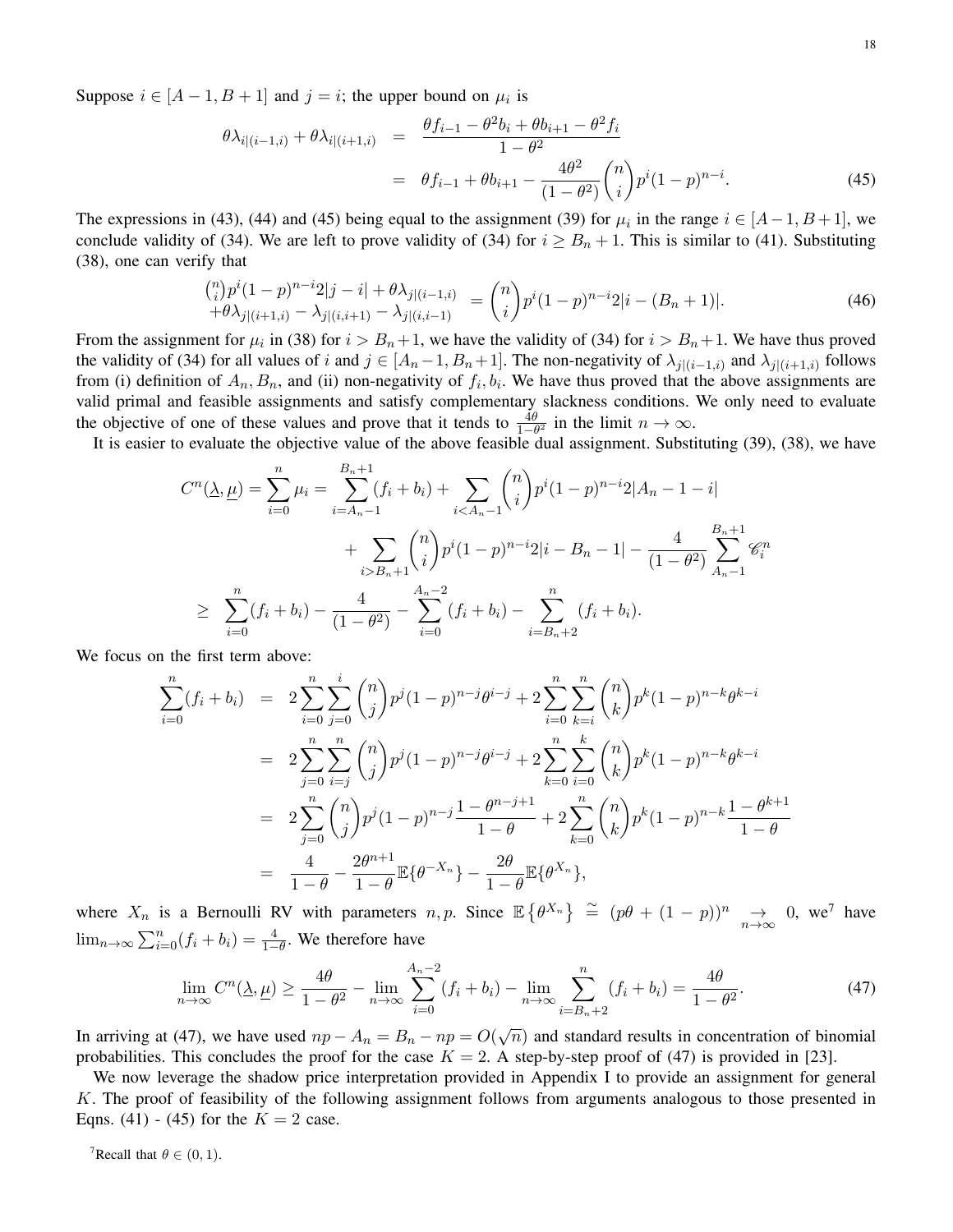Refer to Appendix D for definition of the PC graph G and its properties. For  $\underline{a} \in \mathcal{H}^n$ , let  $\mathcal{N}(\underline{a}) := \{ \underline{\hat{a}} \in \mathcal{H}^n :$  $|\underline{a} - \hat{\underline{a}}|_1 = 2$ } be the set of neighbors of  $\underline{a}$ . For  $\underline{a}$ ,  $\underline{b} \in \mathcal{H}^n$ , let

$$
\mathcal{F}(\underline{b}, \underline{a}) := \{ \underline{\tilde{a}} \in \mathcal{N}(\underline{a}) : |\underline{b} - \underline{\tilde{a}}|_1 > |\underline{b} - \underline{a}|_1 \}, \mathcal{C}(\underline{b}, \underline{a}) := \{ \underline{\tilde{a}} \in \mathcal{N}(\underline{a}) : |\underline{b} - \underline{\tilde{a}}|_1 < |\underline{b} - \underline{a}|_1 \}
$$
  
and  $\mathcal{E}(\underline{b}, \underline{a}) := \{ \underline{\tilde{a}} \in \mathcal{N}(\underline{a}) : |\underline{b} - \underline{\tilde{a}}|_1 = |\underline{b} - \underline{a}|_1 \}$ 

be the set of histograms farther to, closer to, and at equidistant from b than a respectively. Recall that  $2d_G(a, b)$  =  $|\underline{a} - \underline{b}|_1$  (Lemma 3). Complementary slackness conditions imply

$$
\lambda_{\underline{g}|\underline{(h,\hat{h})}} = 0 \text{ whenever } |\underline{g} - \hat{\underline{h}}|_1 > |\underline{g} - \underline{h}|_1. \tag{48}
$$

When  $|g - \hat{h}|_1 < |g - h|_1$ , let

$$
\lambda_{\underline{g}|\underline{h},\underline{\hat{h}}\underline{h}} = \frac{\sum_{\underline{a}\in\mathcal{C}(\underline{h},\underline{\hat{h}})} \binom{n}{\underline{a}} \underline{p}^{\underline{a}} \cdot 2 \ \theta^{d_G(\underline{a},\underline{h})} - \theta \sum_{\underline{b}\in\mathcal{C}(\underline{\hat{h}},\underline{h})} \binom{n}{\underline{b}} \underline{p}^{\underline{b}} \cdot 2 \ \theta^{d_G(\underline{\hat{h}},\underline{b})} + |\underline{g} - \underline{h}|_1 \sum_{\underline{a}\in\mathcal{C}(\underline{h},\underline{\hat{h}})} \binom{n}{\underline{a}} \underline{p}^{\underline{a}} \ \theta^{d_G(\underline{a},\underline{h})} \tag{49}
$$
\n
$$
\lambda_{\underline{g}|\underline{h},\underline{\hat{h}}\underline{h}} = \frac{\theta \sum_{\underline{h}\in\mathcal{N}(\underline{g})} \left\{ \sum_{\underline{a}\in\mathcal{C}(\underline{h},\underline{\hat{g}})} \binom{n}{\underline{a}} \underline{p}^{\underline{a}} \cdot 2 \ \theta^{d_G(\underline{a},\underline{h})} - \theta \sum_{\underline{b}\in\mathcal{C}(\underline{g},\underline{h})} \binom{n}{\underline{b}} \underline{p}^{\underline{b}} \cdot 2 \ \theta^{d_G(\underline{h},\underline{b})} \right\}}{\frac{\sum_{\underline{h}\in\mathcal{N}(\underline{g})} \left\{ \sum_{\underline{a}\in\mathcal{C}(\underline{h},\underline{\hat{g}})} \binom{n}{\underline{a}} \underline{p}^{\underline{a}} \cdot 2 \ \theta^{d_G(\underline{a},\underline{h})} - \theta \sum_{\underline{b}\in\mathcal{C}(\underline{g},\underline{h})} \binom{n}{\underline{b}} \underline{p}^{\underline{b}} \cdot 2 \ \theta^{d_G(\underline{h},\underline{b})} \right\}}{\frac{\sum_{\underline{h}\in\mathcal{N}(\underline{g})} \left\{ \sum_{\underline{a}\in\mathcal{C}(\underline{h},\underline{\hat{h}})} \binom{n}{\underline{a}} \underline{p}^{\underline{a}} - (K(K-1))\theta^2 + \theta|\mathcal{E}(\underline{h},\underline{\hat{h}})|} \right\}}.
$$
\n(50

Having provided the above assignments, the natural question that arises is whether these are feasible for (28), and if yes, what do they evaluate to? A couple of remarks are in order. The first term in (49) is negative if  $g = h$ ,  $|h - np| > |h - np| + 2$  and  $|h - np| > \Theta(\sqrt{n})$ . This is the case analogous to (35). Therein, note that when  $i \in [A, B]$ , the assignment is (36). In fact, the fraction in (49) is analogous to the fraction in (36). The reader will recognize  $\mathcal{E}(\underline{h}, \hat{\underline{h}}) = 0$  and  $\mathcal{C}(\underline{h}, \hat{\underline{h}}) = \mathcal{F}(\underline{h}, \hat{\underline{h}}) = 1$ . The first term in the numerator of the fraction in (49) is analogous to  $f_{i-1}$  in (36). The rest of the terms can also be related to the assignment in (35) - (39). The above assignment is a slightly simplified version, in the sense that the variables corresponding to non-active constraints have been ignored. Appendix I provides a clear interpretation for the above assignment for  $K = 2$ . An analogous argument to our thorough description for the  $K = 2$  case, its feasibility and the evaluation of its objective value completes the proof.

## V. CONCLUDING REMARKS

Our work is aimed at initiating a systematic information theoretic study of the fundamental trade-off between the utility lost and the privacy preserved in any data obfuscation mechanism. It is addressed in the information theoretic spirit by characterizing the expected fidelity in the asymptotic regime of large databases. In this work, we have adopted DP as the framework to quantify the vulnerability of the obfuscated data to privacy breaches. Our measure of utility - the  $\mathbb{L}_1$ -distance measure between the histograms - is simple and yet provides us with an ideal setting to put forth the connections between DP, Ehrhart theory, analytic combinatorics and linear programming.

Going further, one may ask questions at two different levels. At a technical level, it would be interesting to build on the following questions and provide suitable answers. Can one derive simple closed form computable expressions characterizing the utility-privacy trade-off for other pertinent distortion measures? What would be the optimal sanitizing mechanisms? We conjecture that such a study will involve enumerating integer points on the intersection of convex polytopes.

At a more strategic level, we deem it necessary to ask the following question. Given that we require certain utility and accuracy from our data mining algorithms, can we provide the stringent guarantees sought by DP for sanitizing databases or responding to individual queries? Our work proves that the minimal distortion (9) scales linearly with the dimensionality of the database, even if the number of records grows unbounded. Given the finegrained and high-dimensional nature of our databases, is this adequate? Why are we not able to exploit the presence of a large number of records in our sanitization? The answer lies in the fact that DP is attempting to be robust against an adversary that knows  $n - 1$  records perfectly. As the number of records grow, the *fraction* of entries that the adversary knows *increases* to 1. Indeed, this is a conservative model. Since the adversary's 'power' is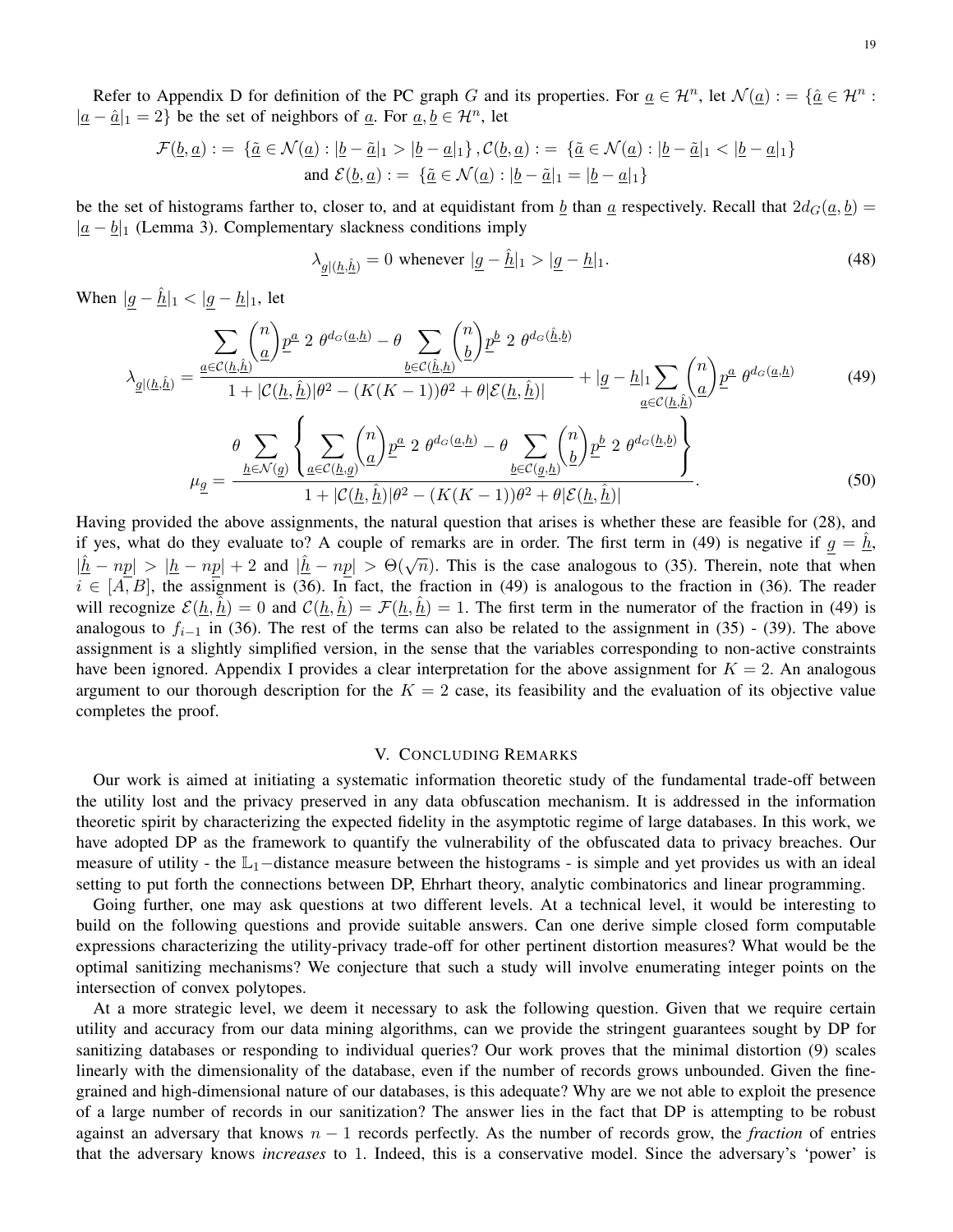increasing with the size of the DB, a DP mechanism is unable to exploit the presence of a large number of records to 'minimize the necessary randomization'. In other words, it is unable to hide one subject's record in the pool of all records without the help of randomization. We therefore conclude by asking the questions: Is a very low utility the inevitable price to pay for provable guarantees on privacy for large databases that DP promises? or, can we provide a more realistic framework to quantify privacy and vulnerability of query-response mechanisms?

| Symbol                                                   | Meaning                                                                             |  |  |
|----------------------------------------------------------|-------------------------------------------------------------------------------------|--|--|
| $\mathbb{Z}, \mathbb{N}, \mathbb{R}$                     | Sets of integers, natural and real numbers                                          |  |  |
| [a, b]                                                   | For $a, b \in \mathbb{Z}$ , we let $[a, b] := \{a, a + 1, \dots, b\}$               |  |  |
| n                                                        | For $n \in \mathbb{N}$ , we let $[n] = [1, n]$ .                                    |  |  |
| $M: \mathcal{A} \Rightarrow \mathcal{B}$                 | A randomized algorithm, referred to herein as a                                     |  |  |
|                                                          | mechanism, with set $A$ of inputs and set $B$ of outputs.                           |  |  |
| $\mathbb{W}_M(b a)$                                      | Probability that mechanism $M$ produces <sup>8</sup>                                |  |  |
|                                                          | output $b \in \mathcal{B}$ when input with $a \in \mathcal{A}$ .                    |  |  |
| $\mathbb{W}_M : \mathcal{A} \to \mathbb{P}(\mathcal{B})$ | Alternate notations for mechanism $M : A \Rightarrow B$ .                           |  |  |
| or $\mathbb{W}_M : A \Rightarrow B$                      | $\mathbb{P}(\mathcal{B})$ is the set of probability distributions on $\mathcal{B}$  |  |  |
| $\overline{d_G}(v_1,v_2)$                                | Length of a shortest path from $v_1 \in V$ to $v_2 \in V$                           |  |  |
|                                                          | in graph $G = (V, E)$                                                               |  |  |
| $\binom{n}{h}$                                           | When $\sum_{k=1}^{K} h_k = n$ , we let $\binom{n}{h} = \binom{n}{h_1 \cdots h_K}$ . |  |  |
| Uppercase                                                | Random variables and (generic) parameters                                           |  |  |
| letters                                                  | that remain fixed throughout.                                                       |  |  |
| Calligraphic                                             | Represent finite sets                                                               |  |  |
| letters                                                  | Examples : $A, R$                                                                   |  |  |

# APPENDIX A SUMMARY OF NOTATION

Table I DESCRIPTION OF SYMBOLS USED IN THE ARTICLE

## APPENDIX B

IT SUFFICES TO FOCUS ON MECHANISMS THAT ARE A FUNCTION ONLY OF THE HISTOGRAM OF THE DATABASE

In our search for an optimal database sanitizing mechanism, we prove here that we may restrict attention to mechanisms that satisfy  $\overline{W}(\underline{a}|\underline{b}) = \overline{W}(\underline{a}|\underline{\tilde{b}})$  whenever  $h(\underline{b}) = h(\underline{\tilde{b}})$ .

**Lemma 2.** Given a privacy constraint  $\theta > 0$ , there exists a mechanism  $(\mathbb{W}(\cdot|a): a \in \mathcal{R}^n)$  such that (i)  $\mathbb{W}(\cdot|a)$  =  $\mathbb{W}(\cdot|\underline{\tilde{a}})$  whenever  $h(\underline{a}) = h(\underline{\tilde{a}})$ , (ii)  $\frac{\mathbb{W}(b|\underline{a})}{\mathbb{W}(b|\underline{\tilde{a}})} \in [\theta, \frac{1}{\theta}]$  for every pair  $\underline{a}, \underline{\hat{a}}$  of neighboring databases and every database  $\underline{b}$ , and (iii)  $D^n(\mathbb{W}) \leq D^n(\mathbb{U})$  for every sanitizing mechanism  $\mathbb U$  that is  $\theta - D$ P.

*Proof.* We prove the following statement. Given any  $\theta$ -DP database sanitizing mechanism ( $\mathbb{U}(|\cdot|\underline{a}) : \underline{a} \in \mathbb{R}^n$ ), there exists a  $\theta$ -DP sanitizing mechanism (W(·|<u>a</u>) :  $\underline{a} \in \mathbb{R}^n$ ) that satisfies (i) and (ii) in the theorem statement and  $D^n(\mathbb{W}) \leq D^n(\mathbb{U})$ . Towards that end, define

$$
\underline{c}_{\underline{g}}^* \in \arg_{\underline{d}:h(\underline{d})=\underline{g}} \min \sum_{\underline{b}\in\mathcal{R}^n} \mathcal{F}(\mathrm{h}(\underline{b}),\mathrm{h}(\underline{d})) \mathbb{U}(\underline{b}|\underline{d}) \text{ and let } \mathbb{W}(\underline{a}|\underline{b})=\mathbb{U}(\underline{a}|\underline{c}_{h(\underline{b})}^*) \text{ for all } \underline{a}\in\mathcal{R}^n, \underline{b}\in\mathcal{R}^n.
$$

Suppose  $h(\underline{b}) = h(\underline{\tilde{b}})$ , then  $\mathbb{W}(\underline{a}|\underline{b}) = \mathbb{U}(\underline{a}|\underline{c}_{h(\underline{b})}^*) = \mathbb{U}(\underline{a}|\underline{c}_{h(\underline{\tilde{b}})}^*) = \mathbb{W}(\underline{a}|\underline{\tilde{b}})$ . Suppose  $\underline{b}$  and  $\underline{\hat{b}}$  are neighboring databases, then  $|h(\underline{b}) - h(\hat{b})| = 2$ . Since  $c^*_{h(\underline{b})}$  and  $c^*_{h(\hat{b})}$  are neighboring and U is  $\theta$ -DP, we have

$$
\frac{\mathbb{W}(\underline{a}|\underline{b})}{\mathbb{W}(\underline{a}|\underline{\hat{b}})} = \frac{\mathbb{U}(\underline{a}|c^*_{h(\underline{b})})}{\mathbb{U}(\underline{a}|c^*_{h(\underline{\hat{b}})})} \in [\theta, \frac{1}{\theta}] \text{ for all } \underline{a} \in \mathcal{R}^n.
$$

Lastly, we study  $D^n(\mathbb{W})$ :

$$
D^{n}(\mathbb{W}) = \sum_{\underline{a} \in \mathcal{R}^{n}} \sum_{\underline{b} \in \mathcal{R}^{n}} p(\underline{a}) \mathbb{W}(\underline{b}|\underline{a}) \mathcal{F}(\mathbf{h}(\underline{a}), \mathbf{h}(\underline{b})) = \sum_{\underline{g} \in \mathcal{H}^{n}} \sum_{\underline{a} \in \mathcal{R}^{n}} p(\underline{a}) \sum_{\underline{b} \in \mathcal{R}^{n}} \mathbb{W}(\underline{b}|\underline{a}) \mathcal{F}(\mathbf{h}(\underline{a}), \mathbf{h}(\underline{b}))
$$
  

$$
= \sum_{\underline{g} \in \mathcal{H}^{n}} \sum_{\underline{a} \in \mathcal{R}^{n}} p(\underline{a}) \sum_{\underline{b} \in \mathcal{R}^{n}} \mathbb{U}(\underline{b}|c_{\mathbf{h}(\underline{a})}^{*}) \mathcal{F}(\mathbf{h}(\underline{a}), \mathbf{h}(\underline{b})) \leq \sum_{\underline{g} \in \mathcal{H}^{n}} \sum_{\underline{a} \in \mathcal{R}^{n}} p(\underline{a}) \sum_{\underline{b} \in \mathcal{R}^{n}} \mathbb{U}(\underline{b}|\underline{a}) \mathcal{F}(\mathbf{h}(\underline{a}), \mathbf{h}(\underline{b})) = D^{n}(\mathbb{U})
$$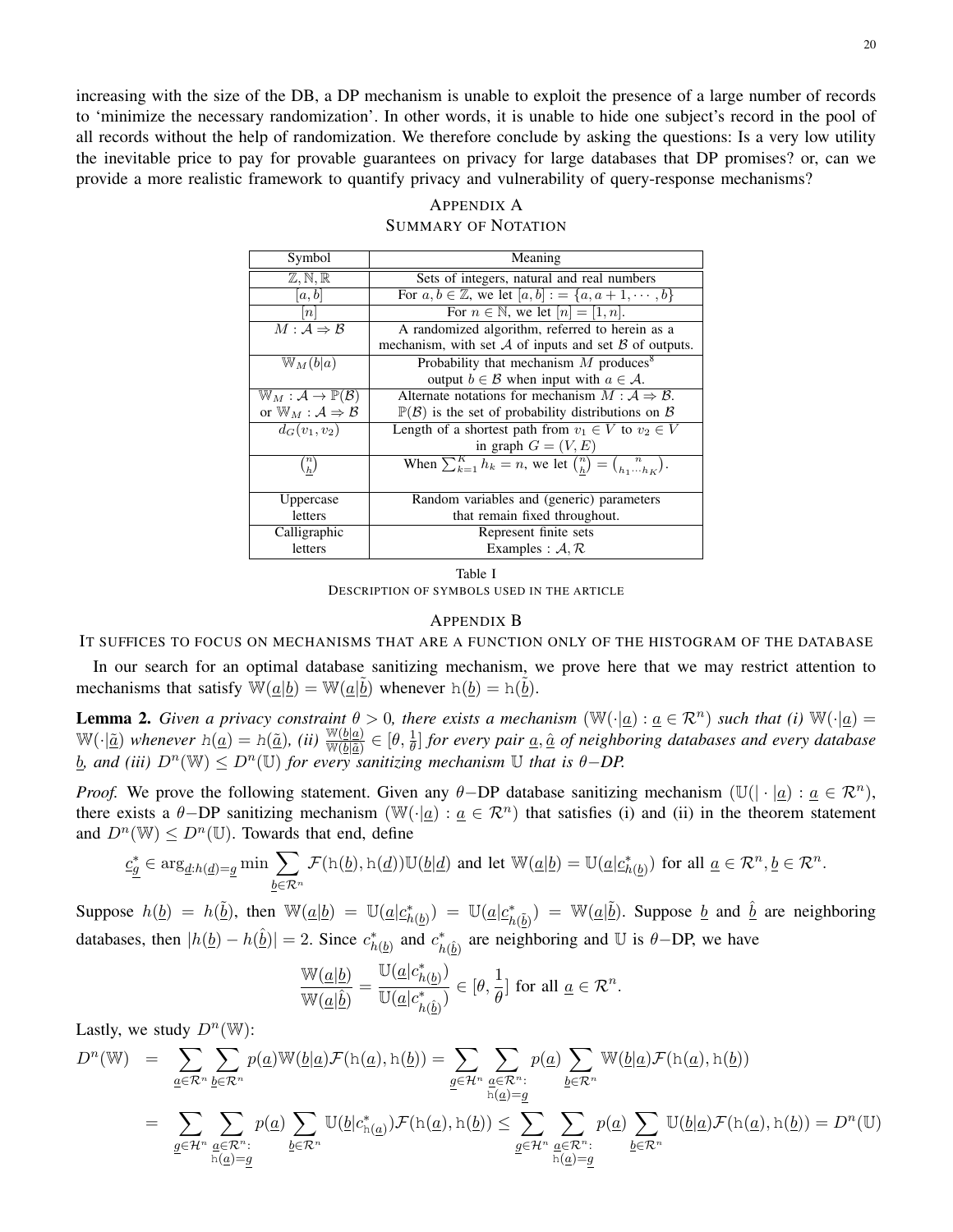Suppose  $\mathbb{U}: \mathbb{R}^n \to \mathbb{R}^n$  and  $\mathbb{V}: \mathbb{R}^n \to \mathbb{R}^n$  are DSMs such that

$$
\sum_{\substack{\underline{a}\in\mathcal{R}^n:\ \underline{h}(\underline{a}|\underline{b})=\sum_{\underline{c}\in\mathcal{R}^n:\ \underline{h}(\underline{a})=\underline{h}\\\underline{h}(\underline{a})=\underline{h}}} \mathbb{V}(\underline{c}|\underline{b}) \quad \forall \underline{h}\in\mathcal{H}^n, \forall \underline{b}\in\mathcal{R}^n, \text{ then}
$$
\n
$$
D^n(\mathbb{U}) = \sum_{\underline{a}\in\mathcal{R}^n}\sum_{\underline{b}\in\mathcal{R}^n} p(\underline{a})\mathbb{U}(\underline{b}|\underline{a})\mathcal{F}(\underline{h}(\underline{b}), \underline{h}(\underline{a})) = \sum_{\underline{a}\in\mathcal{R}^n}\sum_{\substack{\underline{h}\in\mathcal{H}^n:\ \underline{h}(\underline{b})=\underline{h}\\\underline{h}(\underline{b})=\underline{h}}} p(\underline{a})\mathcal{F}(\underline{h}, \underline{h}(\underline{a})) \sum_{\substack{\underline{h}\in\mathcal{R}^n:\ \underline{h}(\underline{b})=\underline{h}\\\underline{h}(\underline{b})=\underline{h}}} \mathbb{U}(\underline{b}|\underline{a}) = \sum_{\substack{\underline{a}\in\mathcal{R}^n:\ \underline{h}(\underline{a})=\underline{h}\\\underline{h}(\underline{b})=\underline{h}}} \sum_{\substack{\underline{h}(\underline{a})=\underline{h}\\\underline{h}(\underline{b})=\underline{h}}} p(\underline{a})\mathcal{F}(\underline{h}, \underline{h}(\underline{a})) \sum_{\substack{\underline{h}(\underline{a})=\underline{h}\\\underline{h}(\underline{b})=\underline{h}}} \mathbb{V}(\underline{b}|\underline{a})
$$
\n
$$
= D^n(\mathbb{V}).
$$

The above discussion narrows our search to histogram sanitizing mechanisms  $\mathbb{W}:\mathcal{H}^n\to\mathcal{H}^n$ . The prior distribution on  $\mathcal{H}^n$  is given by (3). Our goal, is therefore to only identify a  $\theta$ -DP HSM that minimizes

$$
D^{n}(\mathbb{W}) = \sum_{\underline{h} \in \mathcal{H}^{n}} \sum_{\underline{g} \in \mathcal{H}^{n}} {n \choose \underline{h}} \underline{p}^{\underline{h}} \mathbb{W}(\underline{g} | \underline{h}) \mathcal{F}(\underline{g}, \underline{h}).
$$

# APPENDIX C PROOF OF COROLLARY 1

We let  $y = \frac{1+\theta}{1-\theta}$  and note  $\frac{dy}{d\theta} = \frac{2}{(1-\theta)^{1-\theta}}$  $\frac{2}{(1-\theta)^2}$ . Observe that

$$
\frac{S'_{K-1}(\theta)}{S_{K-1}(\theta)} = \frac{1}{(1-\theta)^{K-1}L_{K-1}(y)}\frac{d}{d\theta}\left\{(1-\theta)^{K-1}L_{K-1}(y)\right\} = \frac{-(K-1)}{(1-\theta)} + \frac{(1-\theta)^{K-1}\frac{dL_{K-1}(y)}{d\theta}}{(1-\theta)^{K-1}L_{K-1}(y)}
$$
\n
$$
= \frac{-(K-1)}{(1-\theta)} + \frac{\frac{dL_{K-1}(y)}{dy}\frac{2}{(1-\theta)^2}}{L_{K-1}(y)} = \frac{-(K-1)}{(1-\theta)} + \frac{L'_{K-1}(y)\frac{2}{(1-\theta)^2}}{L_{K-1}(y)}.
$$
\n(51)

We now utilize the recurrence relations  $(1 - y^2)L'_n(y) = nL_{n-1}(y) - nyL_n(y)$  for every  $n \ge 2$  and  $(m +$  $1)L_{m+1}(y)-(2m+1)yL_m(y)+mL_{m-1}(y)=0$  for every  $m\geq 1$ . Substituting  $n = K-1$  and  $m = K-1$  in these relations, we conclude  $(1 - y^2)L'_{K-1}(y) = KyL_{K-1}(y) - KL_{K}(y)$ , and hence  $\frac{L'_{K-1}(y)}{L_{K-1}(y)} = \frac{Ky}{(1 - y^2)}$  $\frac{Ky}{(1-y^2)} - \frac{K}{(1-y^2)}$  $(1-y^2)$  $L_K(y)$  $rac{L_K(y)}{L_{K-1}(y)}$ . Substituting this in (51), one can verify

$$
2\theta \left\{ \frac{K-1}{1-\theta} + \frac{S'_{K-1}(\theta)}{S_{K-1}(\theta)} \right\} = 2\theta \left\{ \frac{-K}{\theta} \left( \frac{1+\theta}{1-\theta} \right) + \frac{K}{2\theta} \frac{L_K(y)}{L_{K-1}(y)} \right\} = K \left\{ \frac{L_K(y)}{L_{K-1}(y)} + \frac{1+\theta}{1-\theta} \right\},\,
$$

and this concludes the proof.

## APPENDIX D

## PROPERTIES OF PRIVACY-CONSTRAINT GRAPH AND  $\mathcal{H}^n$

We list and prove some simple properties of the set of histograms  $\mathcal{H}^n$  and the PC graph involved in our study.

**Lemma 3.** Consider the set  $\mathcal{H}_K^n$  of histograms defined in (1) and the PC graph  $G = (V, E)$ , wherein  $V = \mathcal{H}_K^n$  $and E = \left\{ (\underline{h}, \hat{\underline{h}}) \in \mathcal{H}^n \times \mathcal{H}^n : |\underline{h} - \hat{\underline{h}}|_1 = 2 \right\}$ . The following are true (i) For any  $g, \underline{h} \in \mathcal{H}^n$ ,  $|g - \underline{h}|_1$  is an even *integer and at most* 2n. (*ii*)  $2d_G(g, \underline{h}) = |g - \underline{h}|_1$ .

*Proof.* (i) For any  $g, h \in \mathcal{H}^n$ , we have  $\sum_{k=1}^K g_k = \sum_{k=1}^K \sum_{k=1}^K g_k$ ,  $\sum_{i \in S} (g_i - h_i) = \sum_{i \in [K] \setminus S} (h_i - g_i)$ . Note that  $h_k = n$ , and hence for any subset  $S \subseteq [K]$ , we have  $\sum_{i \in S} (g_i - h_i) = \sum_{j \in [K] \setminus S} (h_j - g_j)$ . Note that

$$
|\underline{g}-\underline{h}|_1 = \sum_{i=1}^n |g_i - h_i| = \sum_{i:g_i \geq h_i} (g_i - h_i) + \sum_{j:h_j > g_j} (h_j - g_j) = 2 \sum_{i:g_i \geq h_i} (g_i - h_i),
$$

Г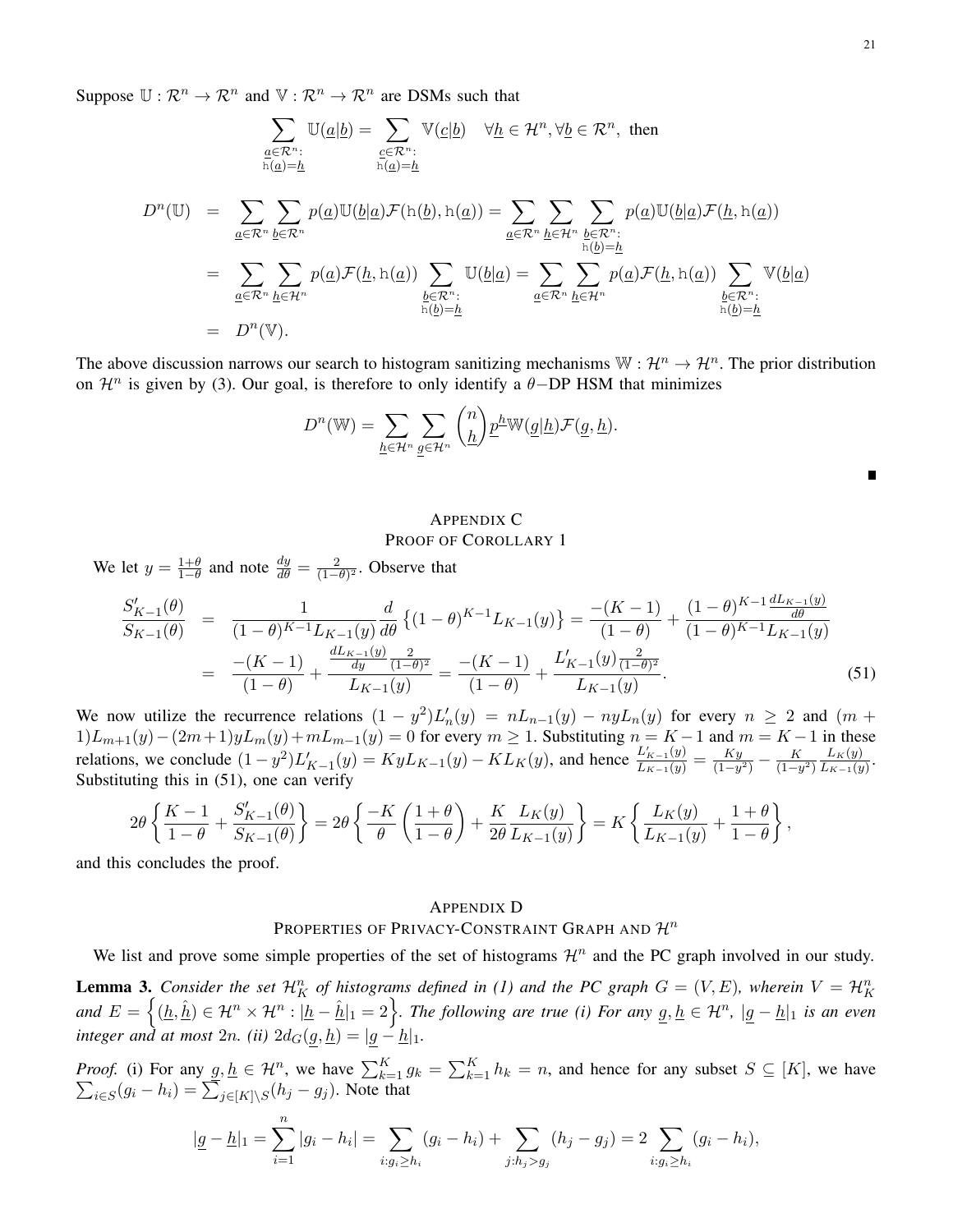which is an even integer. Moreover  $\sum_{i:g_i\geq h_i}(g_i-h_i) \leq \sum_{i=1}^{K} g_i = n$ , and hence  $|g-h|_1 \leq 2n$ .

(ii) We prove this by induction on K. When  $K = 1$ , we have  $\mathcal{H}_1^n = \{(n)\}\$ , and the statement is true. When  $K = 2$ , we note that  $|(n-i,i) - (n-j,j)|_1 = 2|i-j|$  and the nodes  $(n-i,i)$ ,  $(n-j,j)$  are indeed  $|i-j|$ hops apart (Fig. 5). Hence  $|i - j| = d_G((n - i, i), (n - j, j))$  and the statement is true. We assume the truth of this statement for  $K = 1, \dots, L-1$  and any n. Suppose  $K = L$  and let  $\underline{g}, \underline{h} \in \mathcal{H}_{L}^{n}$ . If for some coordinate i, we have  $g_i = h_i$ , then, let  $\underline{\tilde{g}} := (g_j : j \neq i)$  and  $\underline{\tilde{h}} := (h_j : j \neq i)$ . We have  $\underline{\tilde{g}}$ ,  $\underline{\tilde{h}} \in \mathcal{H}_{L-1}^{n-g_i}$ . By our induction hypothesis, we have  $2d_{\tilde{G}}(\underline{\tilde{g}}, \underline{\tilde{h}}) = |\underline{\tilde{g}} - \underline{\tilde{h}}| = |\underline{g} - \underline{h}|$ , where  $\tilde{G}$  is the PC graph corresponding to  $\mathcal{H}_{L-1}^{n-g_i}$  $\frac{n-g_i}{L-1}$ . It can now be verified that a shortest path from g to  $\frac{h}{g}$  on G corresponds to a shortest path between  $\frac{\tilde{g}}{g}$  to  $\tilde{h}$  in  $\tilde{G}$  and hence  $d_{\tilde{G}}(\tilde{g}, \underline{h}) = d_G(g, \underline{h})$ . In fact, observe that the graph induced on the set of vertices on a horizontal line in Fig. 6 is isomorphic to the graph in Fig. 5 for an appropriate choice of  $n$ . Let us now consider the alternate case where  $\underline{g}, \underline{h} \in \mathcal{H}_L^n$  are such that for *no* co-ordinate i do we have  $g_i = h_i$ . Without loss of generality, assume  $a = g_1 - h_1 > 0$ . Let  $i_1, \dots, i_R \in [2, L]$  be coordinates such that  $h_{i_r} > g_{i_r}$  for  $r \in [1, R]$  and  $\sum_{r=1}^R (h_{i_r} - g_{i_r}) \ge a$ . The existence of coordinates  $i_1, \dots, i_R$  can be easily proved by using the fact that  $\underline{g}, \underline{h} \in \mathcal{H}_L^n$ . Now, let  $b_1, \dots, b_R > 0$  be integers such that  $h_{i_r} - g_{i_r} \ge b_r > 0$  for  $r \in [R]$  and  $\sum_{r=1}^R b_{i_r} = a$ . Now consider  $\underline{f} \in \mathcal{H}_L^n$  such that  $f_1 = g_1 - a$ ,  $f_{i_r} = g_{i_r} + b_r$  and  $f_j = g_j$  if  $j \notin \{1, i_1, \dots, i_R\}$ . It can now be verified, by using the induction hypothesis on  $f, \underline{h}$ , that  $d_G(g, \underline{h}) = d_G(g, \underline{f}) + d_G(\underline{f}, \underline{h})$ ,  $2d_G(g, \underline{f}) = |\underline{g} - \underline{f}|_1$ ,  $2d_G(\underline{f}, \underline{h}) = |\underline{f} - \underline{h}|_1$ , and  $|\underline{g} - \underline{f}|_1 + |\underline{f} - \underline{h}|_1 = |\underline{g} - \underline{h}|_1$ , thereby proving the statement for  $K = L$ .

#### APPENDIX E

#### THE WEAK DUALITY THEOREM OF LP

We refer the reader to [24] for a description of the dual linear program. Following the same notation, we state WDT below.

Weak Duality Theorem : Consider the following primal and dual LP problems. Let A be a matrix with rows  $a_i$ and columns  $A_i$ .

|                | Primal LP                                                           |                         | Dual LP                                             |             |
|----------------|---------------------------------------------------------------------|-------------------------|-----------------------------------------------------|-------------|
| Minimize $c'x$ |                                                                     | Maximize $p'b$          |                                                     |             |
|                | subject to $\mathbf{a}'_i \mathbf{x} \geq \mathbf{b}_i$ $i \in M_1$ | subject to $p_i \geq 0$ |                                                     | $i\in M_1$  |
|                | $\mathbf{a}_i' \mathbf{x} = \mathbf{b}_i \quad i \in M_3$           |                         | $p_i$ free                                          | $i \in M_3$ |
|                | $x_j \geq 0$ $j \in N_1$ ,                                          |                         | $\mathbf{p}'\mathbf{A}_j \leq c_j \quad j \in N_1.$ |             |

If x and p are feasible solutions to the primal and dual problems respectively, then  $p'b \leq c'x$ .

APPENDIX F  
MECHANISM 
$$
\mathbb{U}: \mathcal{H}^n \Rightarrow \mathcal{H}_{\text{ext}}^n
$$
 is a  $\theta$ -DP MECHANISM

Recall,  $\mathbb{U}: \mathcal{H}^n \Rightarrow \mathcal{H}_{\text{ext}}^n$  is specified in (24), and we let

$$
\mathcal{E}_{\mathcal{P},f}(\theta) = (1 - \theta) \text{Ehr}_{\mathcal{P}}(\theta) = 1 + \sum_{d=1}^{\infty} N_d \theta^d.
$$
 (52)

Clearly,  $\mathbb{U}^n(g|\underline{h}) \geq 0$ . We note that

$$
\sum_{\underline{g} \in \mathcal{H}_{\text{ext}}^n} \mathbb{U}^n(\underline{g}|\underline{h}) = \frac{1}{\mathscr{E}_{\mathcal{P},f}(\theta)} \sum_{\underline{g} \in \mathcal{H}_{\text{ext}}^n} \theta^{\frac{|\underline{g}-\underline{h}|_1}{2}} = \frac{1}{\mathscr{E}_{\mathcal{P},f}(\theta)} \sum_{d=0}^{\infty} \sum_{\substack{\underline{g} \in \mathcal{H}_{\text{ext}}^n : \\ |\underline{g}-\underline{h}|_1 = 2d}} \theta^{\frac{|\underline{g}-\underline{h}|_1}{2}} = \frac{1}{\mathscr{E}_{\mathcal{P},f}(\theta)} \sum_{d=0}^{\infty} \sum_{\substack{\underline{g} \in \mathcal{H}_{\text{ext}}^n : \\ |\underline{g}-\underline{h}|_1 = 2d}} \theta^d
$$
\n
$$
= \frac{1}{\mathscr{E}_{\mathcal{P},f}(\theta)} \sum_{d=0}^{\infty} N_d \theta^d = \frac{1}{\mathscr{E}_{\mathcal{P},f}(\theta)} \left( 1 + \sum_{d=1}^{\infty} N_d \theta^d \right) = 1.
$$

Lastly, suppose  $\underline{h} \in \mathcal{H}^n$  and  $\underline{\tilde{h}} \in \mathcal{H}^n$  are a pair of neighboring histograms,

$$
\mathbb{U}^n(\underline{g}|\underline{h})/\mathbb{U}^n(\underline{g}|\underline{\tilde{h}})=\theta^{\frac{|g-\underline{h}|_1}{2}}/\theta^{\frac{|g-\underline{\tilde{h}}|_1}{2}}=\theta^{\frac{(|g-\underline{h}|_1-|g-\underline{\tilde{h}}|_1)}{2}}.
$$

By the triangle inequality,  $-2 = -|\underline{h} - \underline{\tilde{h}}|_1 \leq |\underline{g} - \underline{\tilde{h}}|_1 - |\underline{g} - \underline{h}|_1 \leq |\underline{h} - \underline{\tilde{h}}|_1 = 2$ , and we wee that the above ratio is in  $[\theta, \frac{1}{\theta}]$ . U<sup>n</sup> is therefore a  $\theta$ -DP mechanism.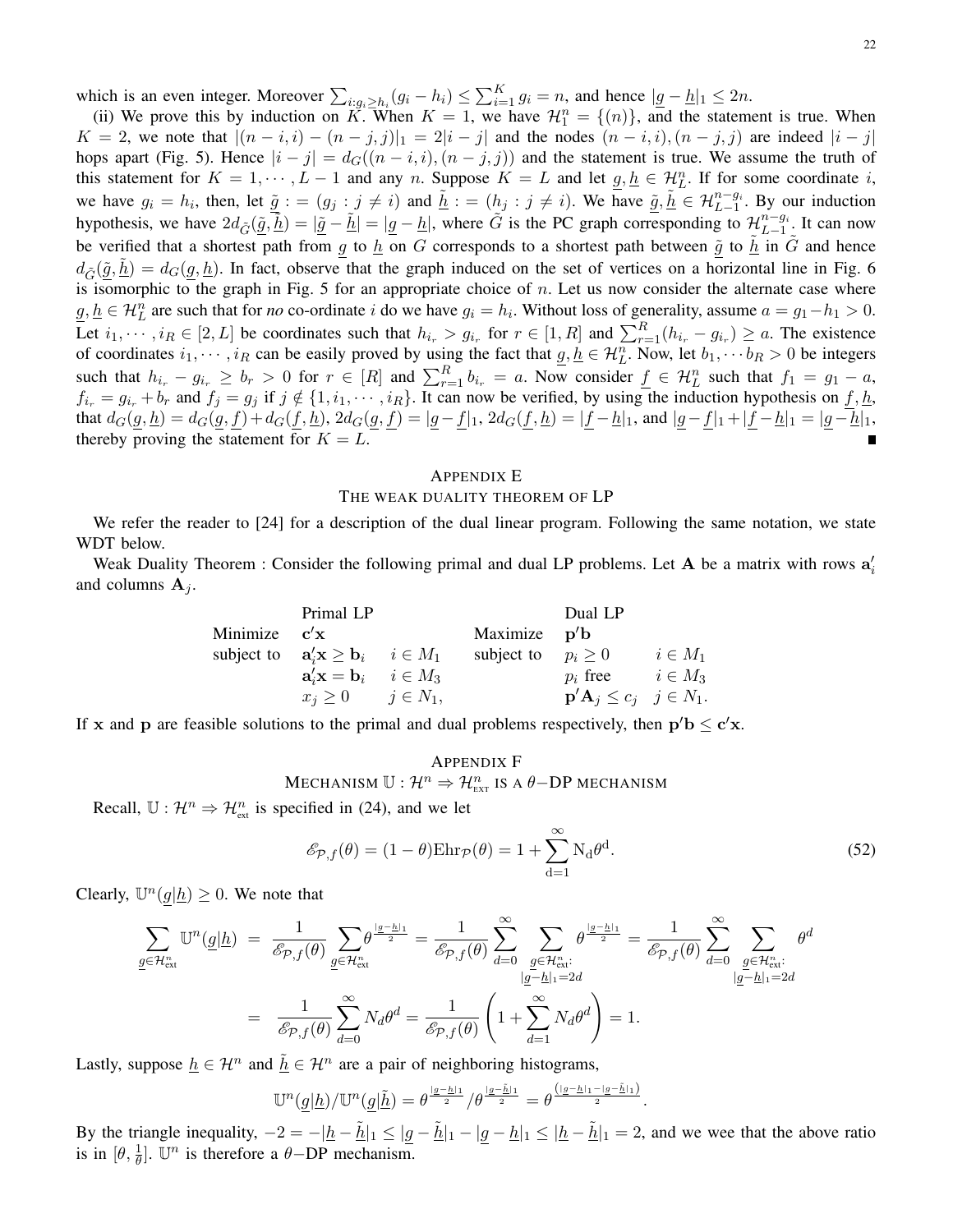# APPENDIX G For n sufficiently large,  $D_{\mathcal{H}}^n(\mathbb{W}^n) \leq D(\mathbb{U}^n)$

Here we prove that the expected distortion of  $\mathbb{W}^n$  is, in the limit, at most that of  $\mathbb{U}^n$ , i.e.,  $\lim_{n\to\infty} D(\mathbb{W}^n, p) \leq$  $\lim_{n\to\infty} D(\mathbb{U}^n)$ . Towards this end, we let  $B(\delta, \underline{h}) := \{g \in \mathcal{H}^n : |g - \underline{h}|_1 \leq \delta\}$  and  $B^c(\delta, \underline{h}) := \mathcal{H}^n \setminus B(\overline{\delta}, \underline{h})$ its complement. We abbreviate  $B(\frac{1}{2})$  $(\frac{1}{2}) = B(\frac{R}{2})$  $(\frac{R}{2}n^{\frac{2}{3}},n\underline{p}),\ \overline{B^c}(\frac{1}{2})$  $(\frac{1}{2}) = B^c(\frac{R}{2})$ plement. We abbreviate  $B(\frac{1}{2}) = B(\frac{R}{2}n^{\frac{2}{3}}, np)$ ,  $B^{\overline{c}}(\frac{1}{2}) = B^{\overline{c}}(\frac{R}{2}n^{\frac{2}{3}}, np)$ ,  $B(1) = B(Rn^{\frac{2}{3}}, np)$ ,  $B^{\overline{c}}(1) =$  $B^c(Rn^{\frac{2}{3}}, np)$ . Observe that

$$
D(\mathbb{W}^n, \underline{p}) = \sum_{\underline{h} \in \mathcal{H}^n} \sum_{\underline{g} \in \mathcal{H}^n} {n \choose \underline{h}} \underline{p}^{\underline{h}} \mathbb{W}^n(\underline{g}|\underline{h}) |\underline{g} - \underline{h}|_1
$$
  
\n
$$
= \sum_{\underline{h} \in B(\frac{1}{2})} \sum_{\underline{g} \in \mathcal{H}^n} {n \choose \underline{h}} \underline{p}^{\underline{h}} \mathbb{W}^n(\underline{g}|\underline{h}) |\underline{g} - \underline{h}|_1 + \sum_{\underline{h} \in B^c(\frac{1}{2})} \sum_{\underline{g} \in \mathcal{H}^n} {n \choose \underline{h}} \underline{p}^{\underline{h}} \mathbb{W}^n(\underline{g}|\underline{h}) |\underline{g} - \underline{h}|_1
$$
  
\n
$$
\leq \sum_{\underline{h} \in B(\frac{1}{2})} \sum_{\underline{g} \in \mathcal{H}^n} {n \choose \underline{h}} \underline{p}^{\underline{h}} \mathbb{W}^n(\underline{g}|\underline{h}) |\underline{g} - \underline{h}|_1 + \sum_{\underline{h} \in B^c(\frac{1}{2})} \sum_{\underline{g} \in \mathcal{H}^n} {n \choose \underline{h}} \underline{p}^{\underline{h}} \mathbb{W}^n(\underline{g}|\underline{h}) 2n
$$
  
\n
$$
\leq \sum_{\underline{h} \in B(\frac{1}{2})} \sum_{\underline{g} \in \mathcal{H}^n} {n \choose \underline{h}} \underline{p}^{\underline{h}} \mathbb{W}^n(\underline{g}|\underline{h}) |\underline{g} - \underline{h}|_1 + 2n \sum_{\underline{h} \in B^c(\frac{1}{2})} {n \choose \underline{h}} \underline{p}^{\underline{h}}.
$$

It can be easily shown that  $\sum_{h \in B^c(\frac{1}{2})} {n \choose h}$ small by choosing n large enough. We henceforth focus on the first term above which is given by  $\frac{n}{h}$ ) $\frac{p^h}{\sqrt{2}} \leq \exp\{-n\alpha\}$ , and hence the second term above can be made arbitrarily

$$
\sum_{\underline{h}\in B(\frac{1}{2})}\sum_{\underline{g}\in B(1)}\binom{n}{\underline{h}}\underline{p}^{\underline{h}}\mathbb{W}^{n}(\underline{g}|\underline{h})|\underline{g}-\underline{h}|_{1} + \sum_{\underline{h}\in B(\frac{1}{2})}\sum_{\underline{g}\in B^{c}(1)}\binom{n}{\underline{h}}\underline{p}^{\underline{h}}\mathbb{W}^{n}(\underline{g}|\underline{h})|\underline{g}-\underline{h}|_{1}
$$
\n
$$
= \sum_{\underline{h}\in B(\frac{1}{2})}\binom{n}{\underline{h}}\underline{p}^{\underline{h}}\left(\vert np-\underline{h}\vert_{1}\mathbb{W}^{n}(np|\underline{h})+\sum_{\underline{g}\in B(1)\backslash\{np\}}\mathbb{W}^{n}(\underline{g}|\underline{h})|\underline{g}-\underline{h}|_{1}\right) \tag{53}
$$

$$
= \sum_{\underline{h}\in B\left(\frac{1}{2}\right)} \binom{n}{\underline{h}} \underline{p}^{\underline{h}} \left( |n\underline{p} - \underline{h}|_1 [\mathbb{U}^n(n\underline{p}|\underline{h}) + \sum_{\underline{\tilde{g}}\in B^c(1)} \mathbb{U}^n(\underline{\tilde{g}}|\underline{h})] + \sum_{\underline{g}\in B(1)\setminus \{np\}} \mathbb{U}^n(\underline{g}|\underline{h})|\underline{g} - \underline{h}|_1 \right) \tag{54}
$$

$$
\leq \sum_{\underline{h}\in B(\frac{1}{2})} {n \choose \underline{h}} \underline{p}^{\underline{h}} \left( |n\underline{p} - \underline{h}|_1 \mathbb{U}^n (n\underline{p}|\underline{h}) + \sum_{\underline{\tilde{g}}\in B^c(1)} |\underline{\tilde{g}} - \underline{h}|_1 \mathbb{U}^n (\underline{\tilde{g}}|\underline{h}) + \sum_{\underline{g}\in B(1)\backslash\{np\}} \mathbb{U}^n (\underline{g}|\underline{h})|\underline{g} - \underline{h}|_1 \right) \tag{55}
$$
\n
$$
\leq \sum_{\underline{h}\in B(\frac{1}{2})} {n \choose \underline{h}} \underline{p}^{\underline{h}} \left( |n\underline{p} - \underline{h}|_1 \mathbb{U}^n (n\underline{p}|\underline{h}) + \sum_{\underline{\tilde{g}}\in B^c(1)} |\underline{\tilde{g}} - \underline{h}|_1 \mathbb{U}^n (\underline{\tilde{g}}|\underline{h}) + \sum_{\underline{g}\in B(1)\backslash\{np\}} \mathbb{U}^n (\underline{g}|\underline{h})|\underline{g} - \underline{h}|_1 \right)
$$
\n
$$
= \sum_{\underline{h}\in B(\frac{1}{2})} {n \choose \underline{h}} \underline{p}^{\underline{h}} \sum_{\underline{g}\in \mathcal{H}^n} \mathbb{U}^n (\underline{g}|\underline{h})|\underline{g} - \underline{h}|_1 \leq D(\mathbb{U}^n),
$$

where (i) (53) follows from  $\mathbb{W}^n(\tilde{g}|\underline{h}) = 0$  for  $\tilde{g} \in B^c(1)$  implying<sup>9</sup> that the second term is zero, (ii) (54) follows from the definition of  $\mathbb{W}^n$  in terms of  $\mathbb{U}^n$ , (iii) (55) is true since, for every  $\underline{h} \in B(\frac{1}{2})$  $\frac{1}{2}$ ) and every  $\underline{\tilde{g}} \in B^c(1)$ ,  $|np - \underline{h}|_1 \leq \frac{R}{2}$  $\frac{R}{2}n^{\frac{2}{3}} \leq R n^{\frac{2}{3}} \leq |\underline{\tilde{g}} - \underline{h}|_1.$ 

## APPENDIX H

# CHARACTERIZATION OF  $A_n$ ,  $B_n$  defined in (30)

 $A_n$  on the left and  $B_n$  on the right constitute the boundaries of the support of the truncated geometric mechanism. It is instructive to study  $A_n, B_n$  for different distributions  $\mathcal{C}_i^n$ . Suppose one replaces  $\mathcal{C}_i^n$  by  $\frac{1}{n+1}$  - the uniform pmf on the set of histograms  $\mathcal{H}_2^n$ , then simple calculation shows that  $A_n \leq \mathcal{N}_{\theta} := \min\{i \in \mathbb{N} : \theta^i < 1 - \theta\}$  and

<sup>9</sup>Note that the range of  $f_{\mathbb{V}^n}$  is  $B(1)$ .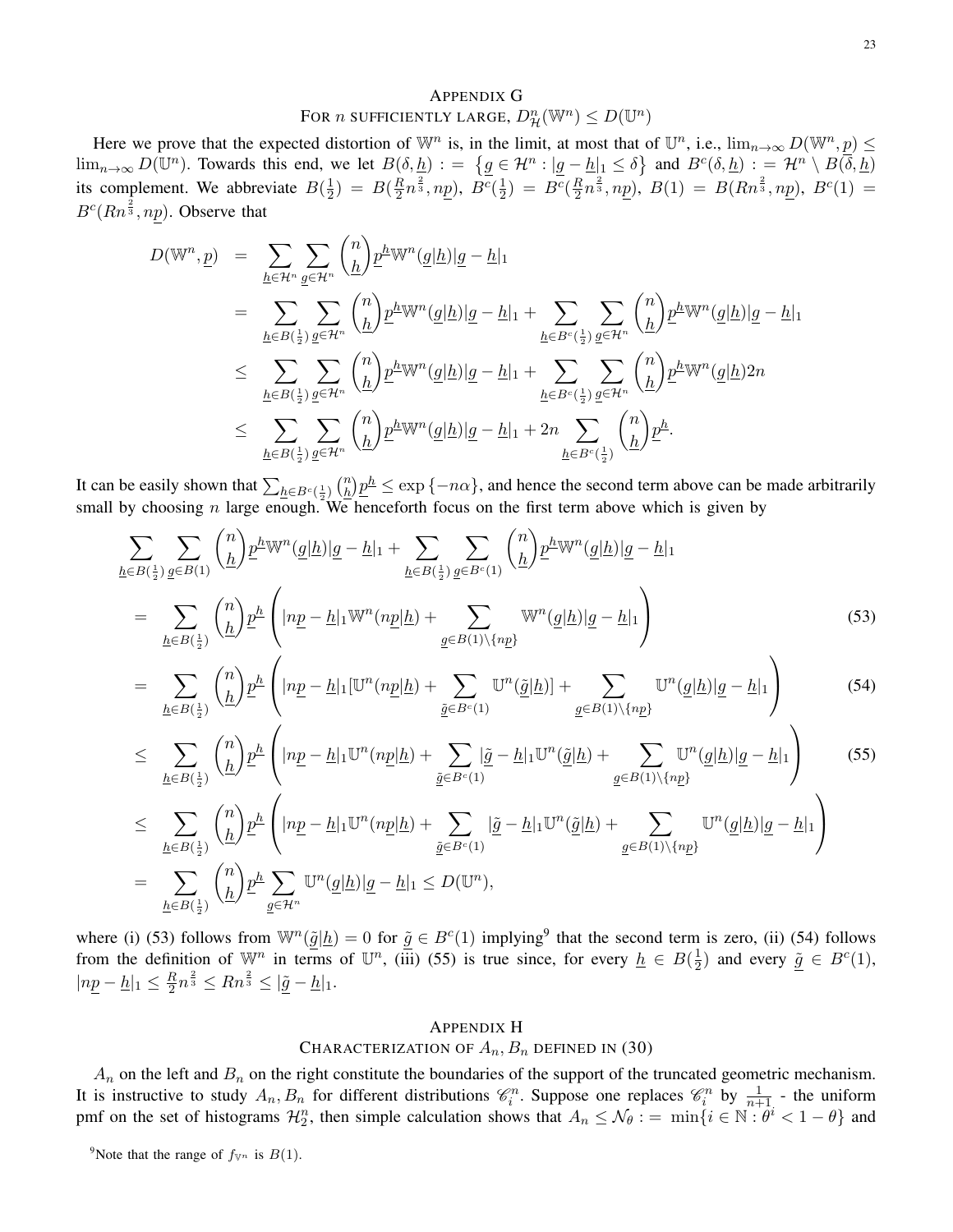$B_n \geq n - \mathcal{N}_{\theta}$ . Since this will provide us with important intuition, we first proceed with these steps. We recall the definitions for ease of reference:

$$
f_i := 2\sum_{j=0}^i \mathcal{C}_j^n \theta^{i-j}, \quad b_i := 2\sum_{k=i}^n \mathcal{C}_k^n \theta^{k-i},
$$

$$
A_n := \min\left\{i \in [0, n]: \begin{array}{l}\nf_{k-1} - \theta b_k \ge 0 \\
\text{for every } k \ge i\n\end{array}\right\}, B_n := \max\left\{i \in [0, n]: \begin{array}{l}\nb_{k+1} - \theta f_k \ge 0 \\
\text{for every } k \le i\n\end{array}\right\}.
$$
(56)

Since we are interested in  $f_{i-1} - \theta b_i$  and  $b_{i+1} - \theta f_i$ , we will ignore the multiplier 2 in the definitions of  $f_i$  and  $b_i$ . We work out a simple case to understand the core problem. Let us begin with the case  $C_i^n = \frac{1}{n+1}$  for  $i \in [0, n]$ . It can be verified that

$$
f_{i-1} - \theta b_i = \frac{1}{n+1} \left[ \theta^{i-1} + \theta^{i-2} + \dots + \theta + 1 - \theta \left( 1 + \theta + \theta^2 + \dots + \theta^{n-i} \right) \right]
$$
  
= 
$$
\frac{1}{n+1} \left[ \frac{1 - \theta^i}{1 - \theta} - \theta \left( \frac{1 - \theta^{n-i+1}}{1 - \theta} \right) \right] = \frac{1}{n+1} \left[ 1 - \frac{\theta^i - \theta^{n-i+2}}{1 - \theta} \right]
$$
  

$$
\geq \frac{1}{n+1} \left[ 1 - \frac{\theta^i}{1 - \theta} \right].
$$

Clearly,  $A_n < \min\{i : \theta^i < 1-\theta\}$ . A similar sequence of steps leads one to conclude that  $B_n > \max\{i : \theta^{n-i} <$ 1−θ}. We observe  $A_n = \mathcal{O}(1)$  and  $n - B_n = \mathcal{O}(1)$ . Our characterization for  $A_n$  and  $B_n$  for  $\mathcal{C}_i^n = \binom{n}{i}$  $\binom{n}{i} p^i (1-p)^{n-i}$ is based on the above intuition. The key property of the binomial pmf, that it is near-uniform in the window  $[np - \mathcal{O}(\sqrt{n}), np + \mathcal{O}(\sqrt{n})]$  is employed. Specifically, note that for sufficiently large n

$$
\max\left\{\frac{\mathcal{C}_{np}^n}{\mathcal{C}_{np-x}^n}, \frac{\mathcal{C}_{np}^n}{\mathcal{C}_{np+x}^n}\right\} \le 2\exp\{\frac{x^2}{2np(1-p)}\},\tag{57}
$$

where (57) follows from [21, Eqn. 106].<sup>10</sup> For  $x \sim \sqrt{\frac{n}{(\log n)^4}}$ , the above ratio shrinks as  $\frac{1}{n^4}$ . Note that  $\binom{n}{np}$  scales as  $\frac{1}{\sqrt{2}}$  $\frac{1}{n}$ . We can use this to bound the ratio between the largest and the smallest binomial probability masses in the range  $[np - \sqrt{\frac{n}{(\log n)^4}}, np + \sqrt{\frac{n}{(\log n)^4}}]$ , and we can use the same sequence of steps used above. It can be proved that  $np - A_n = \mathcal{O}(\sqrt{\frac{n}{(\log n)^4}})$  and  $B_n - np = \mathcal{O}(\sqrt{\frac{n}{(\log n)^4}})$ . The reader may refer to [23] for a detailed proof of these claims.

## APPENDIX I

## INTERPRETATION OF DUAL VARIABLE ASSIGNMENTS VIA SHADOW PRICES

We provide an interpretation for the assignments of the dual variables in Eq. (35)-(39) via shadow prices. Assignment (36) for  $j = i$  can be interpreted via mechanism  $\mathbb{W}(\cdot | \cdot)$  defined as  $\mathbb{W}(k|j) = \mathbb{W}(k|j) + d\mathbb{W}(k|j)$ , where  $\mathbb{W}(\cdot|\cdot)$  is the truncated geometric mechanism defined in (32) and

$$
d\mathbb{W}(k|j) = \begin{cases} 0 & \text{if } k \neq (i-1), \text{ and } k \neq i, \\ -\epsilon \theta^{|j-(i-1)|} & \text{if } k = (i-1), \\ +\epsilon \theta^{|j-(i-1)|} & \text{if } k = i. \end{cases}
$$
(58)

It is straightforward to verify that  $\hat{W}$  satisfies all the constraints of a  $\theta$ -DP mechanism (just as W), and more importantly,  $\hat{W}(i|i-1) - \theta \hat{W}(i|i) = \epsilon(1-\theta^2)$ . In fact, except for this constraint, W and  $\hat{W}$  are identical wrt all other constraints. W and  $\hat{W}$  are identical vertices in their corresponding feasible regions, with the only difference being that  $\hat{W}$  satisfies the constraint  $\hat{W}(i|i-1) - \theta \hat{W}(i|i) \ge \epsilon(1-\hat{\theta}^2)$ . Moreover, it can be verified that  $D_{\mathcal{H}}^n(\hat{W}) - D_{\mathcal{H}}^n(\mathbb{W}) =$  $\epsilon(f_{i-1} - \theta b_i)$ . Recognize that

$$
\lim_{\epsilon \to 0} \frac{D_{\mathcal{H}}^n(\hat{\mathbb{W}}) - D_{\mathcal{H}}^n(\mathbb{W})}{\hat{\mathbb{W}}(i|i-1) - \theta \hat{\mathbb{W}}(i|i)} = \lim_{\epsilon \to 0} \frac{D^n(d\mathbb{W})}{\hat{\mathbb{W}}(i|i-1) - \theta \hat{\mathbb{W}}(i|i)} = \lim_{\epsilon \to 0} \frac{\epsilon(f_{i-1} - \theta b_i)}{\epsilon(1 - \theta^2)} = \lambda_{i|(i-1,i)}.
$$

<sup>10</sup>Note that  $\mathcal{C}_i^n = \binom{n}{i} 2^{-nH(X)} \left( \frac{p}{1-p} \right)^{i-np}$ .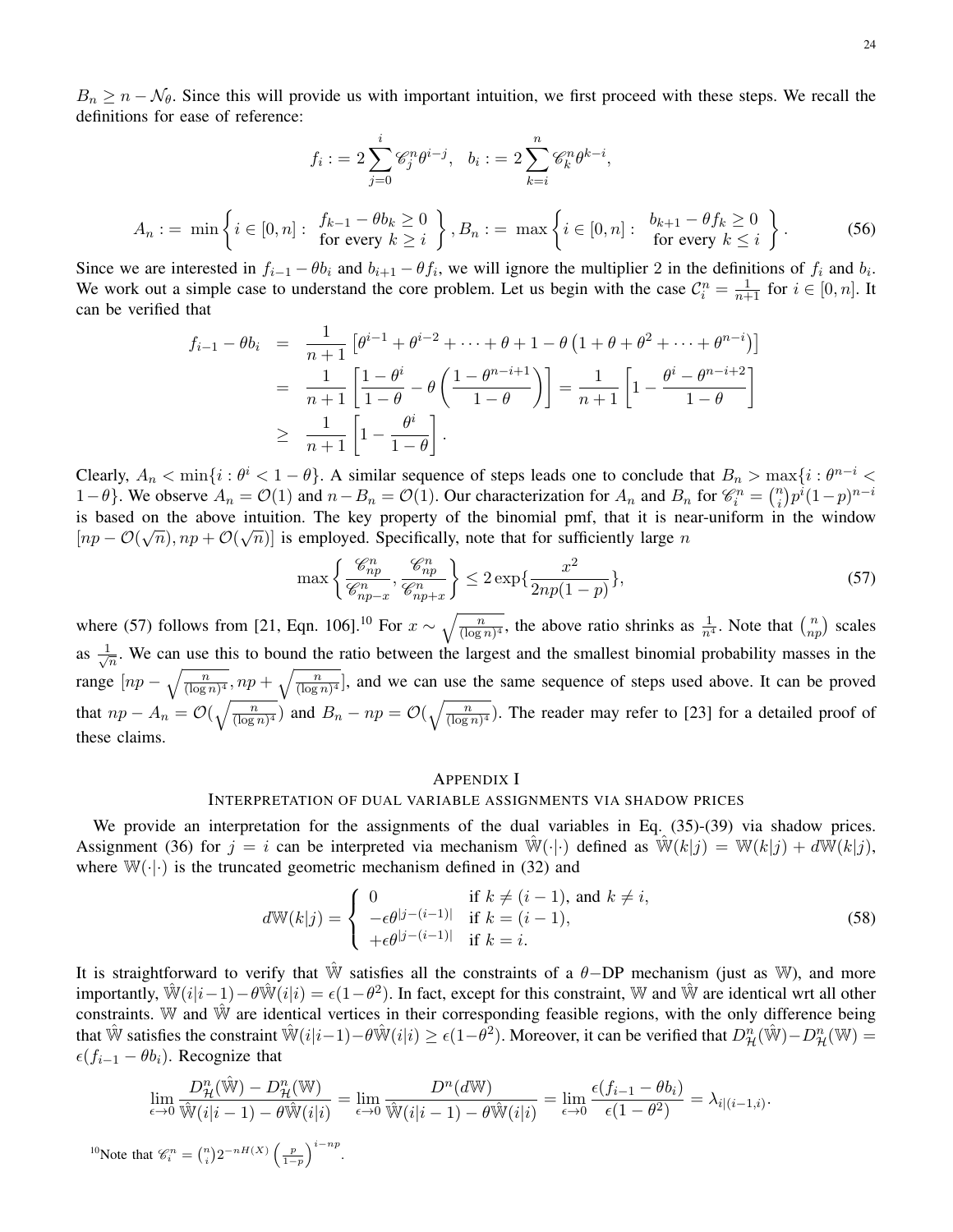These are indeed the shadow prices that we alluded to. We continue and discuss the interpretation for the rest of the variables. Consider assignment (36) for  $j > i$ . Consider  $\mathbb{W}(\cdot | \cdot)$  defined as  $\mathbb{W}(a|b) = \mathbb{W}(a|b) + d\mathbb{W}(a|b)$ , where  $W(\cdot|\cdot)$  is the truncated geometric mechanism defined in (32), and  $dW$  is now defined as

$$
d\mathbb{W}(a|b) = \begin{cases} 0 & \text{if } a \neq (i-1), \text{ and } a \neq i, \text{ and } a \neq j \\ -\epsilon \theta^{|b-(i-1)|} & \text{if } a = (i-1), \\ +\epsilon \theta^{|b-(i-1)|} & \text{if } a = i, b \ge i \\ +\epsilon \theta^{|b-(i-1)|} - \theta^{|b-(i-1)|+2} & \text{if } a = i, b \le i-1 \\ 0 & \text{if } a = j, b \le i-1 \end{cases}
$$
(59)

As earlier, it is straightforward to verify that  $\hat{W}$  satisfies all the constraints of a  $\theta$ -DP mechanism (just as W), and more importantly,  $\mathbb{W}(j|i-1) - \theta \mathbb{W}(j|i) = \epsilon(1-\theta^2)$ . In fact, except for this constraint, W and  $\mathbb{W}$  are identical wrt all other constraints. Moreover, it can be verified that  $D_{\mathcal{H}}^n(\hat{\mathbb{W}}) - D_{\mathcal{H}}^n(\mathbb{W}) = \epsilon(f_{i-1} - \theta b_i)$ . Recognize that

$$
\lim_{\epsilon \to 0} \frac{D_{\mathcal{H}}^n(\hat{\mathbb{W}}) - D_{\mathcal{H}}^n(\mathbb{W})}{\hat{\mathbb{W}}(j|i-1) - \theta \hat{\mathbb{W}}(j|i)} = \lim_{\epsilon \to 0} \frac{D^n(d\mathbb{W})}{\hat{\mathbb{W}}(j|i-1) - \theta \hat{\mathbb{W}}(j|i)} \n= \lim_{\epsilon \to 0} \frac{\epsilon(\theta^2 f_{i-1} + (j-i+1)(1-\theta^2)f_{i-1} - \theta b_i)}{\epsilon(1-\theta^2)} = \lambda_{j|(i-1,i)}.
$$

Now consider (37) with  $j = i$ . Analogous to (58), consider

$$
d\mathbb{W}(k|j) = \begin{cases} 0 & \text{if } k \neq (i+1), \text{ and } k \neq i, \\ -\epsilon \theta^{|j - (i+1)|} & \text{if } k = (i+1), \\ +\epsilon \theta^{|j - (i+1)|} & \text{if } k = i. \end{cases}
$$
(60)

Following the same arguments as above, it can be verified by straightforward substitutions that

$$
\lim_{\epsilon \to 0} \frac{D^n_{\mathcal{H}}(\hat{\mathbb{W}}) - D^n_{\mathcal{H}}(\mathbb{W})}{\hat{\mathbb{W}}(i|i+1) - \theta \hat{\mathbb{W}}(i|i)} = \lim_{\epsilon \to 0} \frac{D^n(d\mathbb{W})}{\hat{\mathbb{W}}(i|i+1) - \theta \hat{\mathbb{W}}(i|i)} = \lim_{\epsilon \to 0} \frac{\epsilon(b_{i+1} - \theta f_i)}{\epsilon(1 - \theta^2)} = \lambda_{i|(i+1,i)},
$$

where, as before,  $\hat{\mathbb{W}}(\cdot|\cdot)$  defined as  $\hat{\mathbb{W}}(k|j) = \mathbb{W}(k|j) + d\mathbb{W}(k|j)$ , and  $\mathbb{W}(\cdot|\cdot)$  is the truncated geometric mechanism. Similarly, for  $j < i$  we can verify the assignment in (37) through the following. Define mechanism  $\hat{W}(\cdot|\cdot)$  =  $W(k|j) + dW(k|j)$ , where  $W(\cdot|\cdot)$  is the truncated geometric mechanism defined in (32), and

$$
d\mathbb{W}(a|b) = \begin{cases} 0 & \text{if } a \neq (i+1), \text{ and } a \neq i, \text{ and } a \neq j \\ -\epsilon \theta^{|b-(i+1)|} & \text{if } a = (i+1), \\ +\epsilon \theta^{|b-(i+1)|} & \text{if } a = i, b \geq i \\ +\epsilon \theta^{|b-(i+1)|+2} & \text{if } a = i, b \geq i+1 \\ +\epsilon (\theta^{|b-(i+1)|} - \theta^{|b-(i+1)|+2}) & \text{if } a = j, b \geq i+1 \\ 0 & \text{if } a = j, b \leq i. \end{cases}
$$
(61)

Following the same arguments as above, it can be verified by straightforward substitutions that

$$
\lim_{\epsilon \to 0} \frac{D_{\mathcal{H}}^n(\hat{\mathbb{W}}) - D_{\mathcal{H}}^n(\mathbb{W})}{\hat{\mathbb{W}}(j|i+1) - \theta \hat{\mathbb{W}}(j|i)} = \lim_{\epsilon \to 0} \frac{D^n(d\mathbb{W})}{\hat{\mathbb{W}}(j|i+1) - \theta \hat{\mathbb{W}}(j|i)} \n= \lim_{\epsilon \to 0} \frac{\epsilon(\theta^2 b_{i+1} + (i+1-j)(1-\theta^2)b_{i+1} - \theta f_i)}{\epsilon(1-\theta^2)} = \lambda_{j|(i+1,i)},
$$

where, as before,  $\hat{\mathbb{W}}(\cdot|\cdot)$  defined as  $\hat{\mathbb{W}}(k|j) = \mathbb{W}(k|j) + d\mathbb{W}(k|j)$ , and  $\mathbb{W}(\cdot|\cdot)$  is the truncated geometric mechanism. Finally, we explain the assignment for  $\mu_i$  in the range  $[A-1, B+1]$ . Consider  $\hat{W}(b|a) = W(b|a) + dW(b|a)$  where W is the truncated Geometric mechanism as before, and

$$
d\mathbb{W}(a|b) = \begin{cases} 0 & \text{if } a \neq (i-1), \text{ and } a \neq i, \text{ and } a \neq (i+1) \\ -\epsilon \theta^{|b-(i-1)|+1} & \text{if } a = (i-1), \\ -\epsilon \theta^{|b-(i+1)|+1} & \text{if } a = i+1, \\ +\epsilon \theta^{|b-(i-1)|+1} + \epsilon \theta^{|b-(i+1)|+1} & \text{if } a = i, b \neq i \\ +\epsilon (1+\theta^2) & \text{if } a = i, b = i \end{cases}
$$
(62)